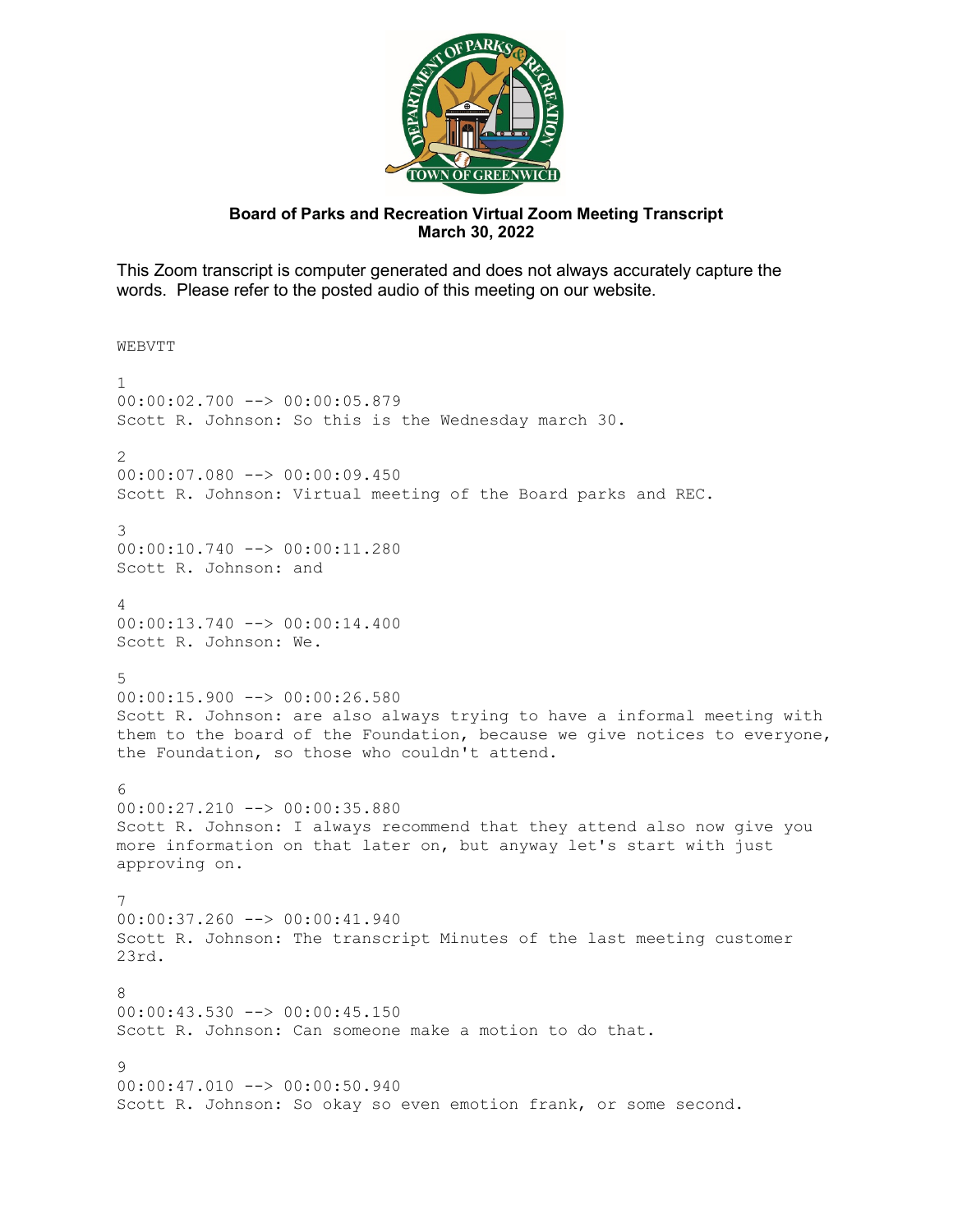10 00:00:52.140 --> 00:00:52.650 Frank DiVincenzo: Second. 11 00:00:53.070 --> 00:00:53.610 Second. 12 00:00:54.960 --> 00:00:55.320 Joe Siciliano: soon. 13 00:00:56.370 --> 00:00:58.740 Scott R. Johnson: That you are really there, so you can't do much, but. 14 00:00:59.910 --> 00:01:06.180 Scott R. Johnson: So in our limited capacity here let's let's have you guys vote to approve those minutes. 15 00:01:07.230 --> 00:01:18.300 Scott R. Johnson: All right, raise your hand I mean i've already yes so 14 yes frank 14 years okay so that's informally approved as we don't lay out a quorum. 16 00:01:19.620 --> 00:01:20.130 Scott R. Johnson: and 17 00:01:22.110 --> 00:01:26.340 Scott R. Johnson: So on on the agenda, the schedule, I have is for Sue. 18 00:01:27.510 --> 00:01:33.120 Scott R. Johnson: speak about recreation programming, so do you won't do that now you want to awake. 19 00:01:33.150 --> 00:01:34.950 Sue Snyder: yeah i'm. 20 00:01:35.010 --> 00:01:36.510 Sue Snyder: ready to ready to roll. 21 00:01:38.430 --> 00:01:39.660 Sue Snyder: Good evening everyone.

22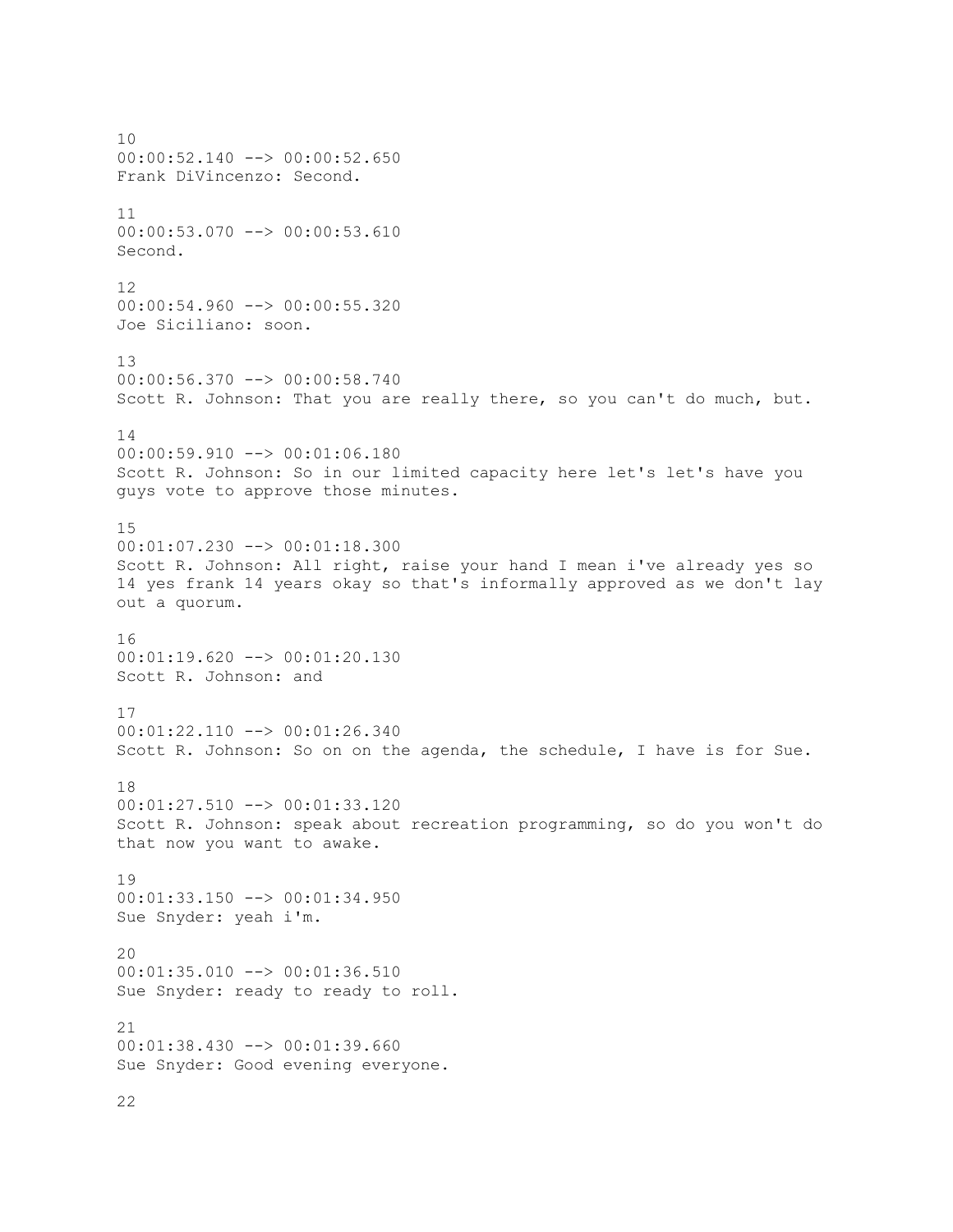00:01:41.550 --> 00:01:47.580 Sue Snyder: Okay, good evening everyone i'm as Scott said I was asked to speak on recreation programming.  $2<sup>2</sup>$ 00:01:48.630 --> 00:01:56.850 Sue Snyder: i'm pleased to say that as far as operating our programs, we are about where we were pre coated. 24 00:01:57.930 --> 00:02:01.950 Sue Snyder: we're also on target to add a few new programs this coming year. 25 00:02:03.750 --> 00:02:16.020 Sue Snyder: This our men's basketball League has did resume this year 2022 and it will be wrapping up next week we've had an entire season of skating with no interruptions. 26 00:02:17.070 --> 00:02:34.020 Sue Snyder: we've been operating indoor activities at our civic centers with no limits on participation, some of our own programs have included volleyball pickle and open gym plus the civic center's are available for other Rentals. 27 00:02:35.250 --> 00:02:51.120 Sue Snyder: And we're concluding a full six months of platform tennis for this spring, our skate park is already opened and our other spring programs begin either in late April or early May. 28 00:02:52.170 --> 00:02:59.970 Sue Snyder: Some of them will include youth soccer T ball small fry baseball and junior baseball. 29 00:03:01.140 --> 00:03:09.840 Sue Snyder: junior intermediate and senior girls softball we have pickle ball clinics and registered play for pickle ball. 30 00:03:10.980 --> 00:03:28.260 Sue Snyder: We have a spring and summer season of platform tennis and our tennis reservation system will begin may 1 and also for adults, we have our softball leagues, both men women's coed and industrial leaks. 31 00:03:30.120 --> 00:03:49.560 Sue Snyder: Are regarding tennis our Rentals for tennis this year are up in fluting rental requests from some of the usual organizations such as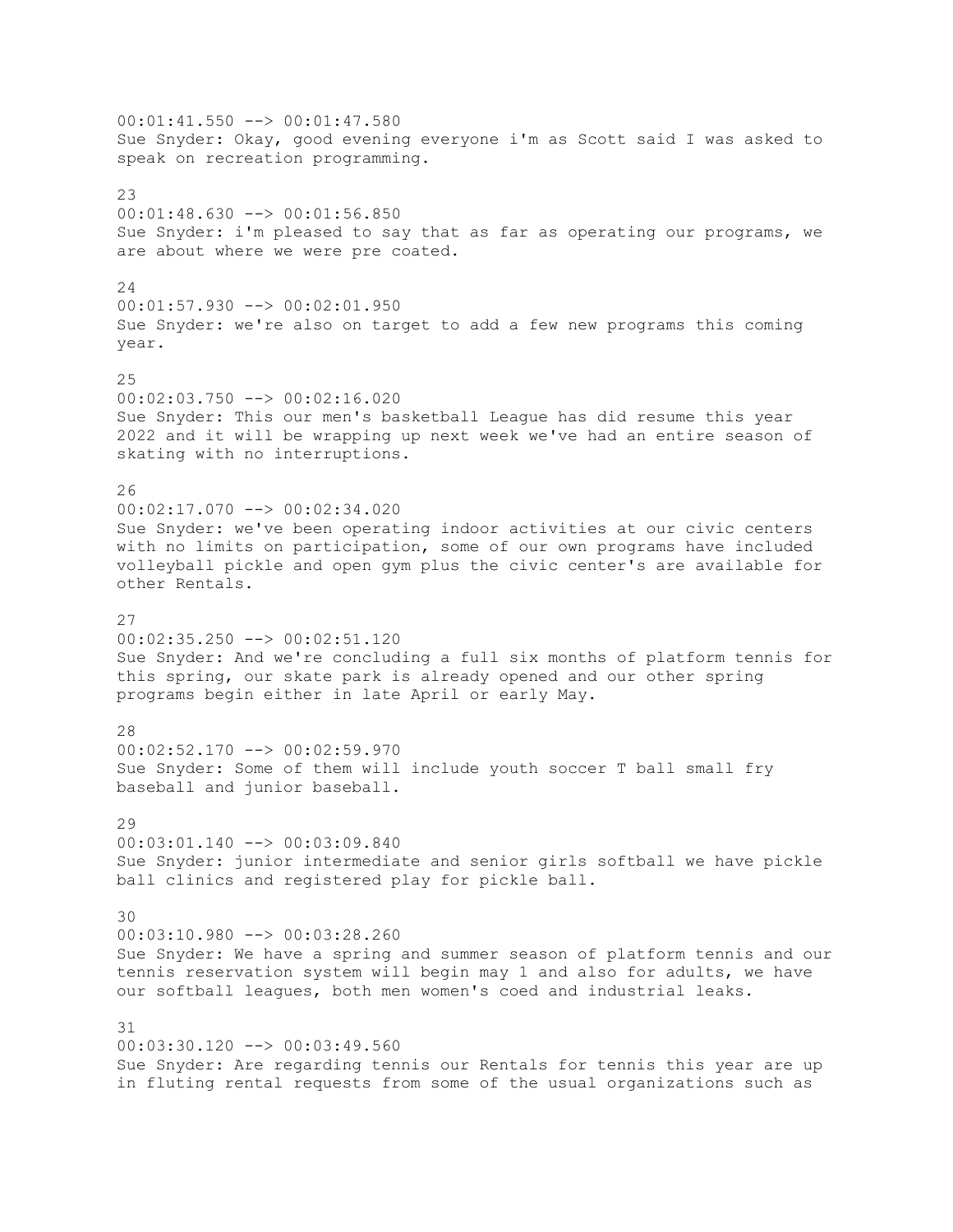oh gee rcc and eagle Hill, we also have new request from Greenwich country day school and the Greenwich boys and girls club this year. 32 00:03:51.180 --> 00:04:09.660 Sue Snyder: Our field Rentals are always in high demand our turf fields we began using in March and or grass fields, some of them will be opening this coming weekend or others will be opening April 9 and that will depend on the weather conditions. 33 00:04:11.490 --> 00:04:24.180 Sue Snyder: Are registration for summer programs opens this Friday April 1 our summer programming again is is back in full swing, we have our three day camps. 34 00:04:24.720 --> 00:04:43.410 Sue Snyder: Of camp carefree adventurers and music and art, we have summer baseball tennis clinics, for both youth and adults this year will be offering a new youth track program that's in cooperation with the grants road runners club. 35 00:04:44.520 --> 00:05:06.150 Sue Snyder: will have summer swim lessons at the pool at Byron park the skatepark will have ramp camps and skateboard clinics and also every season there's pickle ball clinics and registered play for pickle ball that's one of the programs that just keeps increasing over the last few years. 36 00:05:07.200 --> 00:05:18.360 Sue Snyder: We are also hoping to soon add some activities for some of the special needs populations in our Community Joe blaze and I recently met with some moms have some. 37 00:05:18.840 --> 00:05:33.810 Sue Snyder: Children that have special needs to don't feel comfortable, including their youth in our mainstreaming them in our programs which our programs are always offered on an inclusive basis we don't turn people away. 38 00:05:35.130 --> 00:05:40.350 Sue Snyder: However, some people with kids with special needs, feel that they'd rather have something. 39 00:05:41.700 --> 00:06:00.600 Sue Snyder: More in line that can develop a given them a little bit more attention, something that we haven't been able to offer in our regular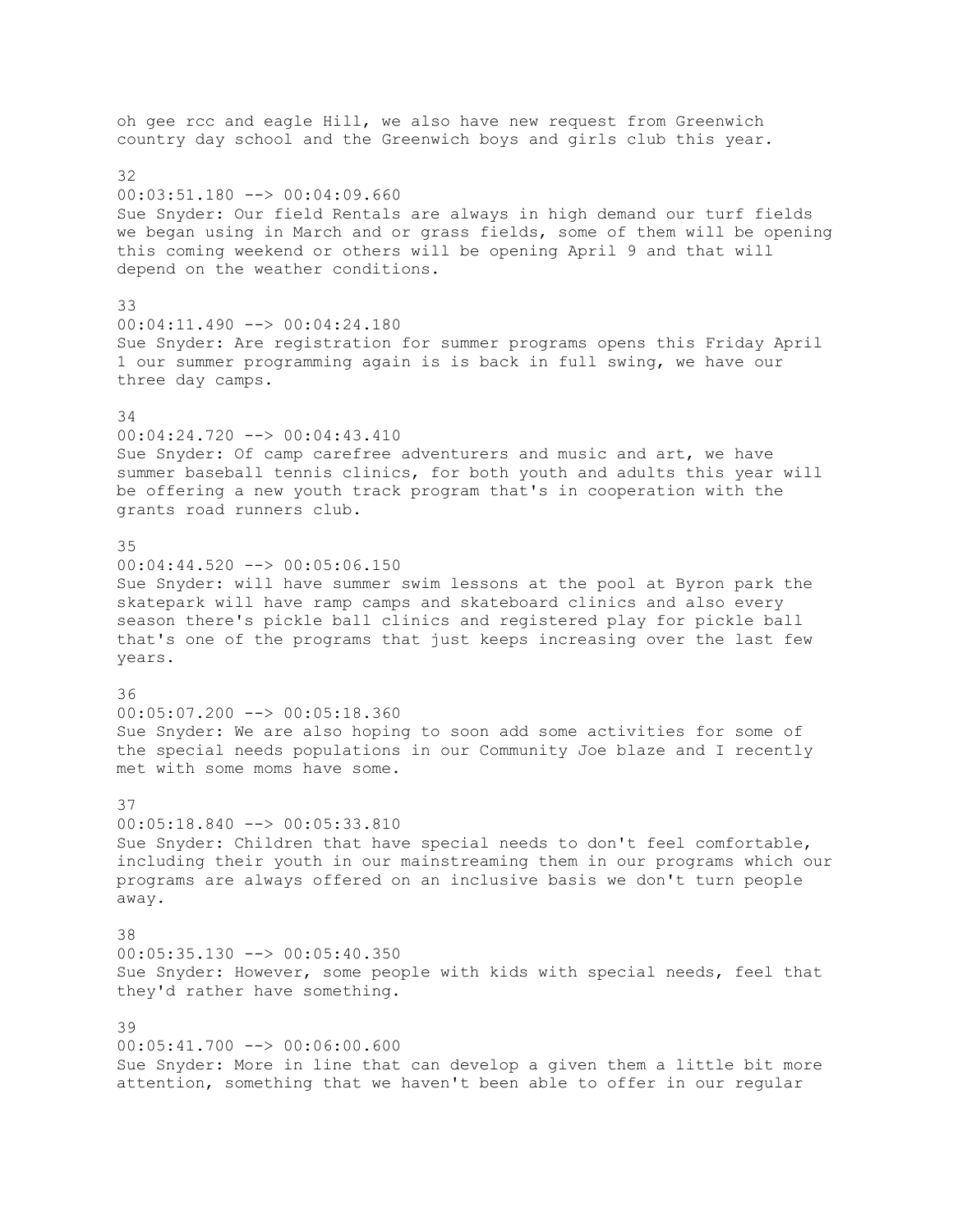programming so we're going to work with these moms to try to develop some activities for the Youth in the Community, with special needs. 40 00:06:01.950 --> 00:06:14.850 Sue Snyder: In addition to the numerous private events that we oversee on public property, we plan many special events for the Community, such as. 41 00:06:15.960 --> 00:06:29.940 Sue Snyder: Being the concerts at Roger Sherman baldwin park and benny park jazz on the sound takes place on a ferry a kite flying festival the Jim fixx Memorial Day road races. 42  $00:06:30.690$  -->  $00:06:44.640$ Sue Snyder: Are fireworks which this year we're planning to be at both parks again Greenwich point and vinny park sand sculpture festival and we're resuming our outdoor movies, this year we haven't held them in a couple years. 43 00:06:46.260 --> 00:06:58.440 Sue Snyder: Some of the challenges we've been facing lately have been in staffing, for one, not as many people are applying for the jobs that we do have open. 44 00:06:59.010 --> 00:07:09.480 Sue Snyder: Also we've had some staff turnover in some with some full time retirements and also former Part timers and seasonal is not returning. 45 00:07:09.930 --> 00:07:21.840 Sue Snyder: And when there's high turnover, it means there's always a learning curve and extra training, how you know training involved in a learning curve so it's it's a little bit harder and more challenging for us. 46 00:07:23.250 --> 00:07:34.590 Sue Snyder: um one other challenge we face this year for our summer camps is in our facilities, for example, we prefer to use Greenwich high school for music and art camp. 47  $00:07:35.490$   $\rightarrow$   $00:07:45.210$ Sue Snyder: But again this year we don't have that available so we're going to be using riverside's for which is will make do but it's not an ideal situation. 48  $00:07:46.680$   $\longrightarrow$   $00:07:54.600$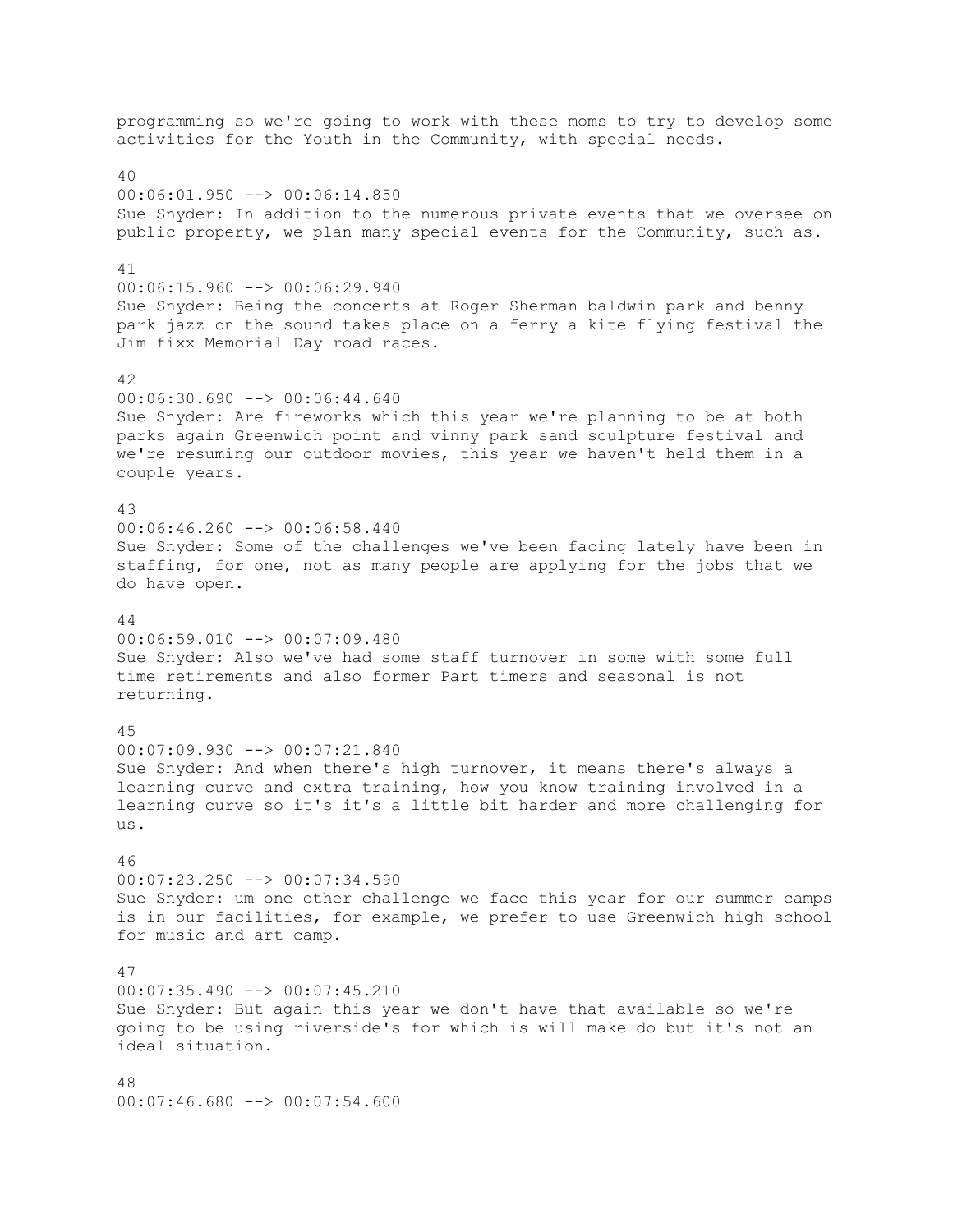Sue Snyder: We also know that Eastern Granite civic Center will not be available camp carefree has historically been held out of Eastern Greenwich civic Center.  $\Lambda$ 9 00:07:55.080 --> 00:08:05.250 Sue Snyder: So we're going to be moving it to eastern middle school this year so that's going to be a bit challenging because it'll be a new location for us, so we have to make some new plans. 50 00:08:06.030 --> 00:08:15.000 Sue Snyder: But also we've been told that part of the school is going to be under some construction work so we're going to have to maneuver around that so. 51 00:08:15.960 --> 00:08:27.780 Sue Snyder: there's always challenges, but you know, we have, we do have a good full time staff able to meet these challenges and i'm looking forward to some good spring and summer programming starting soon. 52 00:08:29.070 --> 00:08:35.850 Sue Snyder: If anyone has any questions about any of these programs be happy to answer them as best as I can. 53 00:08:42.810 --> 00:09:00.780 Scott R. Johnson: before anyone else kicks in the or maybe jochen to deal with this there's there's a lot of difficulties with with fields, particularly some of the challenges with the high school and I know that's made scheduling for Donald extremely difficult. 54 00:09:03.660 --> 00:09:19.710 Scott R. Johnson: I guess Donald more has has dealt with it so i'm assuming you had your your fall and spring meetings are you receive he must be receiving more complaints I know it's not our fault, but we basically have two turf fields that are out of. 55 00:09:20.850 --> 00:09:21.330 Scott R. Johnson: Out of. 56 00:09:22.440 --> 00:09:23.400 Scott R. Johnson: Operation right. 57 00:09:24.840 --> 00:09:36.270 Joe Siciliano: Yes, yes, feel for is not been completed yet to be put back together because of the carpet needs to be put down, and we have to have some temperatures above 50 degrees.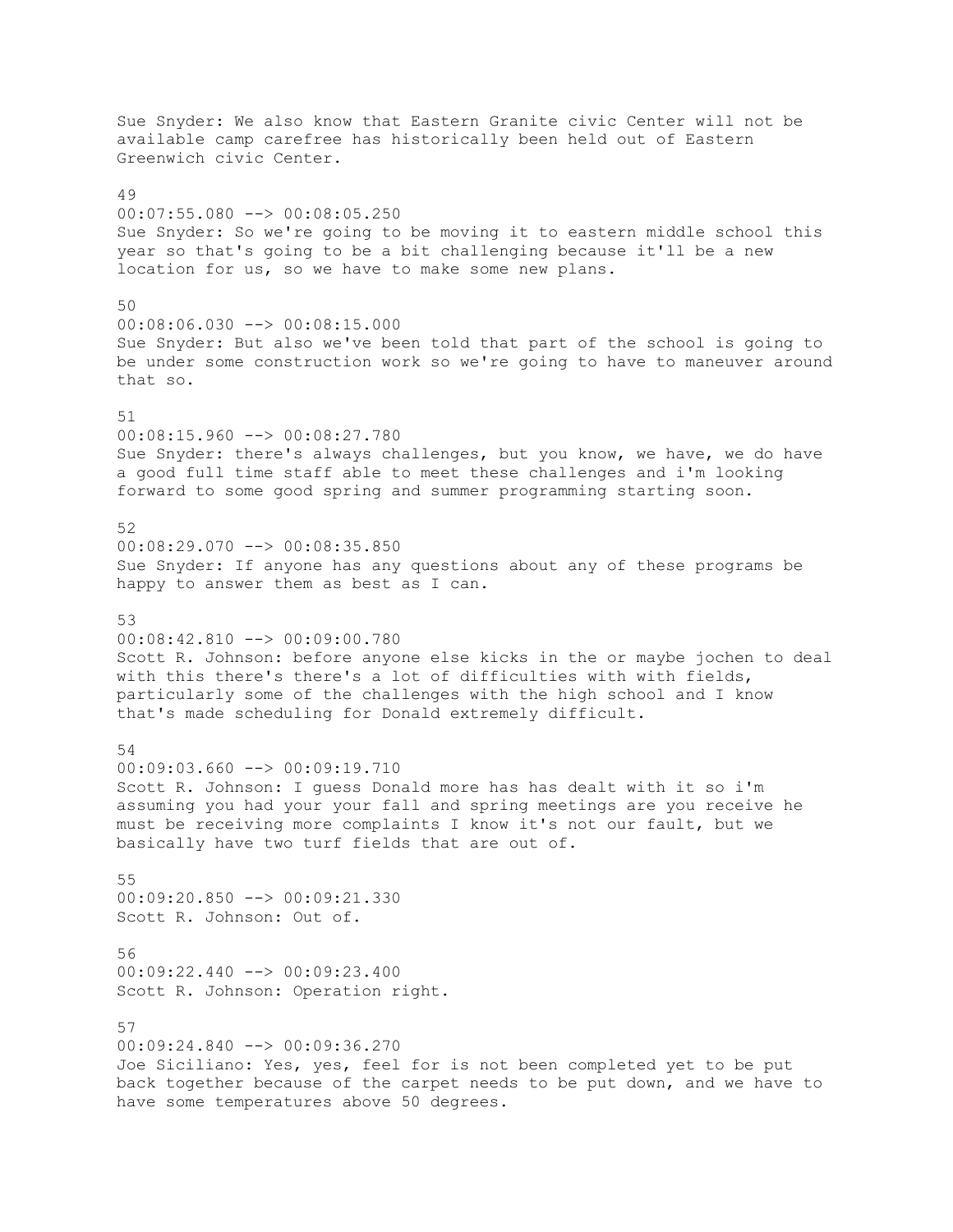58 00:09:36.810 --> 00:09:52.230 Joe Siciliano: At all times to do gluing or otherwise the warranty doesn't hold it in place and then feel three will go under construction remediation excuse me as soon as school gets out and that's slated for the summer so hopefully we'll get for back online. 59 00:09:53.340 --> 00:09:58.230 Joe Siciliano: Soon, but you know the weather hasn't been favorable and. 60 00:09:59.310 --> 00:10:08.490 Joe Siciliano: And then we also have the Western middle school situation where all fields are laid up there at that location, and so the challenges are here. 61 00:10:09.600 --> 00:10:11.490 Joe Siciliano: we're hoping for some Trier. 62 00:10:12.870 --> 00:10:17.430 Joe Siciliano: warmer weather, with some wind, to get the grass, the natural grass fields open. 63 00:10:18.960 --> 00:10:26.430 Joe Siciliano: But we may have some limited access this weekend with looking towards the April 9 as a more of a full access. 64  $00:10:27.720$   $\longrightarrow$   $00:10:33.000$ Joe Siciliano: But we're just trying to hold the masses back a little bit because we have this situation so. 65 00:10:34.020 --> 00:10:44.280 Joe Siciliano: We checking with Donald regularly we're seeing if we can get some bet you know some improved communications with the Ad over at the high school, so that we do know when. 66 00:10:46.020 --> 00:10:55.500 Joe Siciliano: The High School is not using the surfaces, so that we can program some other activities over at the high school pizza Giorgio is the new temporary interim ad there. 67 00:10:55.950 --> 00:11:07.800 Joe Siciliano: On he's on a definite learning curve it's not as easy as just made it look foot and guess it was difficult for us because of all the different scheduling a while the activities that the you know.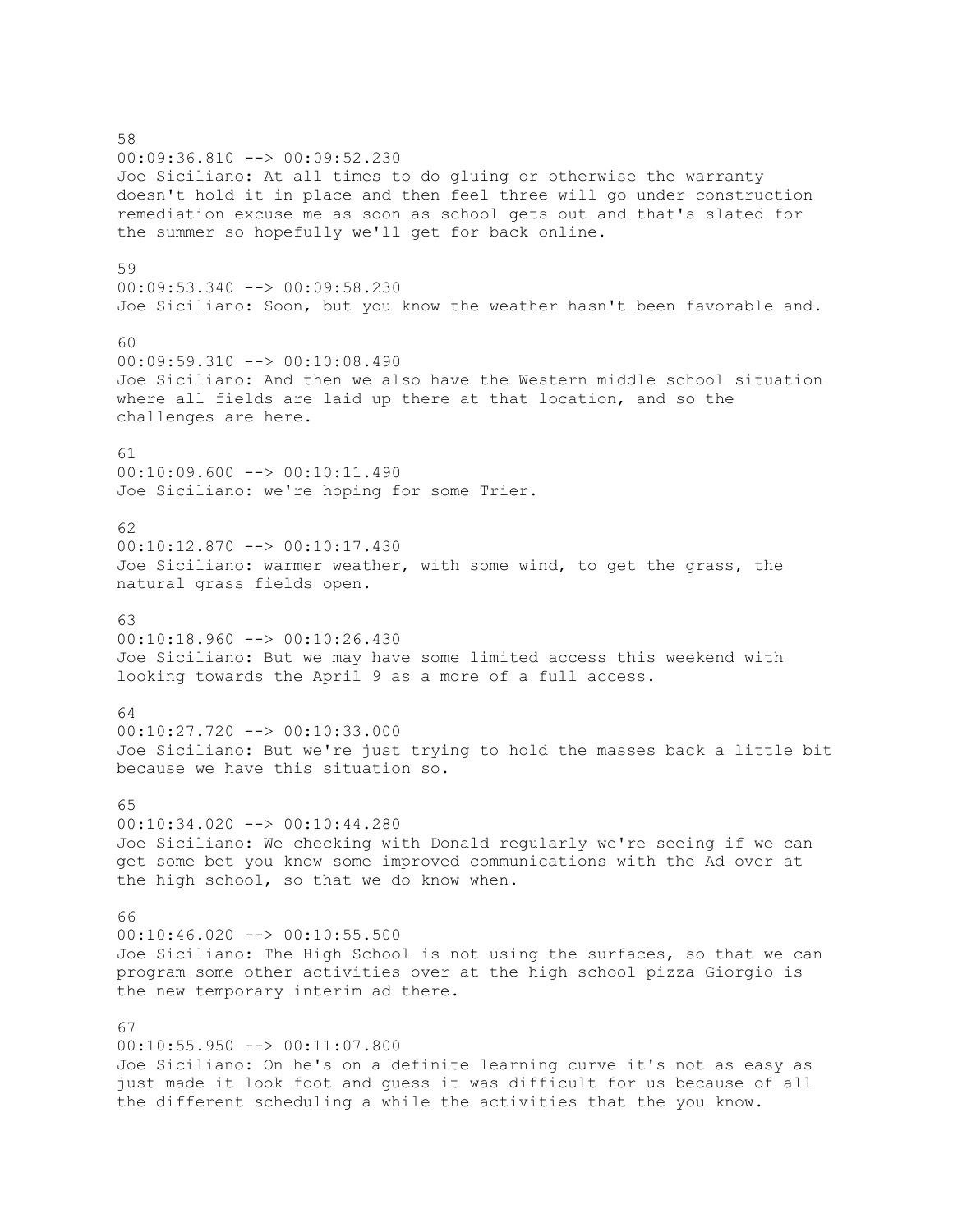68 00:11:08.280 --> 00:11:16.740 Joe Siciliano: Practices different sports etc, but try to get Donald and pete in communication every single week or even more than once a week. 69 00:11:17.310 --> 00:11:23.940 Joe Siciliano: In TIM coffin our turf manager who sits right next to Donald in the Office have been in communication about what we can use. 70 00:11:24.210 --> 00:11:33.810 Joe Siciliano: A natural turf and what we can't so we're just hoping that we don't get this big push of rain come through, and we might be able to produce some more opportunities for this weekend. 71 00:11:34.500 --> 00:11:42.000 Joe Siciliano: Well, stay on top of that we're doing the best I can people may have to take shorter surfaces like it costs got part which we normally don't do. 72 00:11:42.510 --> 00:11:47.340 Joe Siciliano: We usually give an organization, the full surface but we're talking about giving them a half surface, you know. 73 00:11:47.730 --> 00:11:56.670 Joe Siciliano: Cutting the splitting that that massive artificial surface, we have and half and Lisa lot allowing them out there to use it and use it for conditioning and. 74 00:11:57.000 --> 00:12:09.480 Joe Siciliano: Some skills and you know meeting as an organization and it's just a short term fix until we can we can expand a little bit into some of the natural turf fields so we're thinking about things like that, and it may not be the best. 75 00:12:10.110 --> 00:12:22.620 Joe Siciliano: result for everyone, but it also is definitely something which is better than not being able to to be active so well we'll see how it goes we're work we're on top of it every single day so. 76 00:12:22.920 --> 00:12:35.400 Scott R. Johnson: Joe when you made your presentation and blaze to BT on field report field, study and your budget was there any sensitivity or. 77 00:12:36.870 --> 00:12:42.510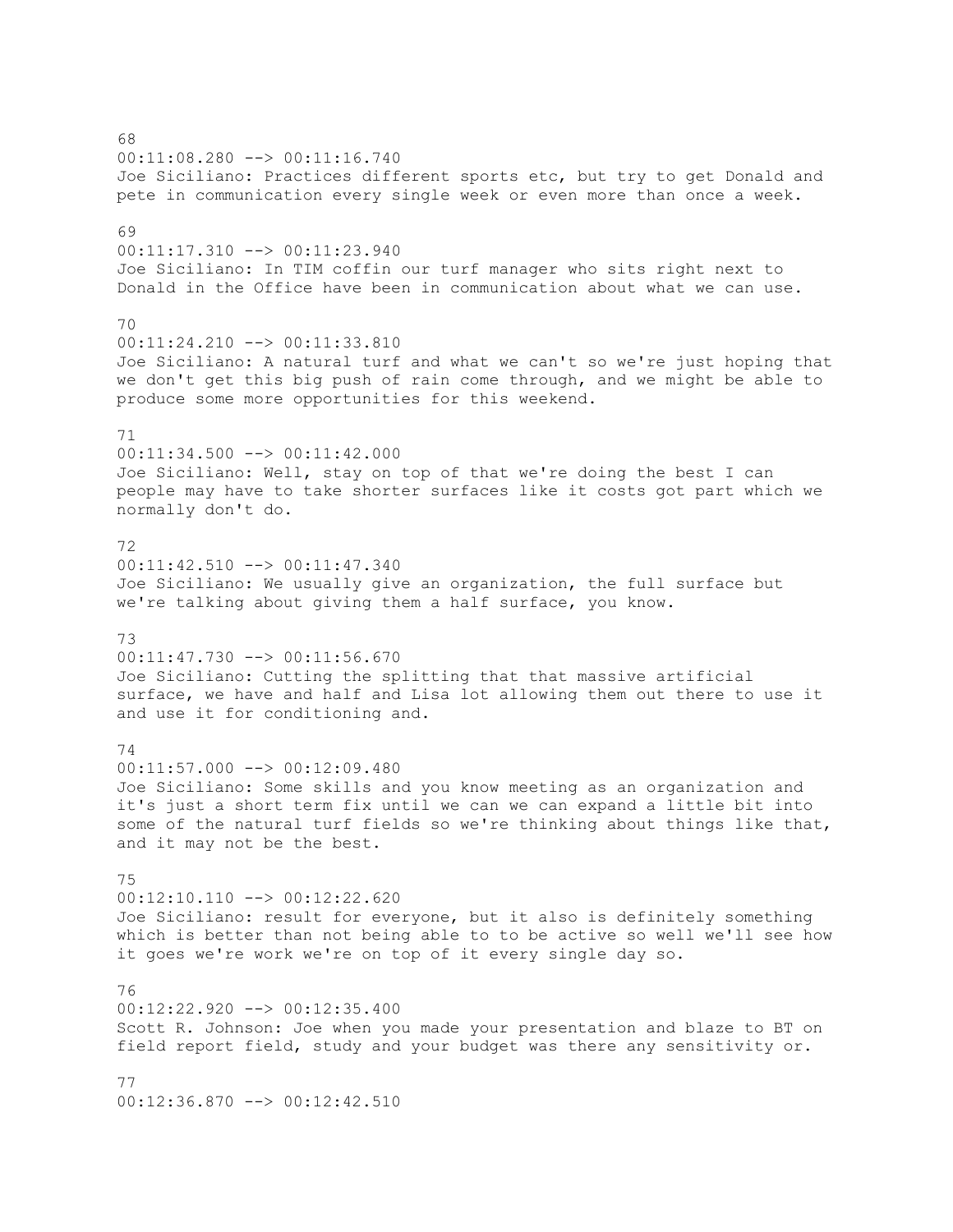Scott R. Johnson: Acceptance or acknowledgement of the fact that we're really handicapped right now with fields. 78  $00:12:43.080$   $\rightarrow$   $00:12:51.990$ Joe Siciliano: I think I think I think there was there was a sensitivity by a few individual Members, but nothing collaboratively that. 79 00:12:52.350 --> 00:13:03.870 Joe Siciliano: You know we're pushed against the wall here for not only with what is down at this moment but also you know some of the repairs, that we want to do to the field, which should improve the playability and. 80 00:13:04.590 --> 00:13:25.380 Joe Siciliano: So we've been in negotiations with some members of the BT to get some of the money of the 600 that we asked for we're looking at a \$400 hundred thousand dollar number and plus what we already have in our appropriated and blaze and i've talked about the scheduling and staging of execution. 81 00:13:26.490 --> 00:13:36.480 Joe Siciliano: So we think that we can live with 400,000 next year, and with the money that we currently have and that'll give us enough to be able to execute in the next 12 months. 82 00:13:36.810 --> 00:13:49.740 Joe Siciliano: And then we would ask for additional funds have blazed has been on top of this, dealing not only with the BT but Brian Mullen ski or consultant I don't know, please has any more to add, but he can speak good he's on the meeting.  $83$ 00:13:51.630 --> 00:13:56.490 Blaize Levitan: hey, the only thing that i'll add is that you know Ryan got us some proposals. 84 00:13:57.750 --> 00:14:15.210 Blaize Levitan: To start with some existing funds to start getting some of this drainage work done some of the pre engineering the soil sampling at the key locations, the existing funds here that is specifically for the purpose of fixing drainage and existing.  $85$ 00:14:16.410 --> 00:14:23.040 Blaize Levitan: So we have to do some soil testing and water table testing first to find out what type of drainage improvements will be needed but.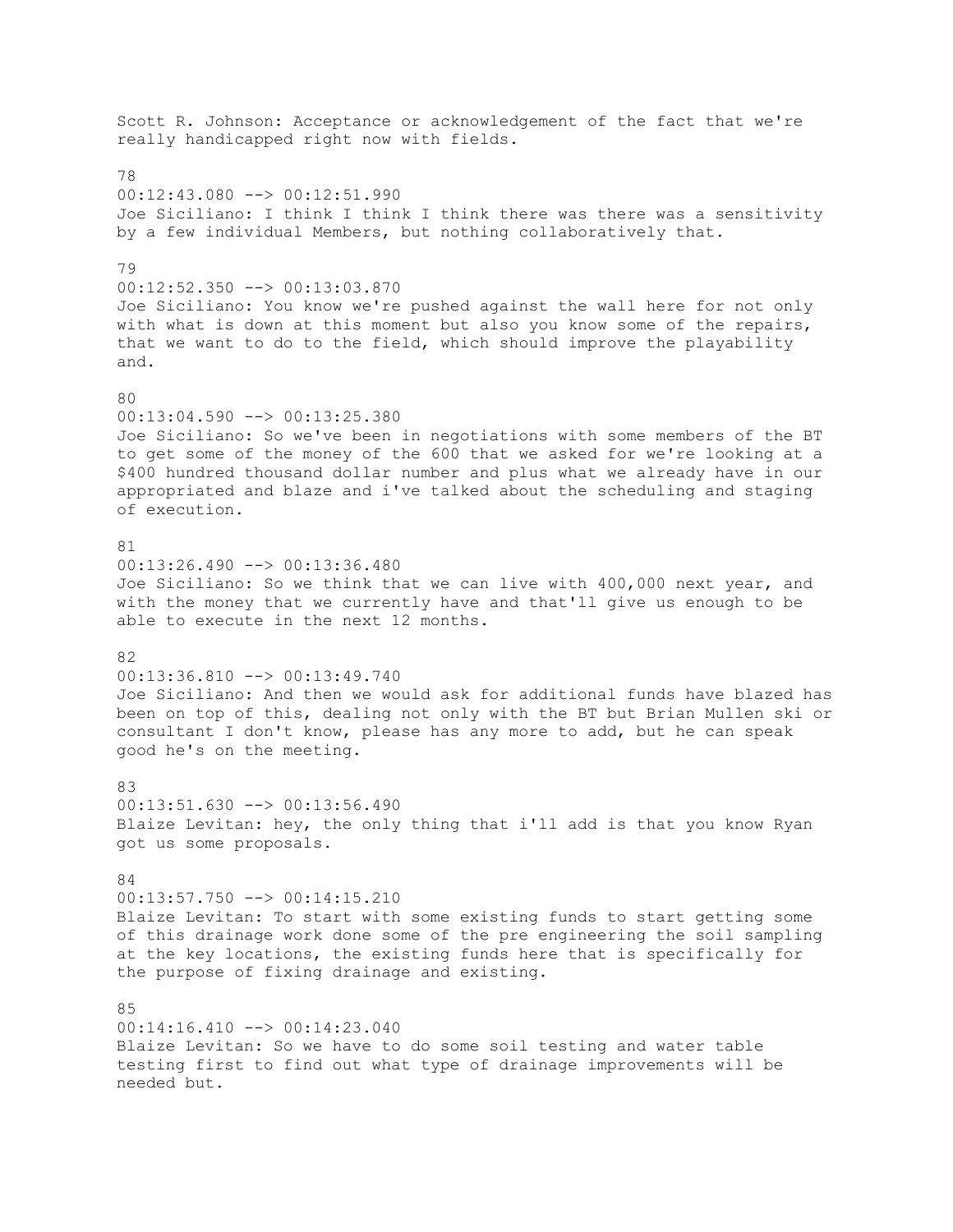86 00:14:24.150 --> 00:14:39.930 Blaize Levitan: Though this work and help provide some key relief, you know all all the fields as Ryan had pointed out, we don't have any engineered or athletic bill fields, except for the synthetic turf fields that exist. 87 00:14:41.610 --> 00:14:53.580 Blaize Levitan: So everything that we're operating on his native clay soils with grasses you know you know native grasses they're not not no fields are designed for the. 88  $00:14:54.060$  -->  $00:15:05.820$ Blaize Levitan: What they're being used for so Luckily, we have someone like TIM coffin our operations manager, who is really good at at you know turf management, making things look good, and we do this with a whole organic program but. 89 00:15:06.150 --> 00:15:14.220 Blaize Levitan: it's not like we're starting from a position where you know we keep getting questions like well, can you get you know when was the last time, the field was bill, you know.  $90$  $00:15:15.060$  -->  $00:15:20.370$ Blaize Levitan: Never none of them are so you know these drainage improvements really will make a big difference because. 91 00:15:20.850 --> 00:15:27.840 Blaize Levitan: we're talking about just you know, mostly just solid clay soils that are really slow draining so it's really exciting to be.  $Q<sub>2</sub>$ 00:15:28.500 --> 00:15:35.790 Blaize Levitan: Working with one of you know, the top engineers in the industry in the state highly recommended and where we're getting ready here, hopefully to start making some progress. 93 00:15:36.690 --> 00:15:43.110 Scott R. Johnson: And then we really don't know anything about Western right we don't know whether it's. 94 00:15:43.830 --> 00:15:50.100 Joe Siciliano: it's in the regulatory states where the record, you know their agencies are looking at various proposals to do the remediation. 95  $00:15:50.880$   $\rightarrow$   $\rightarrow$  00:15:55.920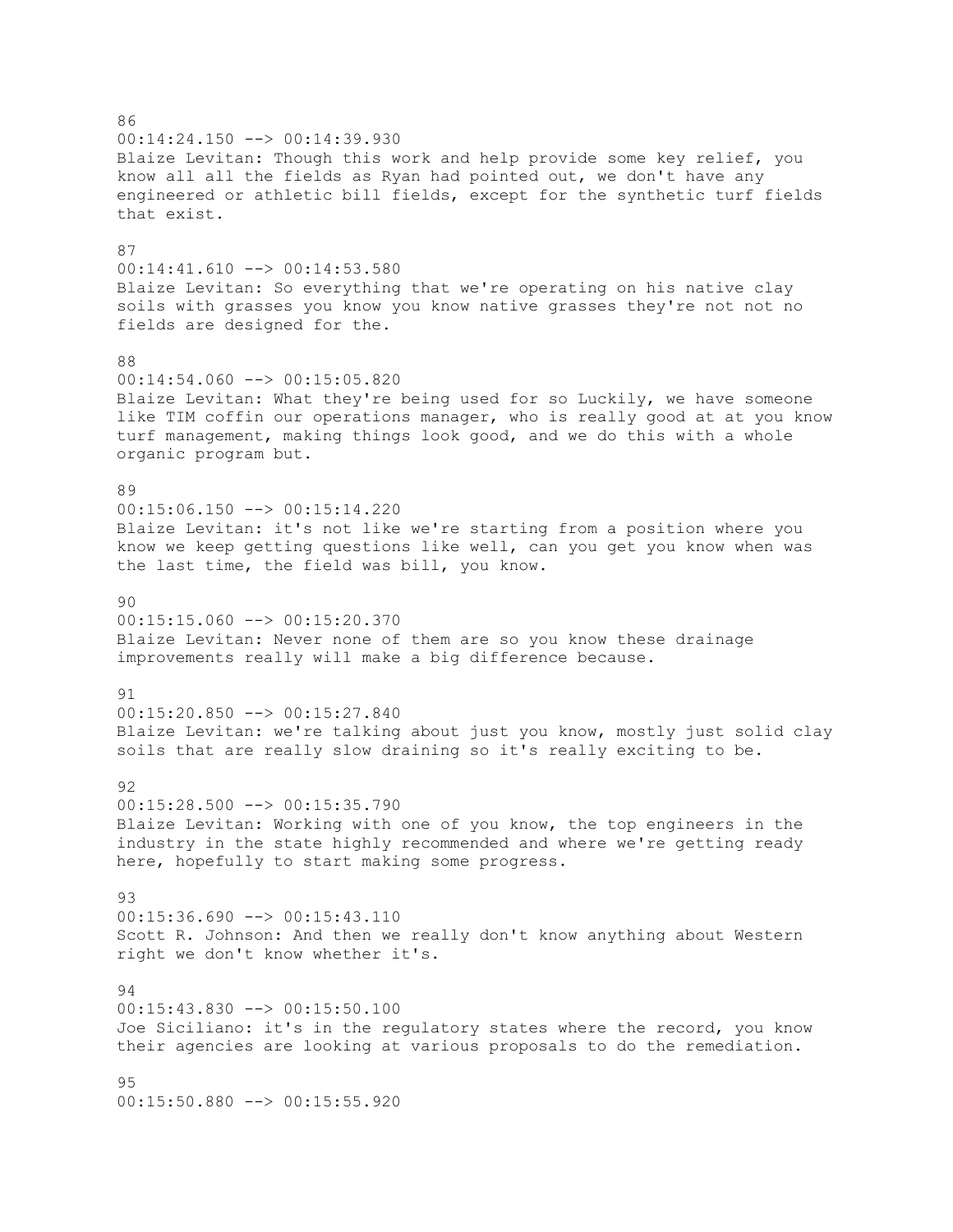Joe Siciliano: And their approval it takes them forever to do this stuff this because they're not there damn offices in hartford. 96 00:15:56.250 --> 00:16:12.840 Joe Siciliano: Now that would be helpful if they were sitting in their seats to ddp For one thing, and then, then we have to you know, to get some kind of resolution here so i'm hopefully as people kind of you know, move back into their normal work life. 97 00:16:13.980 --> 00:16:14.820 Joe Siciliano: Things will pick up. 98 00:16:15.900 --> 00:16:16.200 Joe Siciliano: But. 99 00:16:17.340 --> 00:16:29.670 Joe Siciliano: You know this is this is this is it's just it took this long for the Greenwich high school project to get to get off the ground and get a consensus between all the agencies that had to be involved here. 100  $00:16:30.240$  -->  $00:16:36.300$ Joe Siciliano: To kind of get the project moving I mean it probably took almost two and a half, three years but we've been talking about Western. 101 00:16:36.930 --> 00:16:49.380 Joe Siciliano: I mean, I can think five years, but maybe it's been more, but this so it's slow moving and the funding, you know at is going to be about \$16 million in total. 102 00:16:49.830 --> 00:16:55.290 Joe Siciliano: So the BT is looking at to allocations over to budget cycles. 103 00:16:55.770 --> 00:17:02.250 Joe Siciliano: Because they can't really accommodate you put up the can't really do 60,000 million dollar choose me \$16 million worth of work. 104 00:17:02.580 --> 00:17:10.830 Joe Siciliano: Over over one year so that there's a lot of moving parts here that are not been nailed down so hopefully we see some light at the tunnel there because. 105 00:17:11.580 --> 00:17:23.820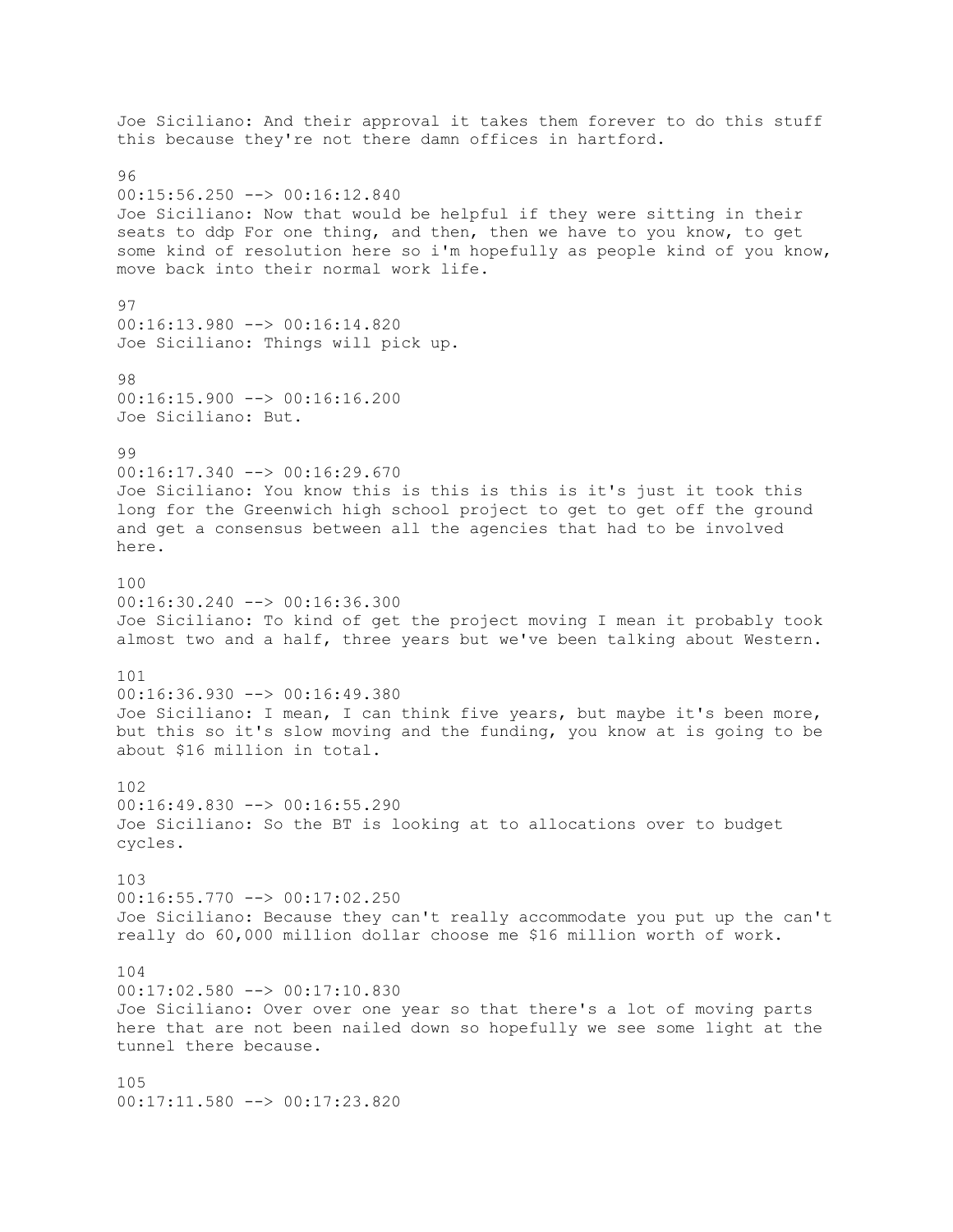Joe Siciliano: Western was a real workhorse fuel for us and we've lost the baseball diamond and the soccer lacrosse field hockey whatever else we football but, however, we are using for the lower field and. 106 00:17:24.360 --> 00:17:41.520 Joe Siciliano: And again it's it's not a good situation it just puts more wear and tear, on the other, surfaces that we have whether they're natural, most of them are natural turf and some more competition for the artificial surfacing so. 107 00:17:44.280 --> 00:17:53.700 Scott R. Johnson: Is it fair to say that we were waiting for like almost three years for them, just to kick back and responding to our car plan. 108 00:17:54.240 --> 00:18:00.750 Joe Siciliano: We had a public meeting at Western middle school about three years ago with the regulators from the D p. 109 00:18:02.070 --> 00:18:02.610 Joe Siciliano: and 110  $00:18:05.880$  -->  $00:18:06.540$ Joe Siciliano: they're not that. 111 00:18:07.980 --> 00:18:16.740 Joe Siciliano: they're not that responsive, I mean they came down, we did the public hearing that is part of what we needed to do and the being into in the review process. 112 00:18:17.190 --> 00:18:28.710 Joe Siciliano: And you know coven did come in, but you know you know people can you know, things can move forward we we moved a lot of things forward in parks, recreation during coven but, at the end of the day. 113 00:18:29.430 --> 00:18:44.190 Joe Siciliano: This is not getting done it's compounded by people not being in their offices, a number of retirees at the state level that had specific knowledge of programs like this and, and you know people been rerouted into some of those jobs. 114 00:18:45.450 --> 00:18:54.660 Joe Siciliano: That are not familiar with some of the standards and those positions like we talked about this in the Marina, and I mean somebody the dp who was working in.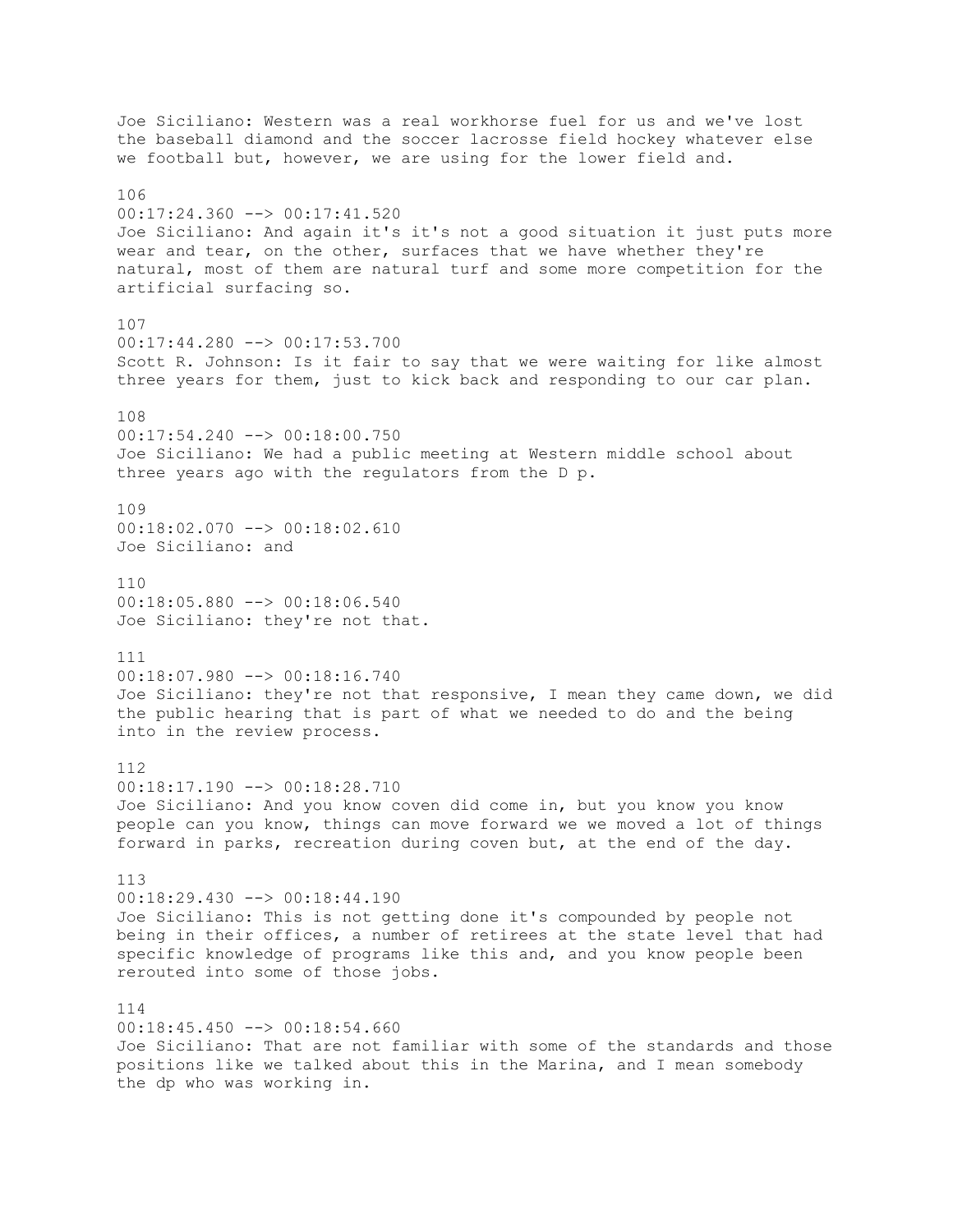115 00:18:55.260 --> 00:19:07.770 Joe Siciliano: You know, to do T who's an engineer now gets transferred to the dp and said yeah i'm an engineer, but I know nothing about what you guys do here, so the learning curve has, these are huge learning curve and they're. 116 00:19:08.220 --> 00:19:24.750 Joe Siciliano: chanting bodies around which is not an effective way to do business and with the next really recent kind of anticipation of thousands of State employees retiring it's going to get worse because there's a whole bailout going on, even though the government's trying to push that that. 117 00:19:26.430 --> 00:19:31.770 Joe Siciliano: Is a huge bailout of people that are going to be going because all those long term employees. 118 00:19:32.790 --> 00:19:47.610 Joe Siciliano: want to leave because their benefit package to leave is going to be affected if they stay, so you know it's a it's kind of not not a good situation, so we need to kind of keep just focus on what we need to do Donnelly shuffling the cards every single day. 119 00:19:48.840 --> 00:19:57.210 Joe Siciliano: The improvements to the field will help the drainage, so it feels will that are wet fields will dry, hopefully, sooner or it'd be less. 120 00:19:58.410 --> 00:20:08.160 Joe Siciliano: Rain rain outages and will be more playable so that's what our first charges here is to use the money towards repairing some of the drainage or. 121  $00:20:08.670$  -->  $00:20:16.380$ Joe Siciliano: or renewing some of the drainage, and some of the fields, so that they'll be playable our goal is to try to do some of this over next winter. 122 00:20:17.010 --> 00:20:28.470 Joe Siciliano: Start like November and get the drink, you know get some of the drainage in and do some of it, you know do some sightseeing or receding and then you know get that to knit before the real winter sets in. 123  $00:20:28.800$   $\longrightarrow$   $00:20:37.530$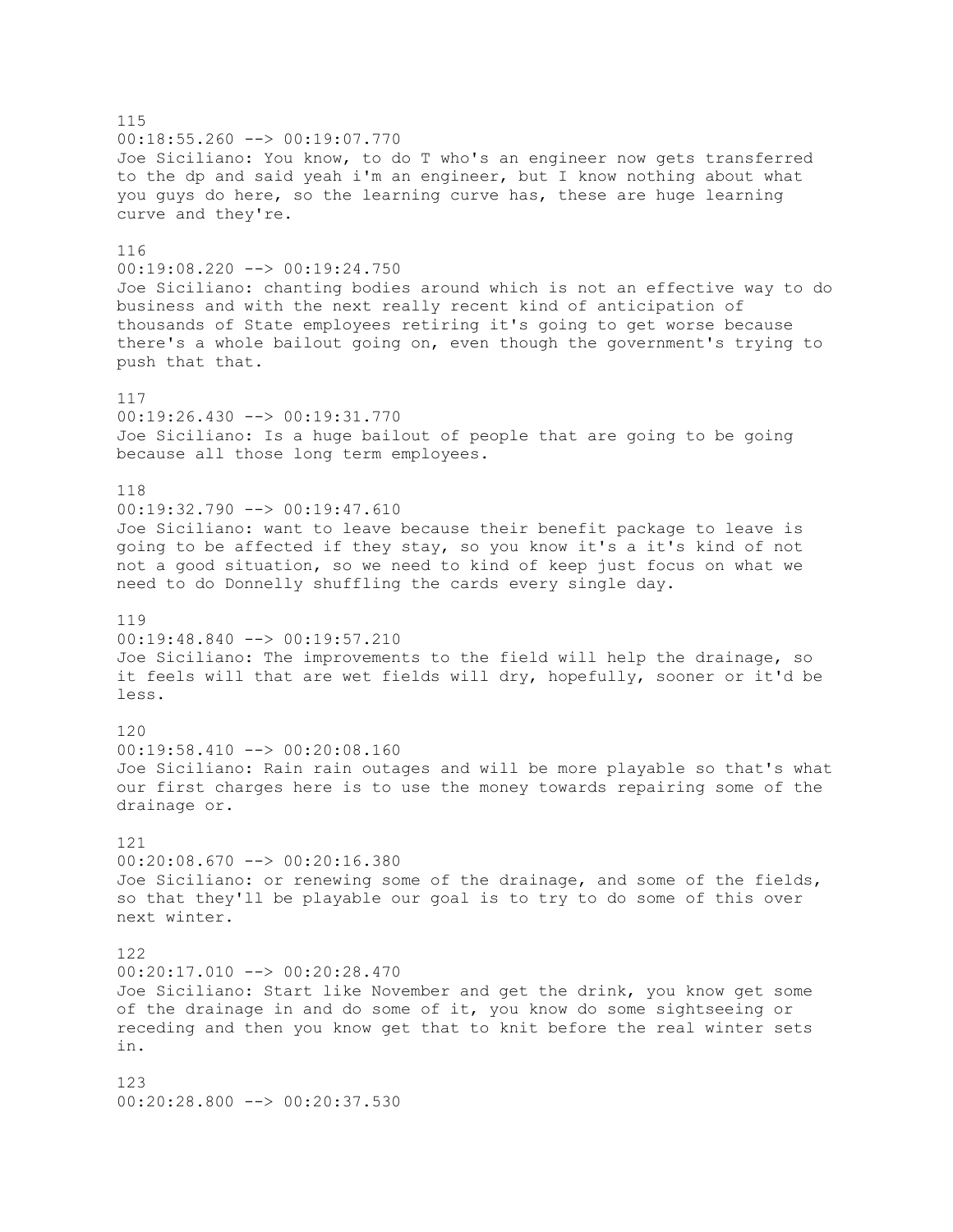Joe Siciliano: And then hopefully it'll be playable by you know late spring so that's kind of the goal here so we're still trying to move along in that timeframe. 124 00:20:39.060 --> 00:20:43.200 Scott R. Johnson: Our national turf fields are still close just because of weather. 125 00:20:43.740 --> 00:20:47.670 Joe Siciliano: Just because they're still wet I mean the ground is I mean there's still frost on the ground. 126 00:20:48.420 --> 00:20:54.120 Joe Siciliano: You know, we get rain, on top of it we get 30 degree 20 degree temperatures it doesn't help the situation. 127  $00:20:54.660$  -->  $00:21:00.000$ Joe Siciliano: We need about a week or so good weather and some wind would really be helpful. 128 00:21:00.450 --> 00:21:06.720 Joe Siciliano: And you know we'd be able to kind of expedite some of the natural fields, there are some fields that perform better than others. 129 00:21:07.170 --> 00:21:15.000 Joe Siciliano: So we're going to look at that after tomorrow's rainstorm to see if there's any hope that we could get something open for Saturday and Sunday. 130 00:21:15.420 --> 00:21:23.430 Joe Siciliano: Maybe re close them during next week to see if we can get some drying out of it and then look towards next weekend the night to open them up on a more regular basis. 131 00:21:24.180 --> 00:21:31.410 Joe Siciliano: let's see we'll see what we get tomorrow, but right now that is predicting tomorrow evening rainstorms been heavy so we'll see how it goes. 132 00:21:32.670 --> 00:21:32.940 Joe Siciliano: Thanks. 133 00:21:34.380 --> 00:21:36.120 Joe Siciliano: So okay.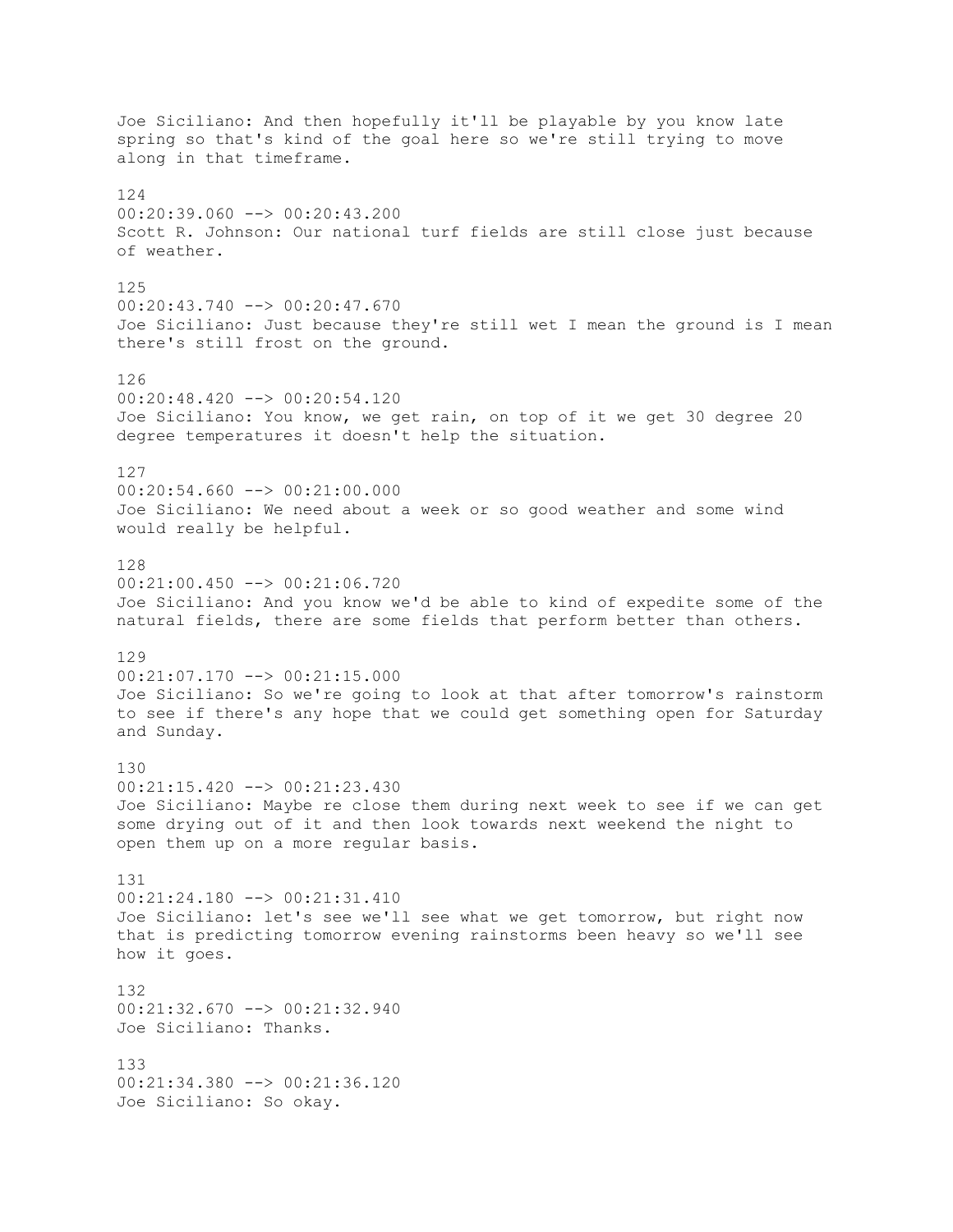134 00:21:36.900 --> 00:21:41.670 Scott R. Johnson: Do you want to so are you are you done with your presentation so. 135 00:21:44.160 --> 00:21:46.440 Sue Snyder: Yes, unless anyone has any questions. 136 00:21:51.780 --> 00:21:57.660 Scott R. Johnson: So i'm assuming care care carefree is a little challenge but you're working out. 137 00:21:58.230 --> 00:22:05.730 Sue Snyder: yeah we'll work it out, I mean that's challenges are you know part of the business so well we'll work it out. 138 00:22:06.930 --> 00:22:07.890 Sue Snyder: do the best we can. 139 00:22:13.980 --> 00:22:17.490 Scott R. Johnson: going to ask you to give it directors and wait a second calm. 140 00:22:19.170 --> 00:22:21.180 Scott R. Johnson: Well, what while we're waiting let's. 141 00:22:21.870 --> 00:22:22.260 back. 142 00:22:23.280 --> 00:22:28.170 Scott R. Johnson: Well, let me, let me introduce matt pop who's our new Member. 143 00:22:30.150 --> 00:22:35.700 Scott R. Johnson: that's a lamp landscape architect, at least the consultant. 144 00:22:36.870 --> 00:22:45.180 Scott R. Johnson: Network yeah once you unmute yourself and just tell us a little bit about Now I know you've of business perspective or just tell us a little bit about.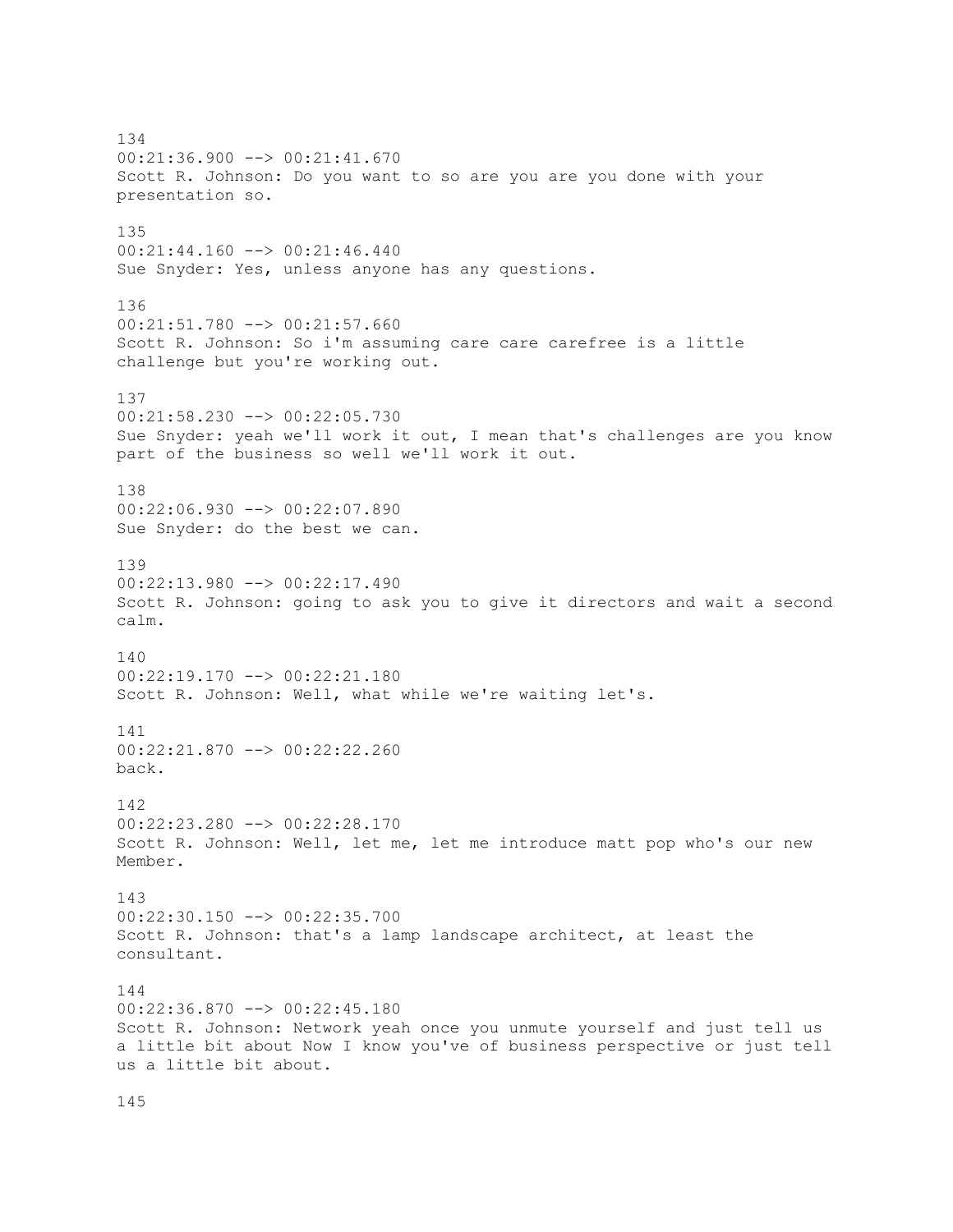00:22:45.780 --> 00:22:59.010 Scott R. Johnson: about what you do and and if you have a hot button issues that the porn parks and REC you'd like to focus on or committees, you want to be on, so why don't you just talk a little bit about yourself as an introduction. 146 00:23:00.450 --> 00:23:07.770 Matthew Popp: Good evening and Matthew popped in the landscape architect this noted by computer just shut off, so I switched to my phone at a good time. 147 00:23:09.000 --> 00:23:17.370 Matthew Popp: I grew up playing sports on the western wall fields, you know from soccer it's a football baseball probably golf to. 148 00:23:18.390 --> 00:23:25.710 Matthew Popp: I am I was a member of then when wetlands and water first thing it was past President with arbonne Greenwich and currently. 149 00:23:26.490 --> 00:23:36.270 Matthew Popp: Either friends of vantage point in my neighborhood association of beautification in parks committee now it kind of have an interest in maybe like the passive. 150 00:23:36.990 --> 00:23:47.340 Matthew Popp: sites in town, the parks more national settings I know you're a few of the Members are ready and know Nancy and Dr Greg and know Mike buccino. 151 00:23:49.590 --> 00:23:56.880 Matthew Popp: I did have a question about the program and it was wondering if there's any programming at the golf course you know for kids. 152 00:23:57.450 --> 00:24:05.940 Matthew Popp: It seemed like that was in the past, there really wasn't much you know when my kids were growing up, I always thought that would have been a good thing for them to learn. 153  $00:24:07.140$   $\longrightarrow$   $00:24:10.680$ Matthew Popp: But again, if there's any questions i'm kind of be happy to answer them. 154 00:24:11.700 --> 00:24:11.880 Matthew Popp: So.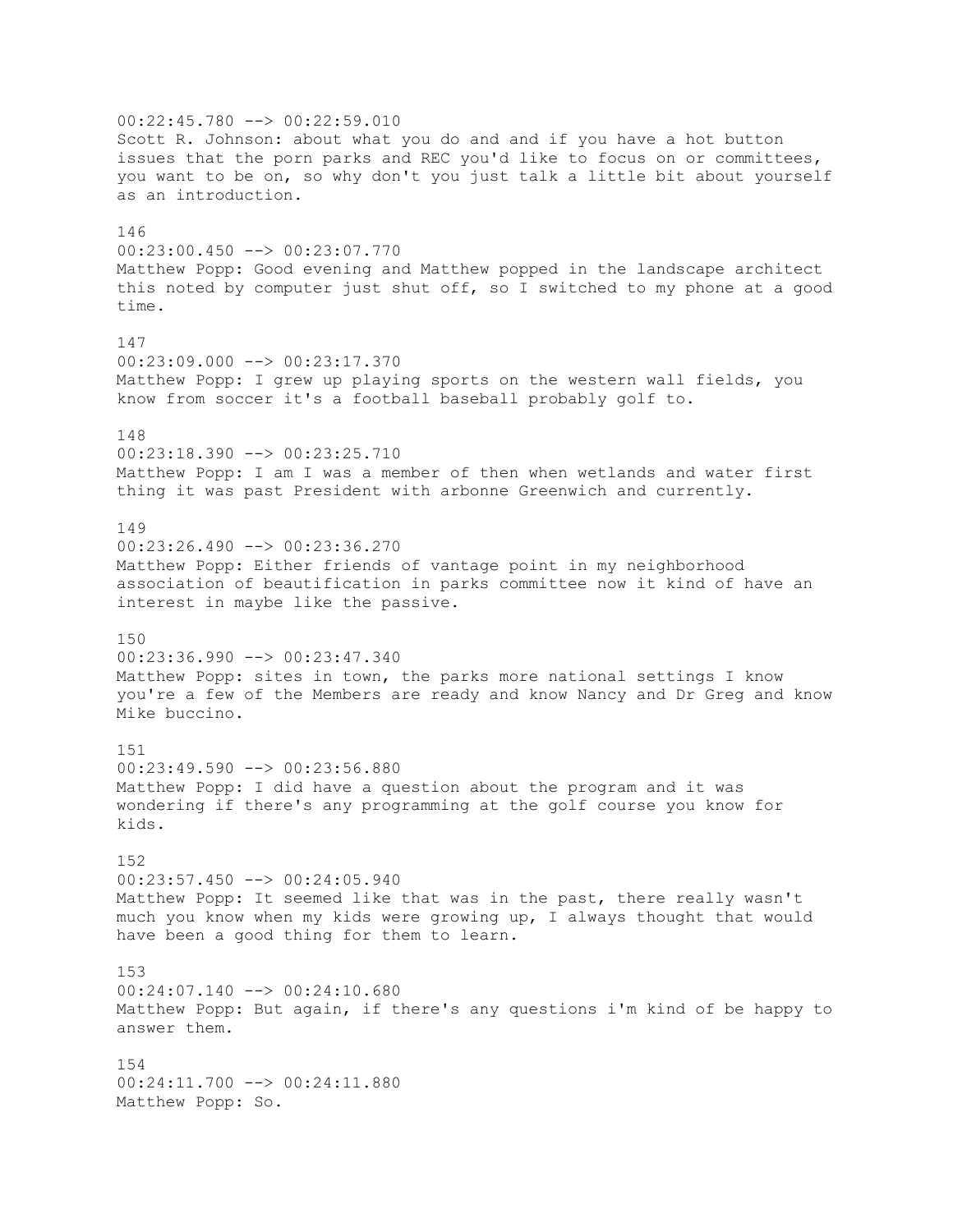155 00:24:14.490 --> 00:24:19.770 Scott R. Johnson: Well, Joe can maybe address that I mean, I know I don't listen to your call. 156 00:24:19.980 --> 00:24:25.920 Scott R. Johnson: program I know there's construction Joe you might know better than I do it, you know we have a new pro there. 157  $00:24:26.460$  -->  $00:24:35.400$ Joe Siciliano: yeah, as you know, Pat nasty is taking over, you can see first assistant for Joe what number of years we've had some conversation with path. 158 00:24:36.210 --> 00:24:40.770 Joe Siciliano: Obviously the junior program is really highlighted over the griff. 159 00:24:41.340 --> 00:24:52.800 Joe Siciliano: But I think you're you're talking about other types of programming, other than the junior program where it goes on, you know there's some instructions for several weeks, and then the program kind of you know, moves moves away. 160 00:24:53.880 --> 00:25:01.380 Joe Siciliano: We have that conversation with pat during the contract phase to talk about maybe expanding that a little bit. 161 00:25:02.970 --> 00:25:07.650 Joe Siciliano: he's kind of he's just trying to get his feet wet so maybe there's hope there's room for growth here. 162  $00:25:08.070$  -->  $00:25:16.710$ Joe Siciliano: And we will be able to kind of look at some other types of you know, fostering juniors to play golf because they are the future of you know, the golf course. 163 00:25:17.460 --> 00:25:28.920 Joe Siciliano: And the golf play so let's let's let's keep that current and and you know I had some very, very open about suggestions and trying different things he. 164 00:25:29.400 --> 00:25:37.890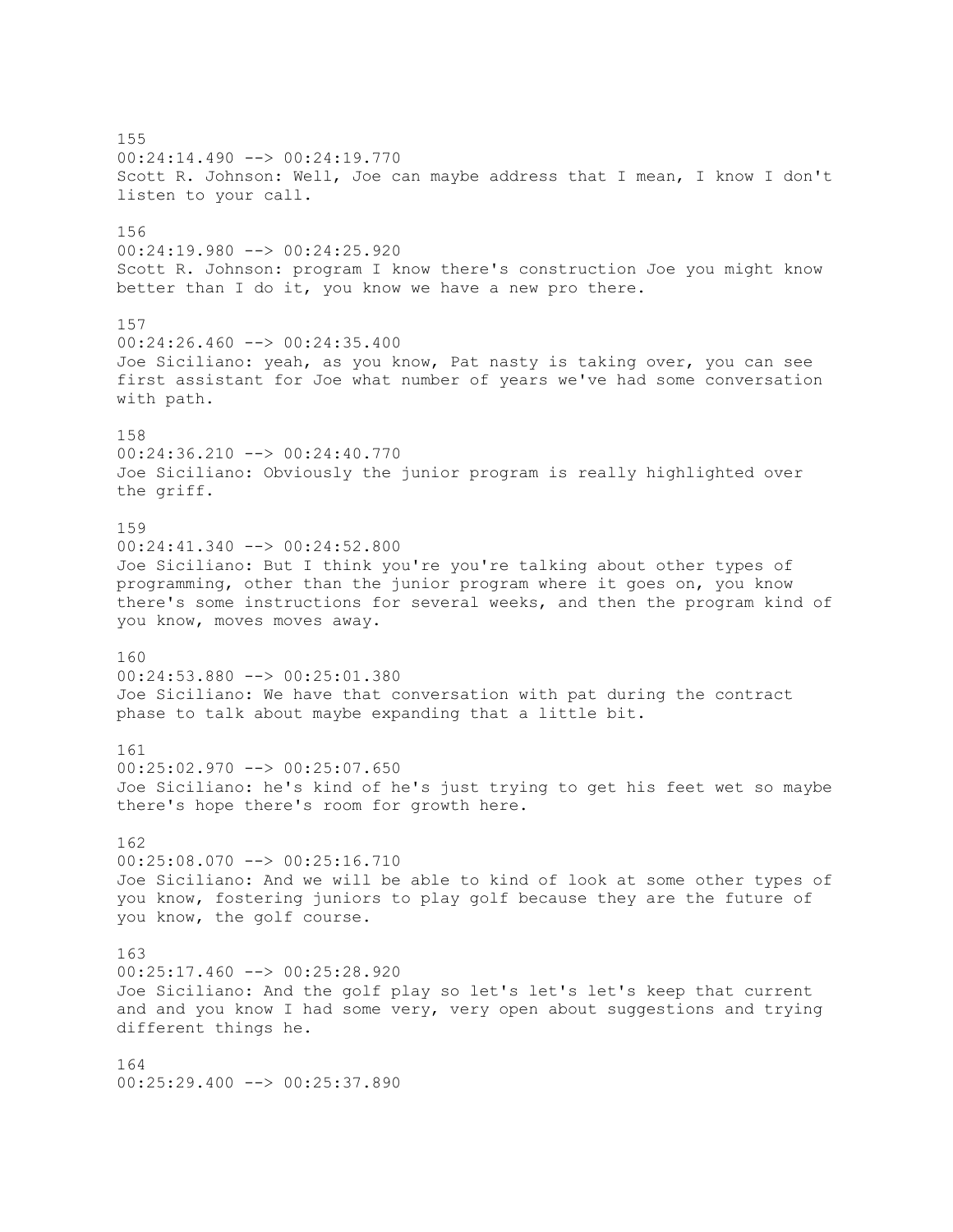Joe Siciliano: You know, he worked under the tutelage of Joe for a number of years, he wants to develop his own program based in his own way of operating and I applaud him for that. 165 00:25:38.850 --> 00:25:47.880 Joe Siciliano: You know he's he's he just has a little uptick here to get kind of in that position as the as the head pro so we'll mention it again to maybe not. 166 00:25:48.150 --> 00:25:50.130 Joe Siciliano: it's not something that we can't. 167  $00:25:50.160$  -->  $00:25:56.490$ Joe Siciliano: Consider, but trying to find a space for it and get pad to help us with it would be important. 168 00:25:56.790 --> 00:26:07.620 Matthew Popp: You know I always thought to like you know for like high school kids if they could have reduced free after you know five o'clock or something like that, just to get them to get up there and play. 169  $00:26:08.190$  -->  $00:26:18.600$ Matthew Popp: And the other thing I had a question for you to Joe is what it makes sense task Steve masters to kind of you know, see what the the p stone about the Western field of it is. 170 00:26:20.340 --> 00:26:20.760 Joe Siciliano: yeah. 171 00:26:20.880 --> 00:26:33.900 Joe Siciliano: I know I know that Steve as attendance most there are some of the B team meetings and has been part of some of those discussion, he has he has been you know he's on the alert put it that way. 172 00:26:35.190 --> 00:26:42.510 Joe Siciliano: i'm not quite you know he's got he's been trying to kind of get some inroads in a lot of places but it's not unusual I mean he did hear. 173 00:26:43.620 --> 00:26:54.450 Joe Siciliano: The presentation, where he talked about the board of ED talked about the you know some of the delays and challenges of getting the response from the DTP soda Ryan Fazio.

174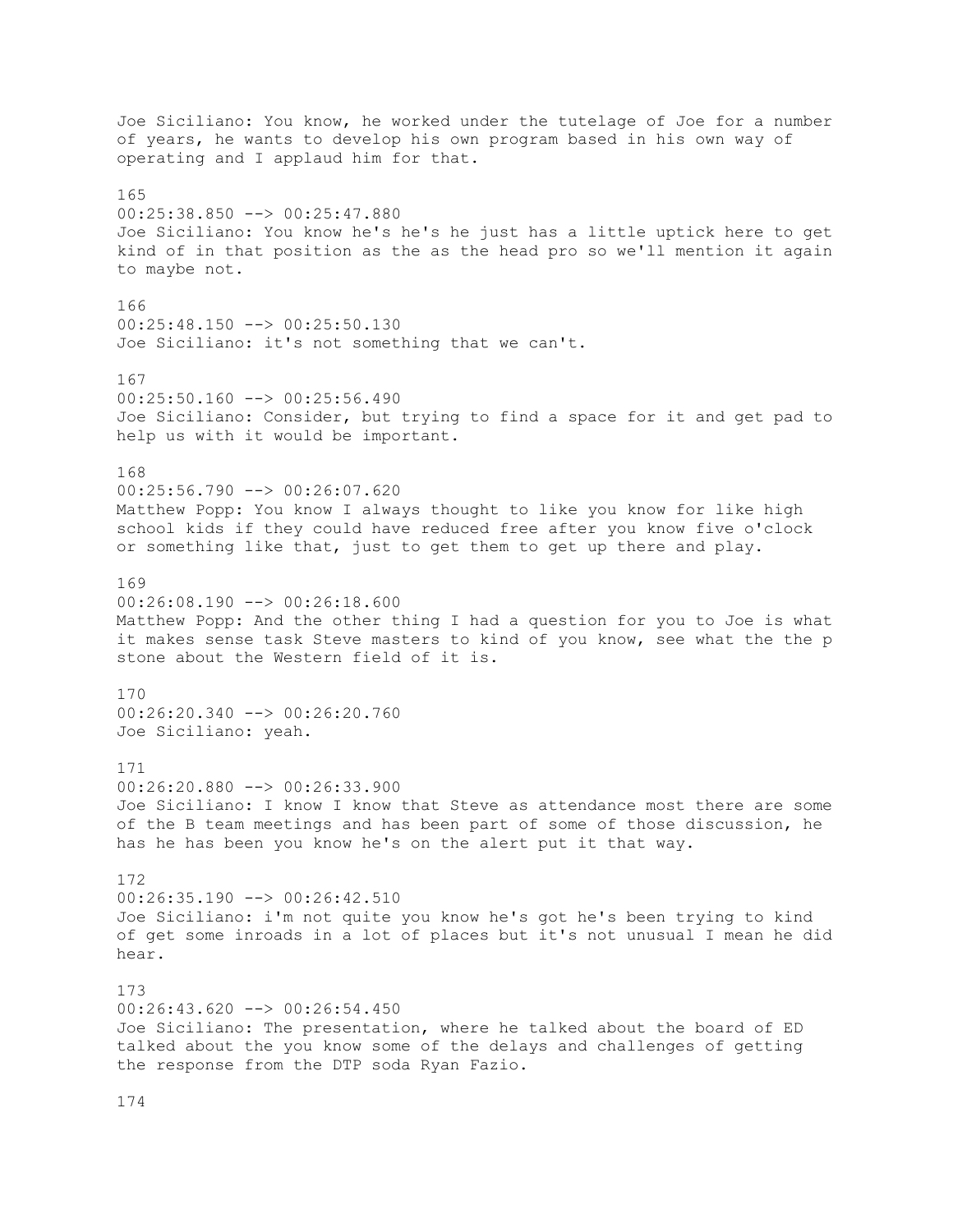00:26:55.200 --> 00:27:09.210 Joe Siciliano: So Ryan, you know someone I know relatively well, and you know and we said, you know anything you can do to help push is important, so we can all kind of reassure you know kind of bring this up it's it's it's something that they're not. 175 00:27:10.020 --> 00:27:20.670 Joe Siciliano: They are used to, and something that if you do run into Steve or you know Ryan, make it a point to say something, because the more reinforcement, we can get hopefully the more action we can get. 176 00:27:20.700 --> 00:27:21.630 Matthew Popp: Great great. 177 00:27:21.810 --> 00:27:31.860 Joe Siciliano: i'll tell you a little inside scoop about the dp my roommate at college, was it worked in the dp Catholic he sat right next to the person who. 178 00:27:34.020 --> 00:27:37.680 Joe Siciliano: is handling both the high school and the Western middle school project. 179 00:27:38.730 --> 00:27:47.340 Joe Siciliano: And he said don't bother going to him just go over him and you might be able to be successful, so I relate that to everybody i've talked to. 180 00:27:47.760 --> 00:27:55.410 Joe Siciliano: Including our attorney that we have in hartford but, as this kind of goes, you know you need these folks for other projects. 181 00:27:55.800 --> 00:28:01.680 Joe Siciliano: And you know there's they all have relationships so there's a limit on what you can how much you can push here but but. 182 00:28:02.370 --> 00:28:15.450 Joe Siciliano: i'm one for not not worried about that and and going to you know, the deputy Commissioner or the Commissioner, I mean, I think we waited our turn at Western middle school and and I think that. 183 00:28:17.250 --> 00:28:20.910 Joe Siciliano: that's we we deserve we deserve some consideration for.

184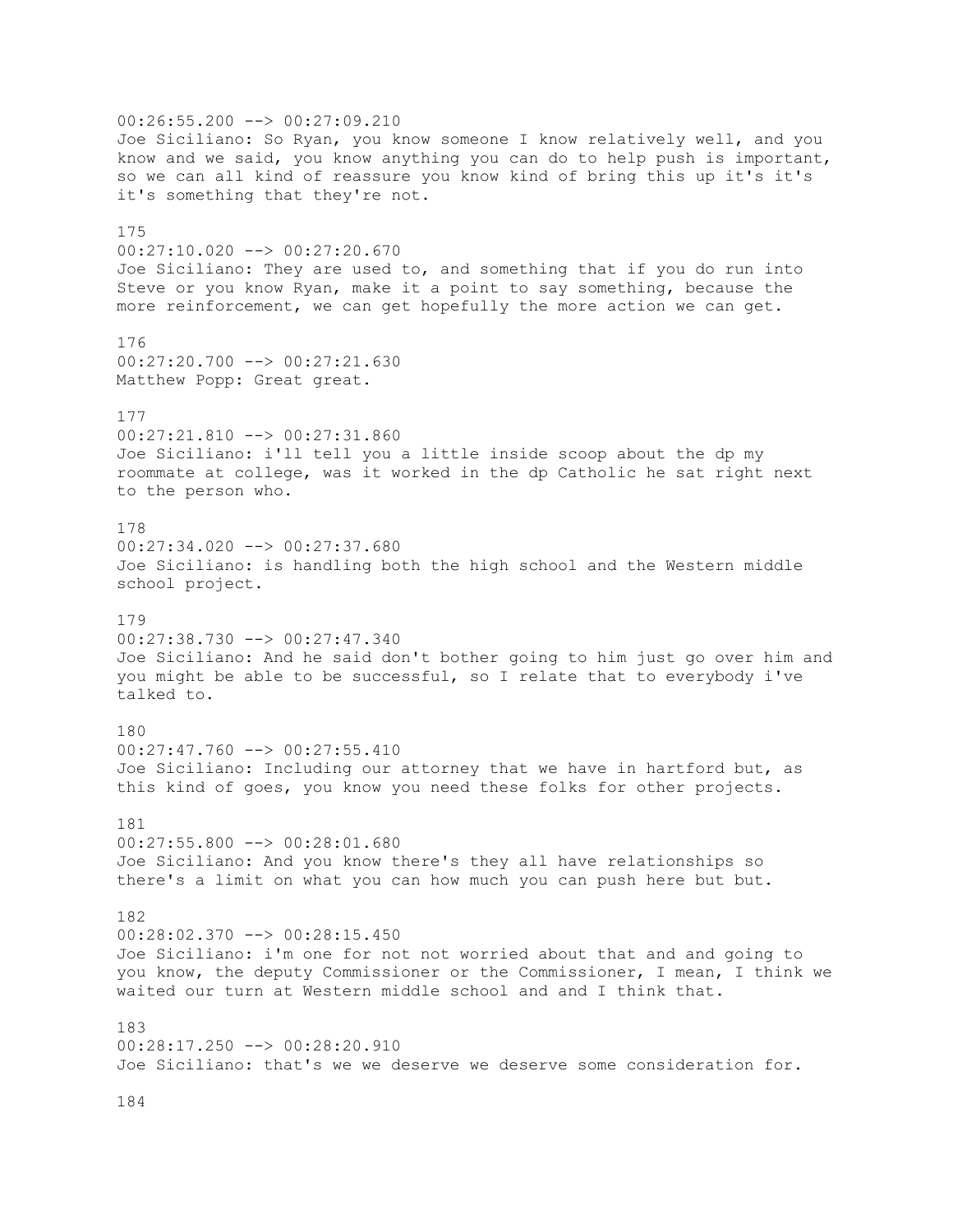00:28:22.440 --> 00:28:26.220 Matthew Popp: And then environmental justice area, you know we're whatever that means. 185 00:28:26.640 --> 00:28:27.180 Joe Siciliano: yeah look. 186 00:28:27.480 --> 00:28:29.880 Matthew Popp: Her so I don't know if you can use that angle, but. 187 00:28:30.450 --> 00:28:32.220 Joe Siciliano: yeah Anyway, thank you all right appreciate. 188 00:28:32.820 --> 00:28:34.470 Scott R. Johnson: It Mike pitino did you have any. 189 00:28:35.700 --> 00:28:40.740 Scott R. Johnson: Any good luck, when you were asked to go out there and push the buttons or TV. 190  $00:28:42.000$  -->  $00:28:50.610$ Michael Bocchino: Actually it's funny you mentioned that because Gordon Feinstein the pencil reached a point where he had run out of his. 191 00:28:52.860 --> 00:28:54.990 Michael Bocchino: Patients with langdon associates. 192 00:28:56.130 --> 00:29:01.020 Michael Bocchino: They had finished all of the requirements that needed to be done to get the. 193 00:29:01.470 --> 00:29:02.700 Michael Bocchino: Football area. 194 00:29:03.270 --> 00:29:10.080 Michael Bocchino: open for PE classes and reached out to me and, and this is not not making this up. 195 00:29:11.400 --> 00:29:21.000 Michael Bocchino: I literally from when I was in hartford went over to deep went into the office as the state representative for the district.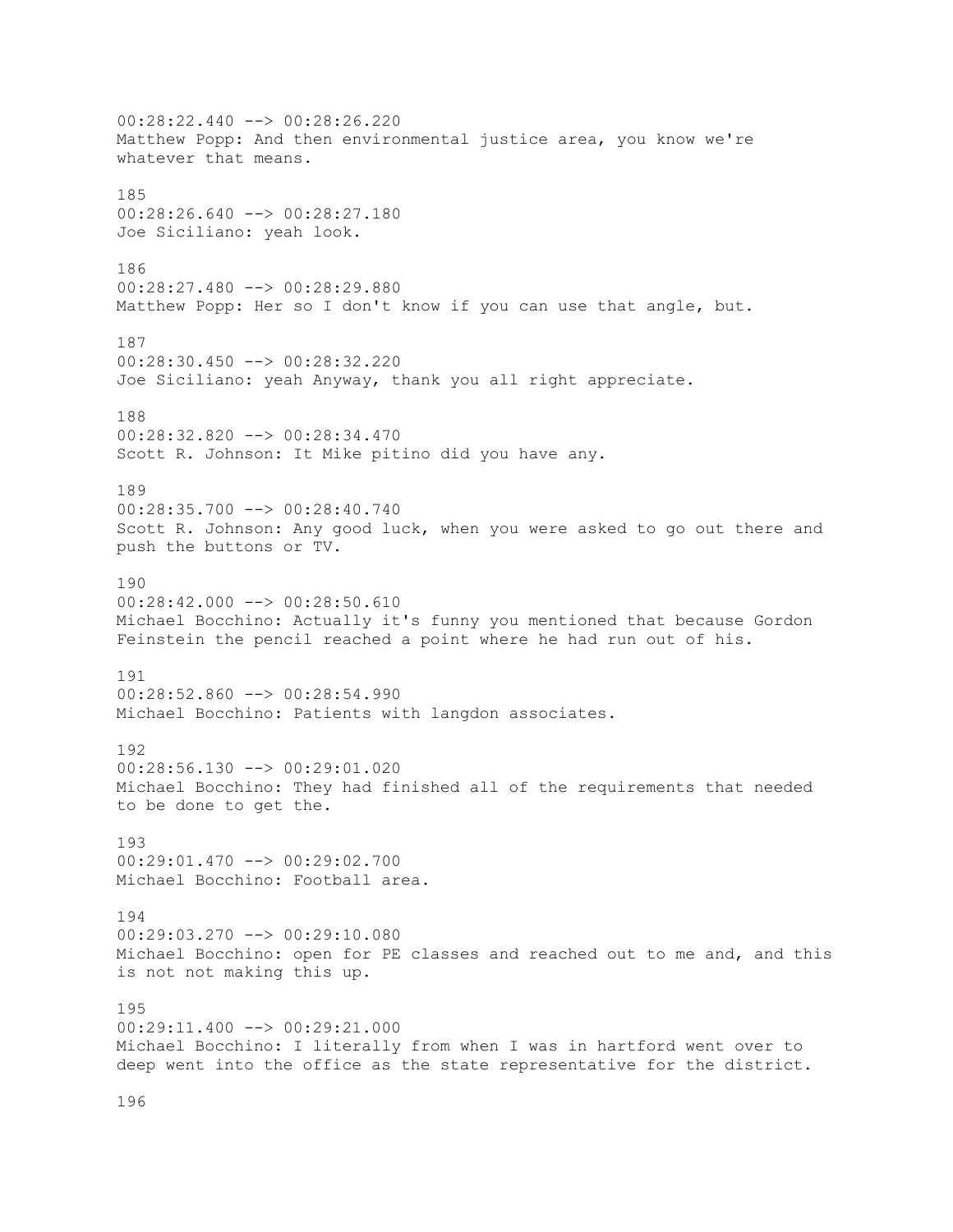00:29:21.480 --> 00:29:31.980 Michael Bocchino: And there were piles and piles on every desk of folders and I said i'm here for Western middle school i'm the state representative for the district, I need this field open. 197 00:29:32.370 --> 00:29:40.200 Michael Bocchino: they've met every requirement that you require and the gentleman literally walked over to a stack of folders. 198  $00:29:40.500$  -->  $00:29:50.010$ Michael Bocchino: And pulled one out from down on the bottom that was Western and I think it's the same person that Joe is referring to, and said oh yeah we've got this and. 199 00:29:50.460 --> 00:30:04.080 Michael Bocchino: A week or two later, while I was away about two weeks later, they opened up that small quadrant of the field for the physical education activities but remained had the rest of the field remained closed. 200 00:30:04.800 --> 00:30:17.220 Michael Bocchino: Due to some of the other significant remediation needs but, in my experience, the only way you're going to get this done or accomplished is by someone going there. 201 00:30:18.450 --> 00:30:23.310 Michael Bocchino: Meaning deep or to that particular office and forcing their hand. 202 00:30:25.050 --> 00:30:27.660 Michael Bocchino: i've asked Steve a couple of times. 203 00:30:28.830 --> 00:30:33.960 Michael Bocchino: I just started to have the conversations with Ryan Fazio as he's newly elected to the State Senate. 204 00:30:35.430 --> 00:30:48.150 Michael Bocchino: And i'm hopeful that there there'll be able to do something, but to go through the regular process and procedures, this is a, this is a department in the state of Connecticut that is really in my opinion. 205 00:30:49.230 --> 00:30:57.150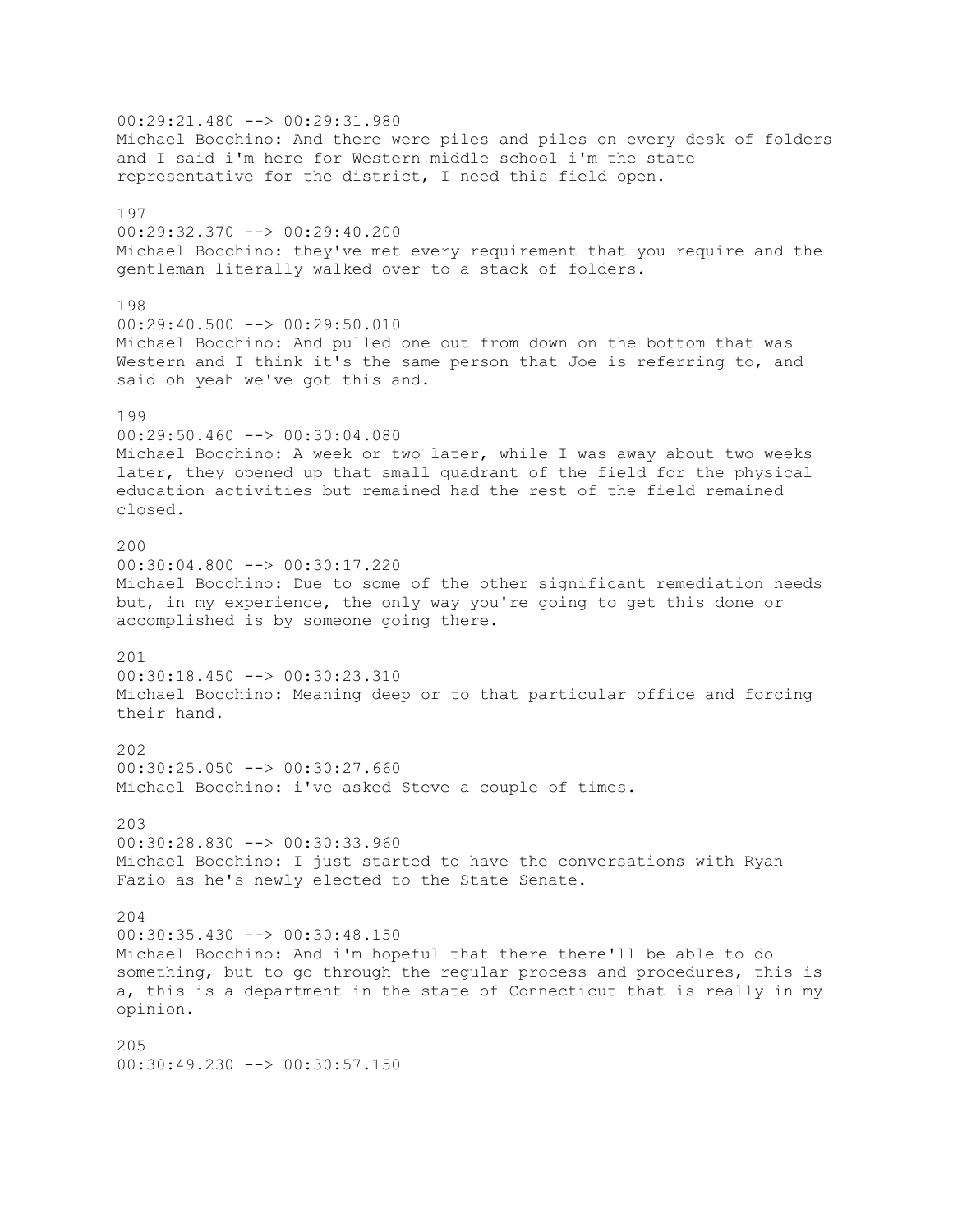Michael Bocchino: overwhelmed with a lot of the things that they have to do, and unless they're pressed they're not going to push the agenda forward. 206 00:30:57.780 --> 00:31:14.850 Michael Bocchino: We were fortunate at that one particular time to get the field open, but this has gotten, to the point where it's it's utterly ridiculous that we're not able to move forward with this, so I empathize but to some extent i'm still a little angered that we haven't gotten this thing accomplished. 207 00:31:15.570 --> 00:31:27.390 Scott R. Johnson: So one more question to everybody on this is because of the way and that is it even theoretically possible to do a temporary hockey rink here as we. 208 00:31:27.930 --> 00:31:29.040 Michael Bocchino: know, in my opinion. 209 00:31:29.700 --> 00:31:42.840 Michael Bocchino: that's and it's funny you say that that's one of my biggest sticking points is, we have a field at Western middle school that's unusable and hasn't been since my my oldest son is. 210 00:31:43.980 --> 00:31:57.630 Michael Bocchino: Now 16 years of age, a junior playing baseball at the high school never set foot during his tenure at Western middle school on the baseball field, they were practicing as strong as ever since then. 211 00:31:58.770 --> 00:32:06.990 Michael Bocchino: If we move forward with the rink there has to be, and this is saying that as sitting on the rink committee. 212 00:32:07.560 --> 00:32:24.480 Michael Bocchino: we're going to first find and locate a temporary rank facility site Okay, we do that now we're going to look at renovating the rink, we need to stage the equipment, the baseball diamond does become inoperable or not usable at some particular point. 213  $00:32:25.620$   $\rightarrow$   $00:32:33.000$ Michael Bocchino: Unless we do come up with some creative ideas, but still access into it is concerning and. 214 00:32:34.290 --> 00:32:39.840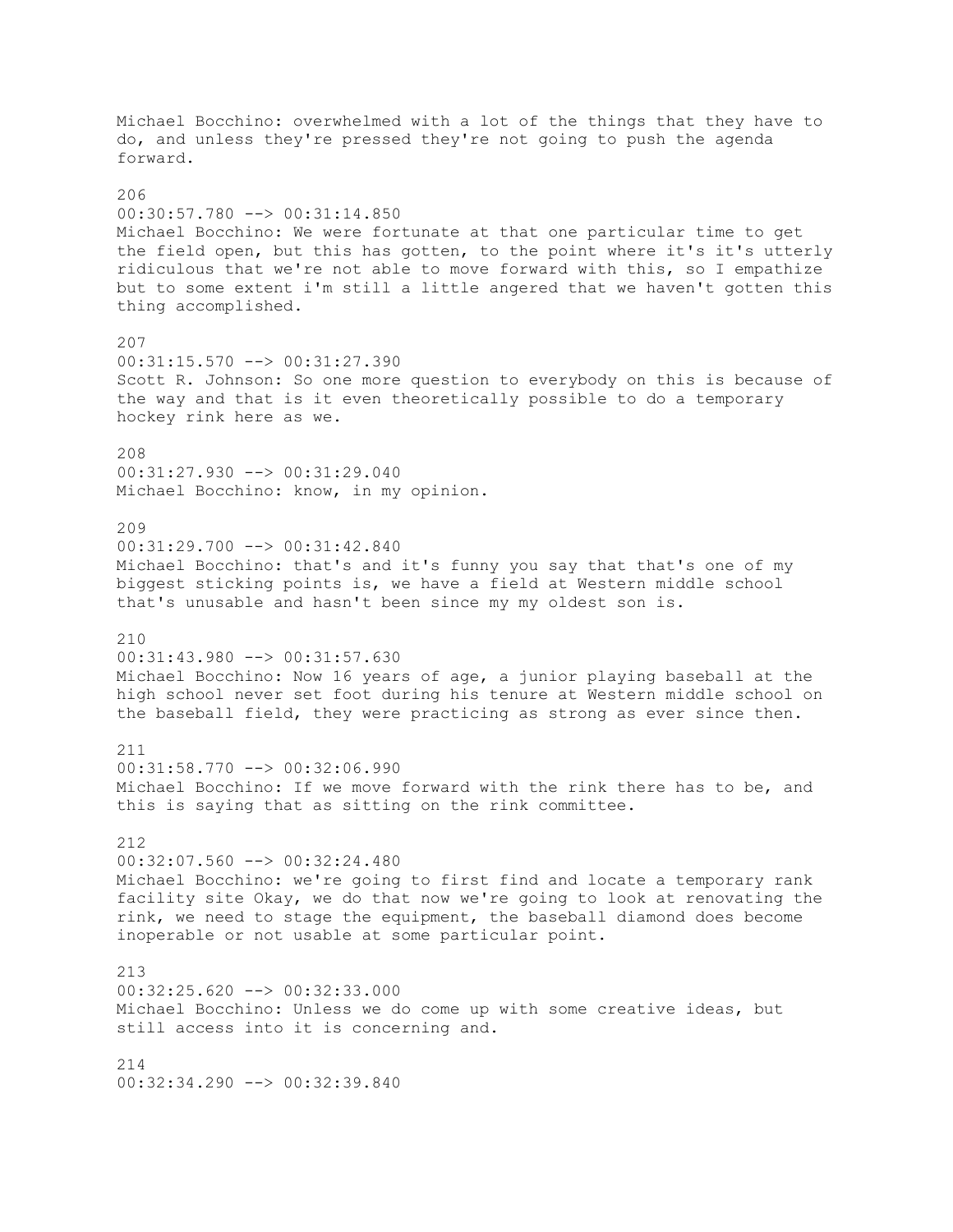Michael Bocchino: that's the only field that Western middle school has at their. 215 00:32:41.280 --> 00:32:47.970 Michael Bocchino: Use right now that's within walking distance you know hop skip and a jump away without doing you know any kind of busing. 216 00:32:48.870 --> 00:32:59.730 Michael Bocchino: And having the regulation size field that they need, so it truly is a real major component of all of the things that we need to be doing, especially with the skating right moving forward. 217 00:33:00.120 --> 00:33:10.740 Michael Bocchino: So it's to me it's a very, very big concern and it's an enormous concern to the Community and to the you know the Western middle school community at large. 218 00:33:11.880 --> 00:33:17.310 Scott R. Johnson: So while we have used to the rink committee me are they on hold right. 219 00:33:18.150 --> 00:33:19.440 Michael Bocchino: Now we met this morning. 220 00:33:20.610 --> 00:33:22.410 Michael Bocchino: and discussed some. 221 00:33:24.600 --> 00:33:31.800 Michael Bocchino: We met for a half hour, I think, and we discussed some sites, we did have some more discussion about a potential. 222 00:33:33.600 --> 00:33:40.740 Michael Bocchino: Temporary ring site, maybe if we have discussion with the St michael's church. 223 00:33:41.940 --> 00:33:53.430 Michael Bocchino: used to be gratis Catholic formerly was St mary's church to see if there's any way to utilize that area we've been looking at course neck parking lot island beach parking lot there are. 224 00:33:54.330 --> 00:34:02.340 Michael Bocchino: a bunch of significant blocks that are preventing us from moving forward with that potentially the sewer underneath.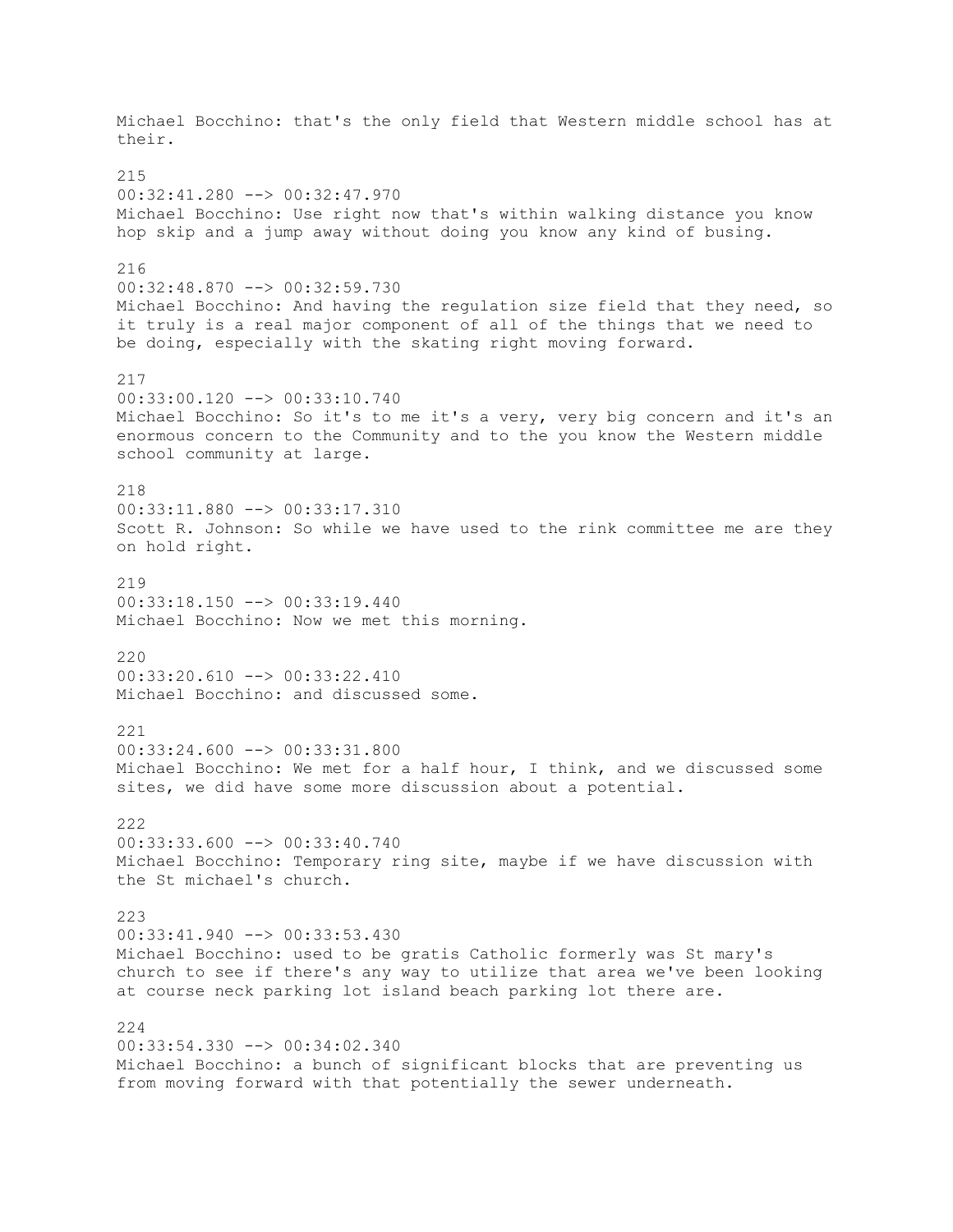225 00:34:03.390 --> 00:34:04.950 Michael Bocchino: We need to make sure that we have. 226 00:34:07.440 --> 00:34:08.310 Michael Bocchino: Electricity. 227 00:34:10.140 --> 00:34:20.760 Michael Bocchino: And all of these things still have to be brought forward, you know before the BT and our team to make sure that we can go ahead so there's a lot of obstacles and i'm sure Joe can you know. 228 00:34:21.630 --> 00:34:37.320 Michael Bocchino: Give a little bit more input on it, but it's it's gotten to be very frustrating to the point where we we really don't have a direction you know, we need to sit down with Tony Jones and the facilities. 229 00:34:38.520 --> 00:34:48.720 Michael Bocchino: manager over there, the board of education, Dan Watson and discuss if there are any facilities, you know usable like Western middle school some of the areas there. 230 00:34:49.380 --> 00:34:58.230 Michael Bocchino: That we could put a temporary ring, or we really need to think outside the box, but this could go on for years at the point we're going. 231 00:35:03.090 --> 00:35:04.350 Scott R. Johnson: I think i've seen that movie. 232 00:35:05.220 --> 00:35:05.520 yeah. 233 00:35:08.160 --> 00:35:13.830 Scott R. Johnson: Alright, so we need any questions to Mike on the rink or on Western. 234 00:35:14.910 --> 00:35:17.250 Matt Popp: And a ring somebody said, maybe in North street school. 235 00:35:19.230 --> 00:35:27.600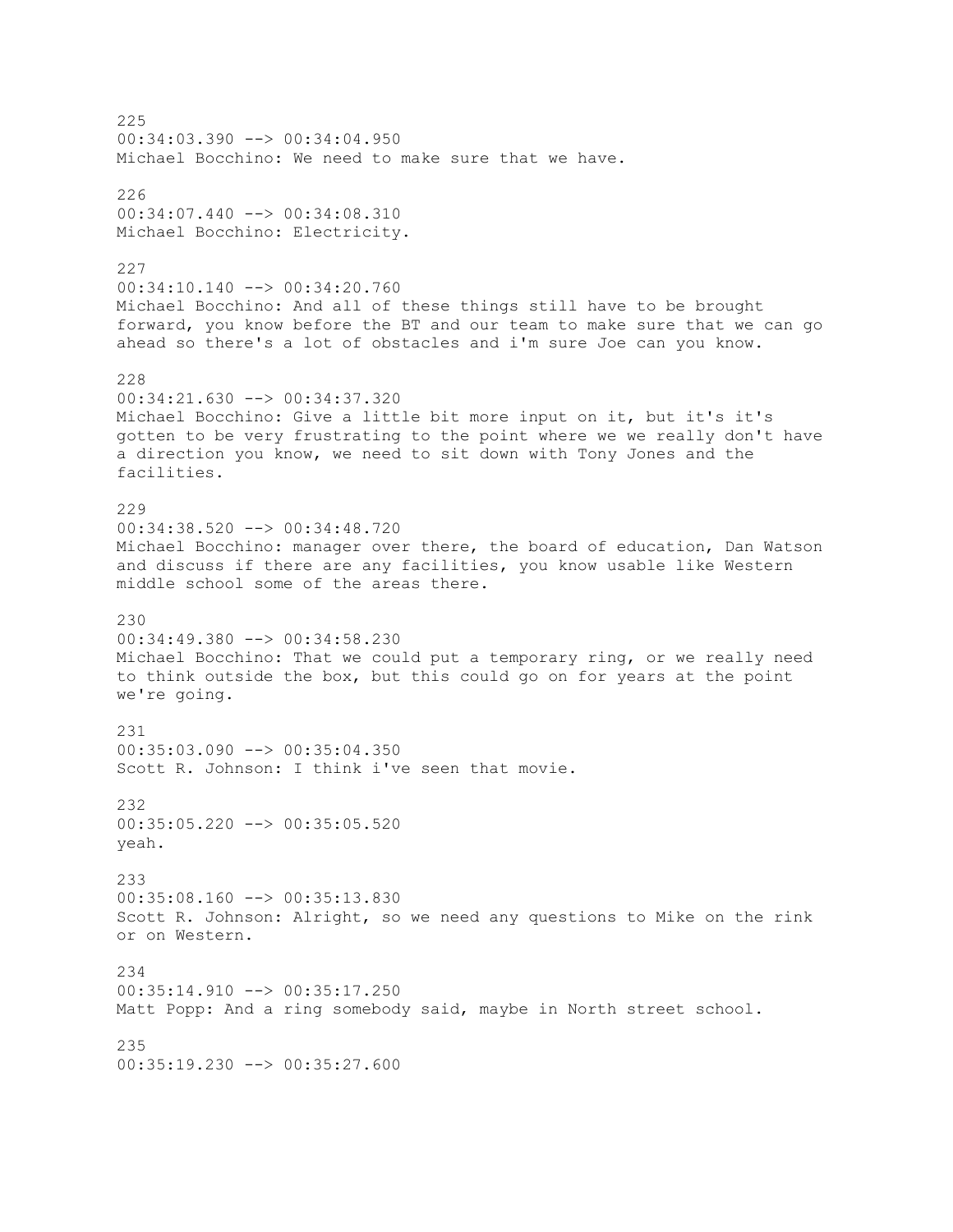Michael Bocchino: That one I didn't hit Well, no, I shouldn't say that I think we did here that we heard Western middle school under the w wing with a parking lot area is. 236 00:35:28.650 --> 00:35:34.980 Michael Bocchino: Obviously, on the ball field, I Western middle school and some other there was might have been North street. 237 00:35:35.820 --> 00:35:48.150 Michael Bocchino: School but you know we can sit and talk till we're blue in the face, but until we get the superintendent of schools sitting down in this meeting with us, we can't we won't really have any kind of information. 238 00:35:49.290 --> 00:35:50.820 Michael Bocchino: As far as the Bo egos. 239 00:35:52.170 --> 00:36:00.240 Michael Bocchino: And we're really at a standstill because the, the majority of the committee members.  $240$  $00:36:01.440$  -->  $00:36:06.600$ Michael Bocchino: At least the Chair is adhering to the fact that we can't lose any ice time, so we need the temporary link. 241 00:36:07.770 --> 00:36:12.690 Michael Bocchino: And I agree if there's a possibility that we can do this, but that. 242 00:36:15.150 --> 00:36:24.000 Michael Bocchino: It seems like we're running out of options and the longer and longer we wait, the longer we're putting off a new facility and if it means at some point. 243 00:36:24.420 --> 00:36:38.430 Michael Bocchino: You know, taking a look at taking the rank down and putting it back up in the spot and losing some some seasons, we We really have to start to take a look at that and we have to look at is there available ice time for certain groups outside of this, you know.  $244$ 00:36:40.050 --> 00:36:41.550 Michael Bocchino: i'm hopeful that this. 245 00:36:43.170 --> 00:36:52.980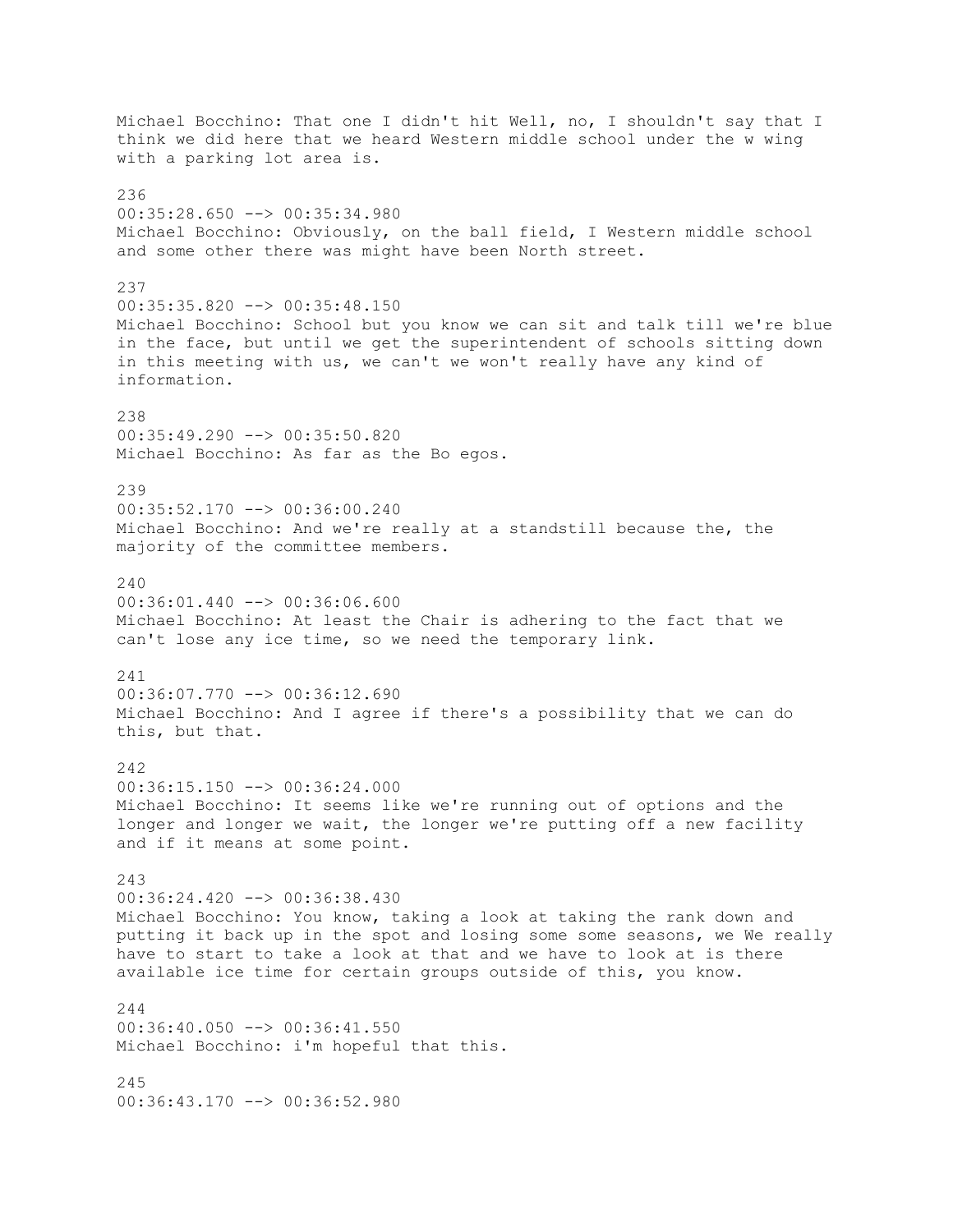Michael Bocchino: St mary's or I call St mary's got i'm dating myself but granted Catholic maybe pans out for us because it does seem that seem viable does seem like there's an option there. 246 00:36:54.420 --> 00:37:02.520 Michael Bocchino: But we have to start those conversations and they need to be done, but you know we cannot overlook the fact that. 247 00:37:05.070 --> 00:37:14.850 Michael Bocchino: Unless we take like it had been mentioned prior to unless we determine that we're going to inevitably turn stress of field. 248 00:37:15.900 --> 00:37:28.110 Michael Bocchino: And if we do decide that that's exactly what's going to happen, we may look at trying to do that now, so that we don't lose the opportunity for these kids to have you know the baseball season's. 249 00:37:28.890 --> 00:37:35.910 Michael Bocchino: If we're going to do it anyway let's get it done and then build the rank stage in the parking lot type of a thing and. 250  $00:37:36.450$  -->  $00:37:56.850$ Michael Bocchino: You know, allow for the kids to at least get their their baseball seasons in I can't I can't in good conscious vote on anything, knowing that Western middle school will have to sacrifice their baseball program and unless we get Western middle school field open. 251  $00:37:58.440$   $\rightarrow$   $00:38:05.130$ Michael Bocchino: Where we find the temporary rank solution, I don't see how we were able to do that and move forward with the rank. 252 00:38:06.390 --> 00:38:08.940 Michael Bocchino: And and, and again I don't mean to take up all the time. 253 00:38:10.020 --> 00:38:24.030 Michael Bocchino: i'm on the field committee with Sue and and I know Joe noses the potential for what we can do at Western middle school, provided we remediate and we're able to.  $254$ 00:38:25.200 --> 00:38:37.770 Michael Bocchino: put down turf the inventory, that we will gain as far as fields go is incredible if and and, in my opinion, if it's if we light it up.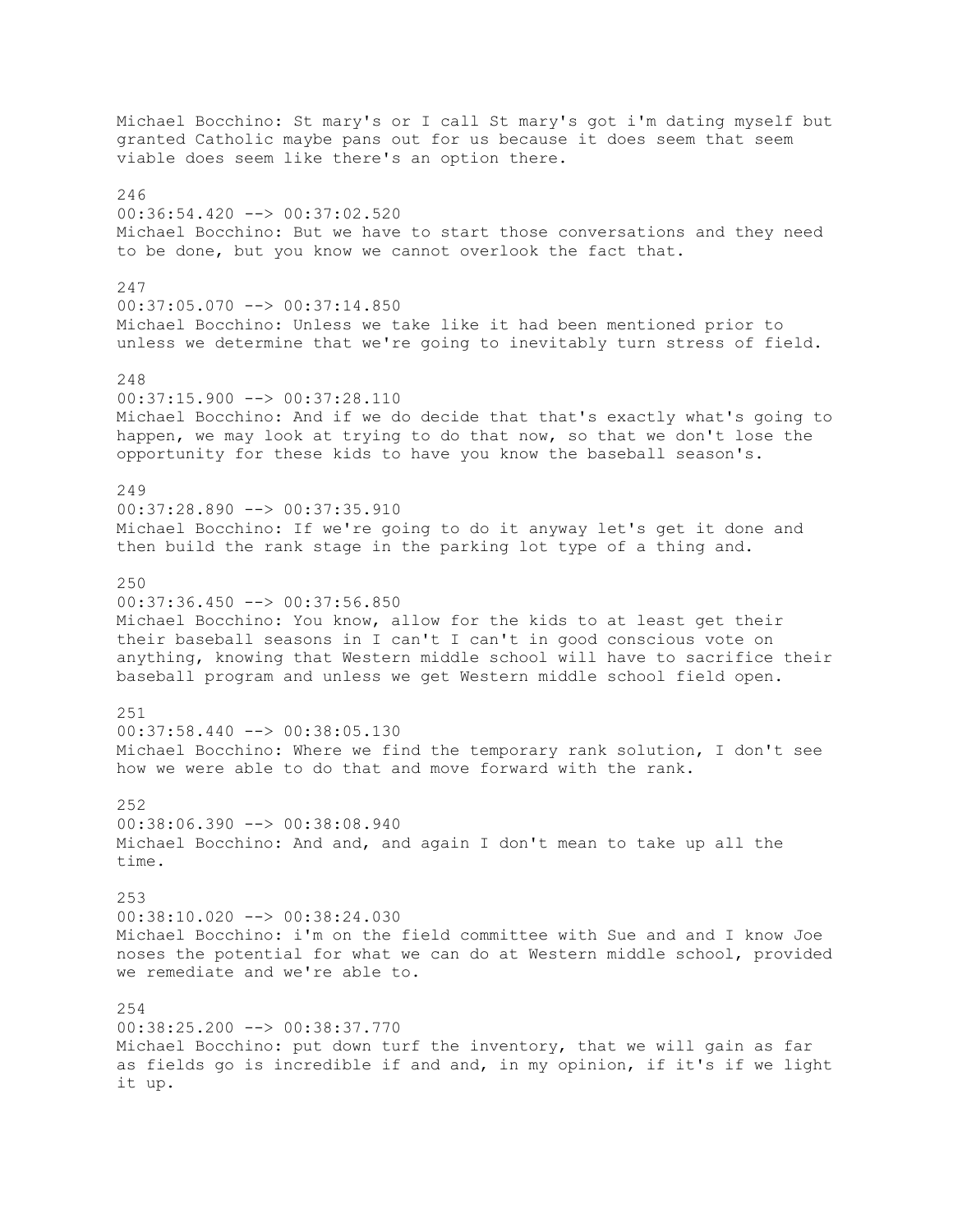255 00:38:39.030 --> 00:38:48.780 Michael Bocchino: Even better it's it's it's an amazing opportunity for us yet we're not getting the results from the representatives in hartford. 256 00:38:49.650 --> 00:38:56.250 Michael Bocchino: And I can say that because, when I was there, we did get the results to get it open it's just that the works got to be done, and they have to be pressured. 257 00:38:56.640 --> 00:39:01.740 Michael Bocchino: it's no fault of the individuals who are in office it's just that the departments. 258 00:39:02.220 --> 00:39:08.460 Michael Bocchino: Do not run efficiently and they're just overwhelmed and we need to have those individuals press them more. 259 00:39:08.880 --> 00:39:20.520 Michael Bocchino: and not for anything, if not, then we need the first selectman to contact the governor who's from Greenwich and say listen, we need to move forward with Western middle school and get this done that's a huge component to all of the. 260 00:39:21.030 --> 00:39:23.550 Michael Bocchino: Things that we have going on in town advantage today. 261 00:39:24.210 --> 00:39:24.960 Joe Siciliano: Here here Mike. 262 00:39:27.090 --> 00:39:35.160 Scott R. Johnson: All right, so we saw it safe to say we've got contacts with masters with Ryan, and we should keep pushing those. 263 00:39:36.330 --> 00:39:36.600 Joe Siciliano: yeah. 264  $00:39:36.660$   $\longrightarrow$   $00:39:37.410$ 100%. 265 00:39:38.760 --> 00:39:47.160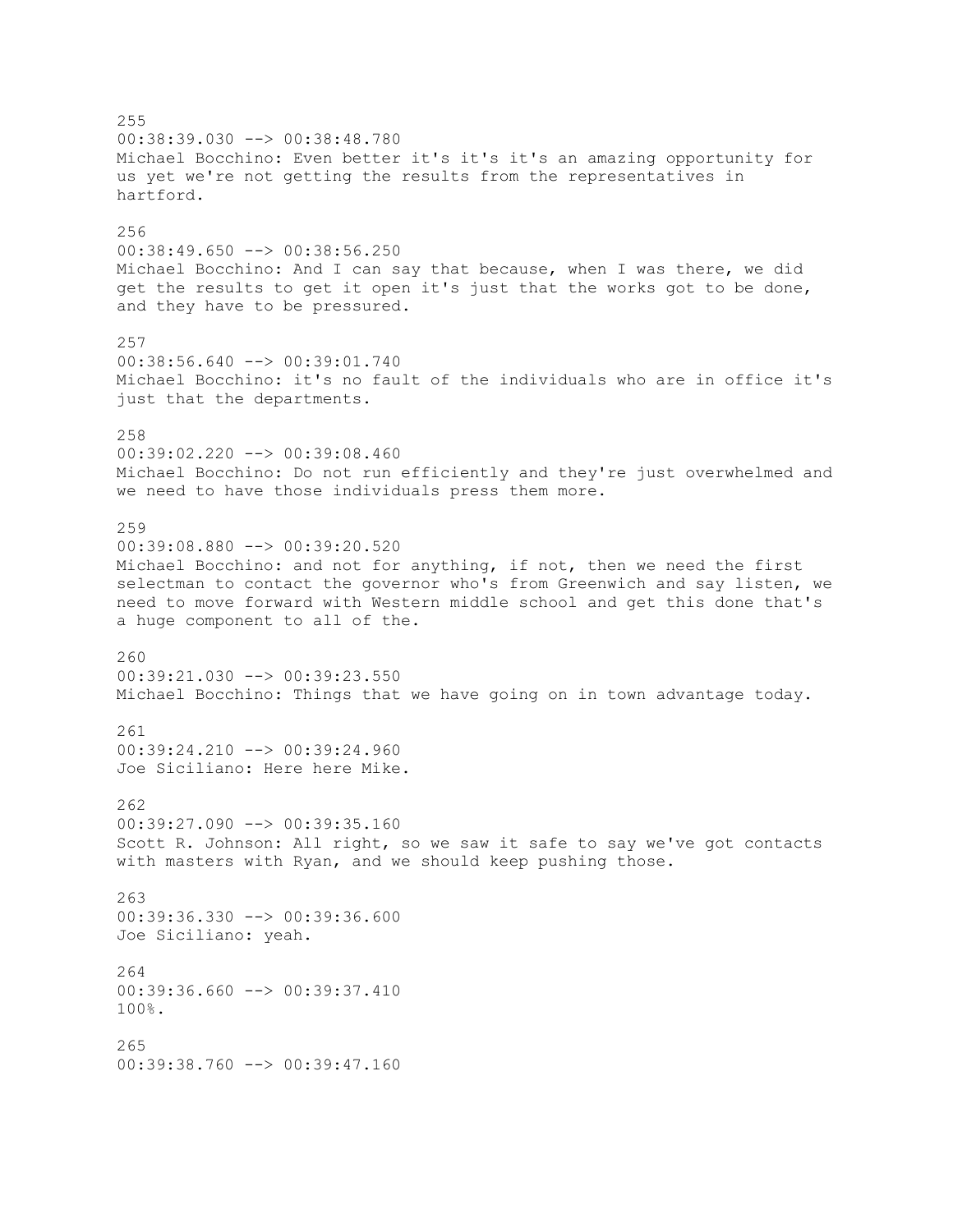Michael Bocchino: But I think that really at this stage of the game we've pushed we've pushed we haven't gotten anything from the hundred and 50th we do have a new Senator. 266 00:39:48.300 --> 00:40:03.600 Michael Bocchino: We push him, but I think now why shouldn't we be going to the government he's a resident of the town of Greenwich he's the one who should understand that this is a necessity by the actions that have taken place prior to I mean this is really something that. 267 00:40:04.650 --> 00:40:15.840 Michael Bocchino: As a parent of a child is at Western middle school of two and my son is getting ready on Monday to go for tryouts for baseball and not being able to go on your field. 268 00:40:17.040 --> 00:40:18.660 Michael Bocchino: is really, really disheartening. 269 00:40:21.120 --> 00:40:29.550 Joe Siciliano: Well, we have to realize that the next four or five months or election months there's time for people to running you can maximize that you know. 270 00:40:30.060 --> 00:40:36.840 Joe Siciliano: All everybody wants an accomplishment during during election season, so this may be the prime time to push you know. 271  $00:40:37.620$  -->  $00:40:54.750$ Joe Siciliano: And and let them take the lead and take the kudos that goes with it, but we only when we want as a field, I mean so we're not we don't care about the rest of it too much, but but we're looking for our own opportunity so okay thank Thank you Mike for for your long. 272 00:40:56.580 --> 00:40:57.450 Scott R. Johnson: Cut your hair Nice. 273 00:40:57.780 --> 00:41:06.870 Sue Bodson: yeah I have a question make buccino would it be appropriate for a formal letter from our board to the governor.  $274$ 00:41:07.710 --> 00:41:16.470 Sue Bodson: Requesting you know some kind of movement, I mean, I think the field have been closed, what since 2016 I mean that's this is.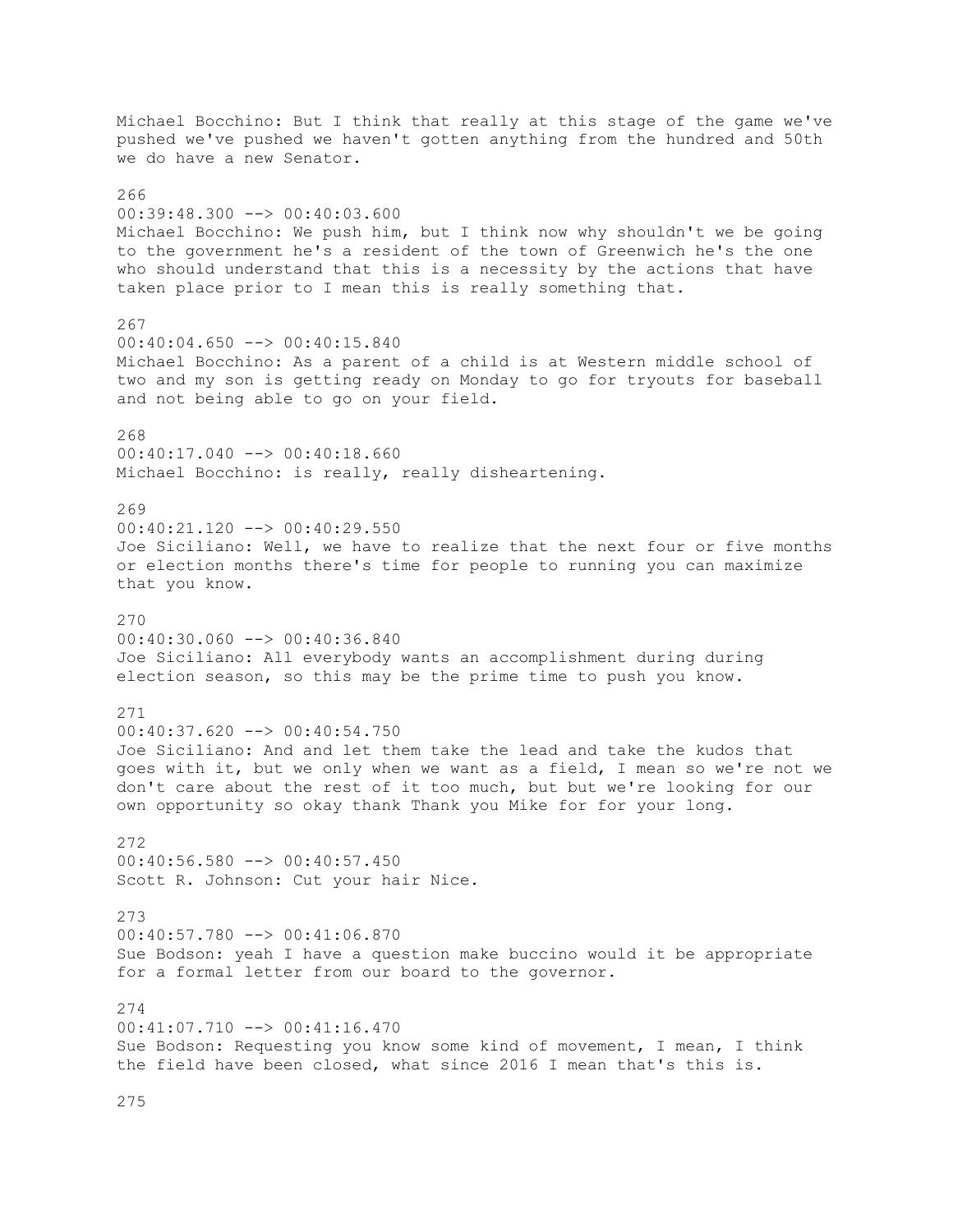00:41:16.890 --> 00:41:28.770 Sue Bodson: i'm just wondering if, like a formal letter from our board to him um you know just we we were doing something other than just you know waiting for good Joe and waiting for. 276 00:41:29.280 --> 00:41:36.330 Sue Bodson: You know the the environmental people to to come forward i'm just you know, have you ever seen that do you think it's appropriate. 277 00:41:37.020 --> 00:41:47.460 Michael Bocchino: No hundred percent I think it's totally appropriate as where the where the board that's that's looking to you know that is most need of this facility being open back to the Community. 278 00:41:48.120 --> 00:41:52.860 Michael Bocchino: we're the ones that have the most knowledge base on on what's happened. 279 00:41:53.730 --> 00:42:06.690 Michael Bocchino: To get to the point where we're at right now and what has not happened for us to be at this particular point in time and, as a representative of the you know the the parks and the and. 280 00:42:07.500 --> 00:42:20.580 Michael Bocchino: The Community who out there for recreation facilities absolutely I think 100% and I would have the letter coattails and i'm certain that you know first selectman Camilla would probably you know attach a letter of his own to it. 281  $00:42:21.660$  -->  $00:42:30.450$ Michael Bocchino: I think that that's a great direction to go if, at least if anything to bring awareness and attention of the governor's office. 282 00:42:31.380 --> 00:42:50.250 Michael Bocchino: To the to the fact that we haven't been sitting on our laurels we've been trying to get this completed in accomplished for five five plus years now and and we're we're we've reached a point where you know we're beating our heads against the wall, so I think that's a phenomenal idea. 283 00:42:50.790 --> 00:42:55.170 Matt Popp: Oh, it asked him to join the meeting or meeting yeah definitely would.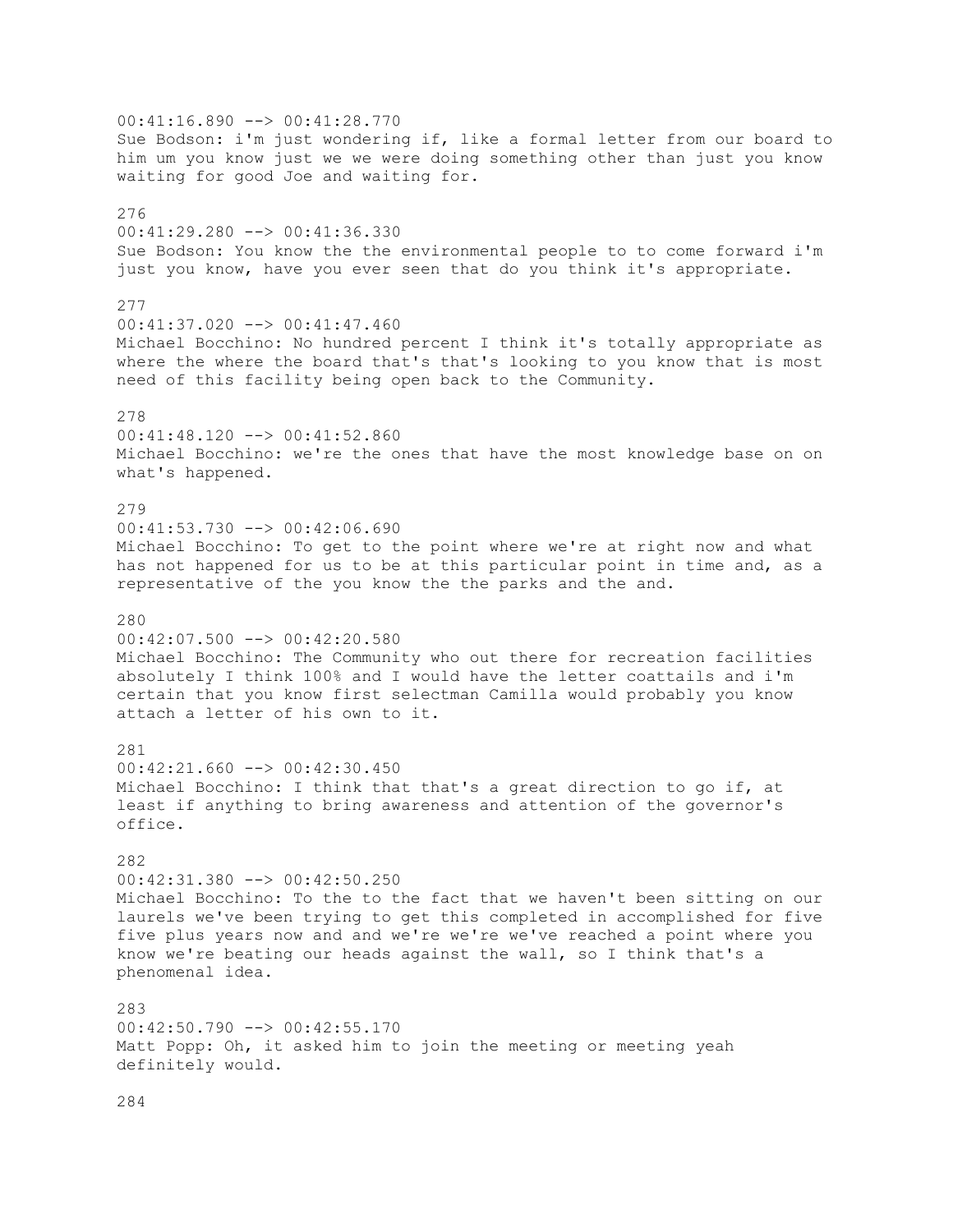$00:42:56.280$  -->  $00:43:03.090$ Scott R. Johnson: Also, like first of all, just because that's something I can do, and I know that pretty well but Fred would help a lot. 285 00:43:04.380 --> 00:43:15.750 Scott R. Johnson: Is that something is anybody on the board Jeff to assist write a letter to try to get him to help us to get her up to respond, is that okay even important the object to that. 286 00:43:17.160 --> 00:43:31.440 Scott R. Johnson: it's I mean it's not we're not pushing anything beyond our rights it's just been really slow, so let me try and take that one on to Michael call toy gets talked about kids with talking points and i'll try to do that letter. 287 00:43:32.460 --> 00:43:33.090 Scott R. Johnson: With Fred. 288 00:43:34.440 --> 00:43:36.180 Scott R. Johnson: That does that sound Okay, there you go. 289  $00:43:37.440$  -->  $00:43:47.340$ Joe Siciliano: yeah I think it's I think anything anyone can do to kind of get the real movement, you know we need from the middle of the pile to the top of the pile you know and and to get some things going. 290 00:43:47.850 --> 00:43:56.820 Joe Siciliano: Once it starts to go like at the high school it'll it'll it'll be fine but but it's just an initial decision making on the meat, you know the. 291 00:43:57.600 --> 00:44:07.440 Joe Siciliano: scope of the meat of remediation the methodology that disposal and and the and the restoration and it's been it's been painful, believe me, I mean. 292 00:44:07.860 --> 00:44:18.930 Joe Siciliano: I get I get it, that that these these folks up there a push but I mean five years is really plus is really unacceptable, let me, I mean it really is that simple. 293 00:44:19.710 --> 00:44:21.480 Joe Siciliano: So okay thanks. 294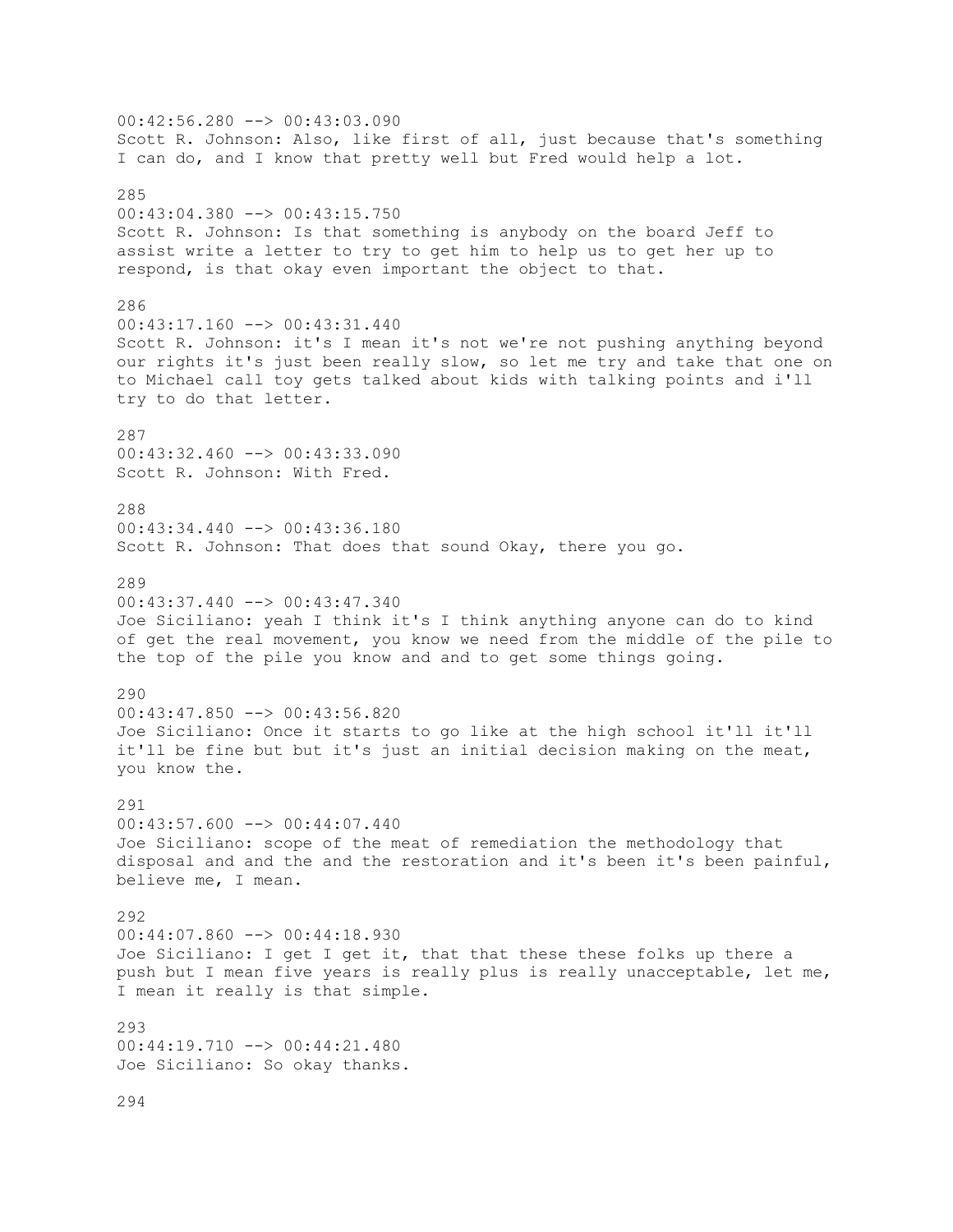00:44:21.750 --> 00:44:26.850 Scott R. Johnson: To kelly's on to see if he has any ideas he just got his hands raised.  $295$ 00:44:28.260 --> 00:44:28.350 Scott R. Johnson: I. 296 00:44:29.520 --> 00:44:31.170 Scott R. Johnson: wonder where do you want to recognize him. 297 00:44:34.320 --> 00:44:35.160 JoeKelly: Hello everybody. 298 00:44:37.140 --> 00:44:39.900 JoeKelly: it's great I figured i'd I chime in here. 299 00:44:40.470 --> 00:44:41.640 Scott R. Johnson: here's the good news. 300  $00:44:41.760$  -->  $00:44:56.190$ JoeKelly: Of the wall I don't have good news, but I can offer you the help that you guys have asked for, I guess, about the skating rink now they've come, I met with Fred and bill Drake just I just recently, a couple weeks back, we looked at the high school. 301 00:44:56.220 --> 00:44:57.270 JoeKelly: We looked at Western. 302 00:44:57.840 --> 00:45:07.230 JoeKelly: The same reasons you guys pointed out Western to tell the families that we're putting a skating rink instead of opening up the fields for their use. 303 00:45:07.590 --> 00:45:15.630 JoeKelly: would not be popular in the western community, so we decided that's probably not something we want to look at the high school. 304 00:45:15.990 --> 00:45:23.130 JoeKelly: is pretty chaotic right now, where what we are unable to build the road because we're not getting the money to do so. 305 00:45:23.520 --> 00:45:33.750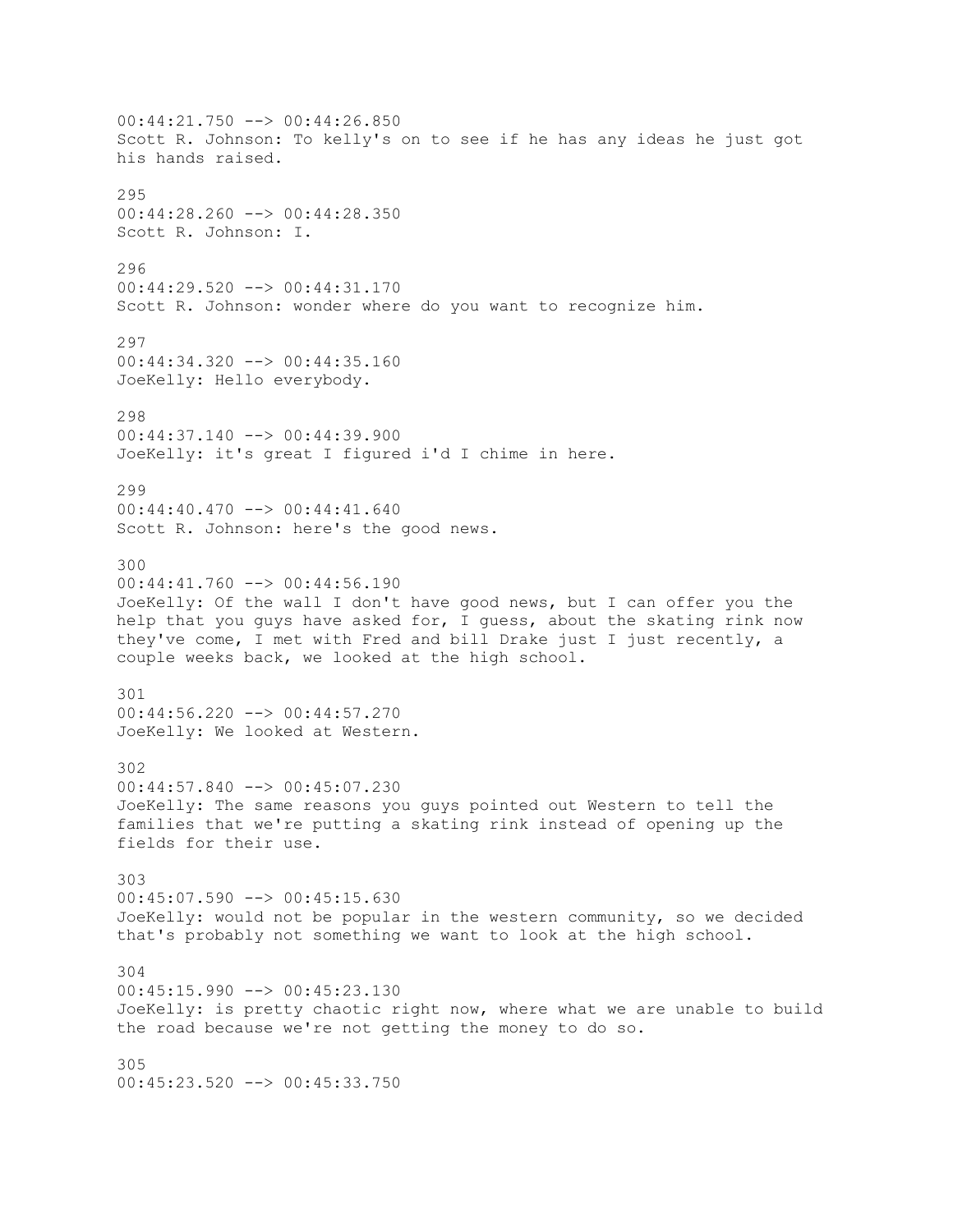JoeKelly: So that would not create us the opportunity to move the tennis courts where we might be able to create some sort of temporary skating opportunity, so we don't have that opportunity there, but we have. 306  $00:45:35.070$  -->  $00:45:47.160$ JoeKelly: 1313 or 1214 other buildings which I told bill drank to take a look at and take his people who can consult and find out, maybe, if there are other opportunities on the 14 other buildings. 307  $00:45:47.610$  -->  $00:45:54.090$ JoeKelly: Then, then we'll certainly explore those so bill is on the case and, as far as a make you had mentioned. 308 00:45:54.450 --> 00:46:05.340 JoeKelly: To possibly have Tony Jones sit down with you guys you tell me when you like to do that what you'd like to talk about now range of you guys just tell me when and where and what you guys like to talk about not take care of that. 309  $00:46:05.610$  -->  $00:46:15.960$ JoeKelly: As far as the remediation add Western we've had obviously many meetings with various groups are working with us, strangely enough, the attorneys. 310 00:46:16.350 --> 00:46:26.790 JoeKelly: That we had a have employed to work on our behalf, have advised us not to circumvent them and go to our elected officials our state elected officials. 311 00:46:27.150 --> 00:46:31.590 JoeKelly: To look into that that pissed me off to no end i'm not happy with that advice. 312 00:46:32.100 --> 00:46:38.970 JoeKelly: But we took a second and pause and thought about it but uh I spoke to both Ryan, and I spoke to Steve masters. 313 00:46:39.210 --> 00:46:48.420 JoeKelly: I spoke to Harry aurora and spoke to them all about it and they were a little nervous to move forward, I do like your suggestion on an approach to the governor. 314 00:46:48.690 --> 00:46:57.240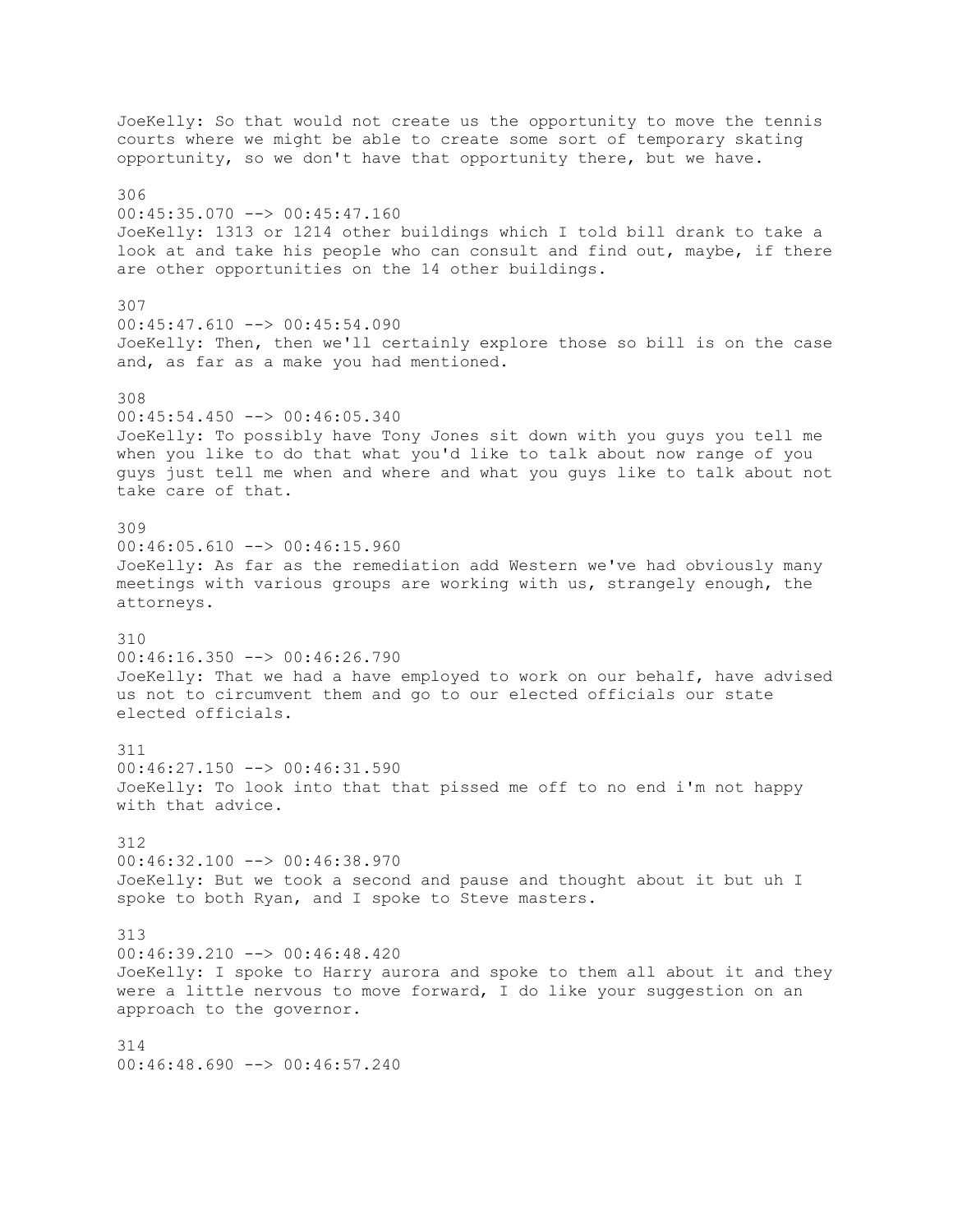JoeKelly: I think that's a resource that our advisors did not tell us not to use i'm not saying we're following those advisors that those advisors advice. 315 00:46:57.510 --> 00:47:13.410 JoeKelly: But certainly an attempt to get the governor our friend NED to help us out on this would be a great thing to do what i'll do is i'll suggest to our our Board of ED to also write a letter to net, in addition to the letter that you guys writing maybe we'll make it. 316 00:47:14.010 --> 00:47:24.300 JoeKelly: Somewhat consistent with what you guys right maybe we'll stay consistent on that and I tried to get NED involved also as as you guys also mentioned most of you guys have already done this. 317 00:47:24.720 --> 00:47:33.660 JoeKelly: You Ryan is certainly up to speed on this Steve masters is and Harry aurora is as well, so they know that we want this done they know it's important to the Community. 318 00:47:34.110 --> 00:47:46.140 JoeKelly: But that we have that next message from our advisors from our attorneys which which i'm not sure which way to go on that one, but I do like the letter concept to NED and we'll be right on board with you guys on doing that, thank you. 319 00:47:46.830 --> 00:47:50.280 Scott R. Johnson: Joe did the attorneys give a specific reason why not to do this. 320 00:47:51.180 --> 00:48:00.810 JoeKelly: yeah they said I would slow the process so i'm like well okay that's that's not something we want to do the last, we had a meeting probably about three months ago. 321 00:48:01.260 --> 00:48:07.140 JoeKelly: With the with the state and they had told us that it's it's there's nothing zero. 322 00:48:07.440 --> 00:48:12.360 JoeKelly: That we can do right now in order to advance the process will speed the process up. 323 00:48:12.600 --> 00:48:22.500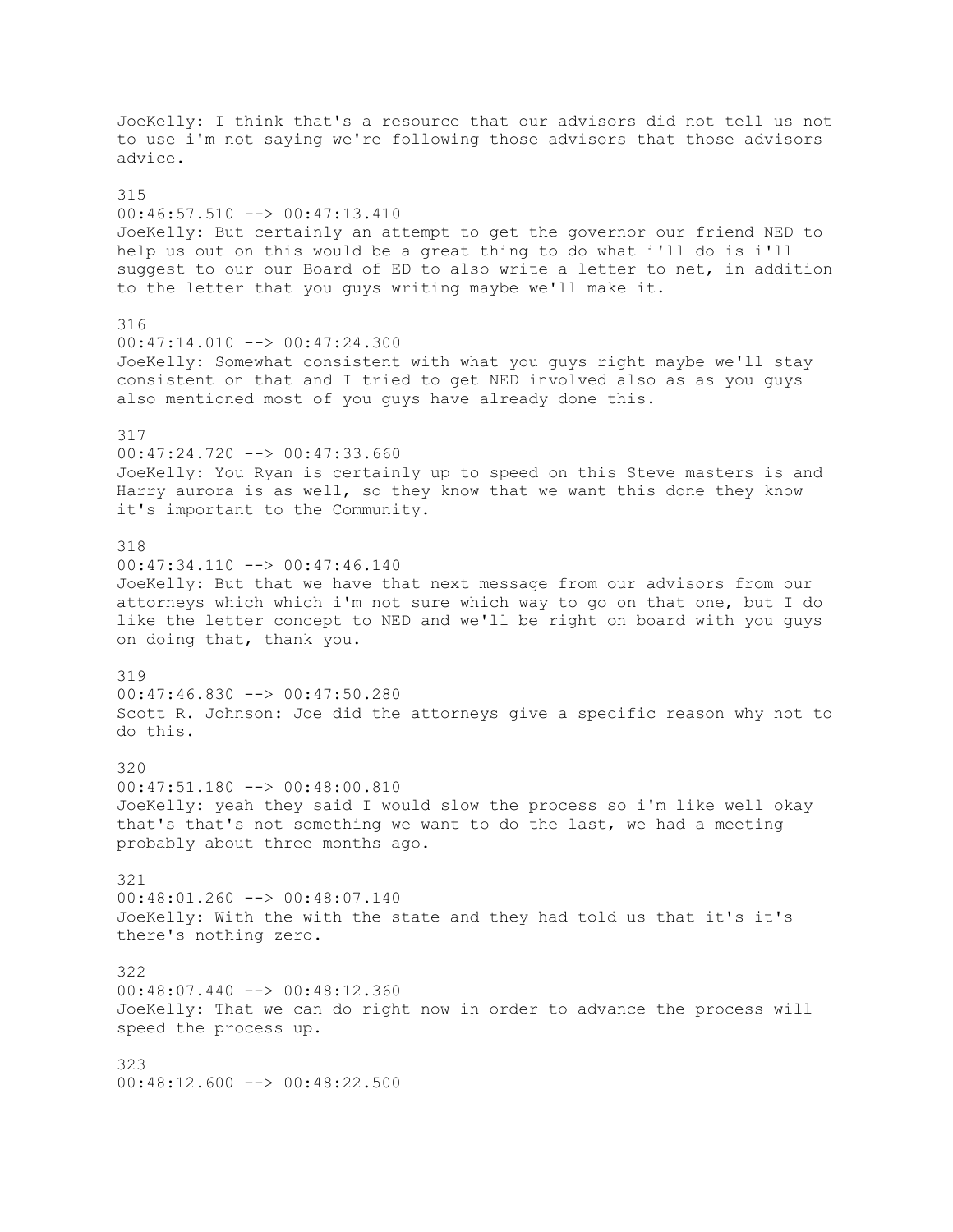JoeKelly: It is what it is i'm not happy with that result, none of us are happy with that result, but that was what they said I gave them specifically my cell phone number tell them they can call me 24 seven. 324 00:48:22.710 --> 00:48:30.450 JoeKelly: If they need me to do anything if they need anything from the town from the board of education from anybody to do anything, please call us we'll do it immediately. 325 00:48:30.720 --> 00:48:41.130 JoeKelly: And they said they would and i've got no calls so so once again I like mike's concept of actually boots on the ground up there walking in knocking on a door and. 326 00:48:41.400 --> 00:48:51.990 JoeKelly: saying hello, can you advance this maybe that's what we have to do and i'm going to take a ride up there if that's effective or maybe with Steve and Ryan and Harry and maybe do something like that. 327 00:48:52.950 --> 00:48:56.640 JoeKelly: Steve if you think that's something i'm sorry Mike if you think that's something we should do. 328 00:48:57.120 --> 00:48:58.530 JoeKelly: Some will look at that, but I, like the. 329 00:48:58.530 --> 00:48:59.520 JoeKelly: approach to that. 330 00:49:00.480 --> 00:49:01.740 Joe Siciliano: extent I was. 331 00:49:02.070 --> 00:49:08.130 Joe Siciliano: I actually attended a meeting with our attorney this is back in the heist what we're looking at the high school stuff in hartford. 332 00:49:08.670 --> 00:49:19.830 Joe Siciliano: You know, we attended a meeting with members of the dp they just don't want to play Nice, you know, nobody wants to ruffle the other person because they need a long term and short term on other projects, I mean so they're not really working. 333 00:49:20.220 --> 00:49:30.510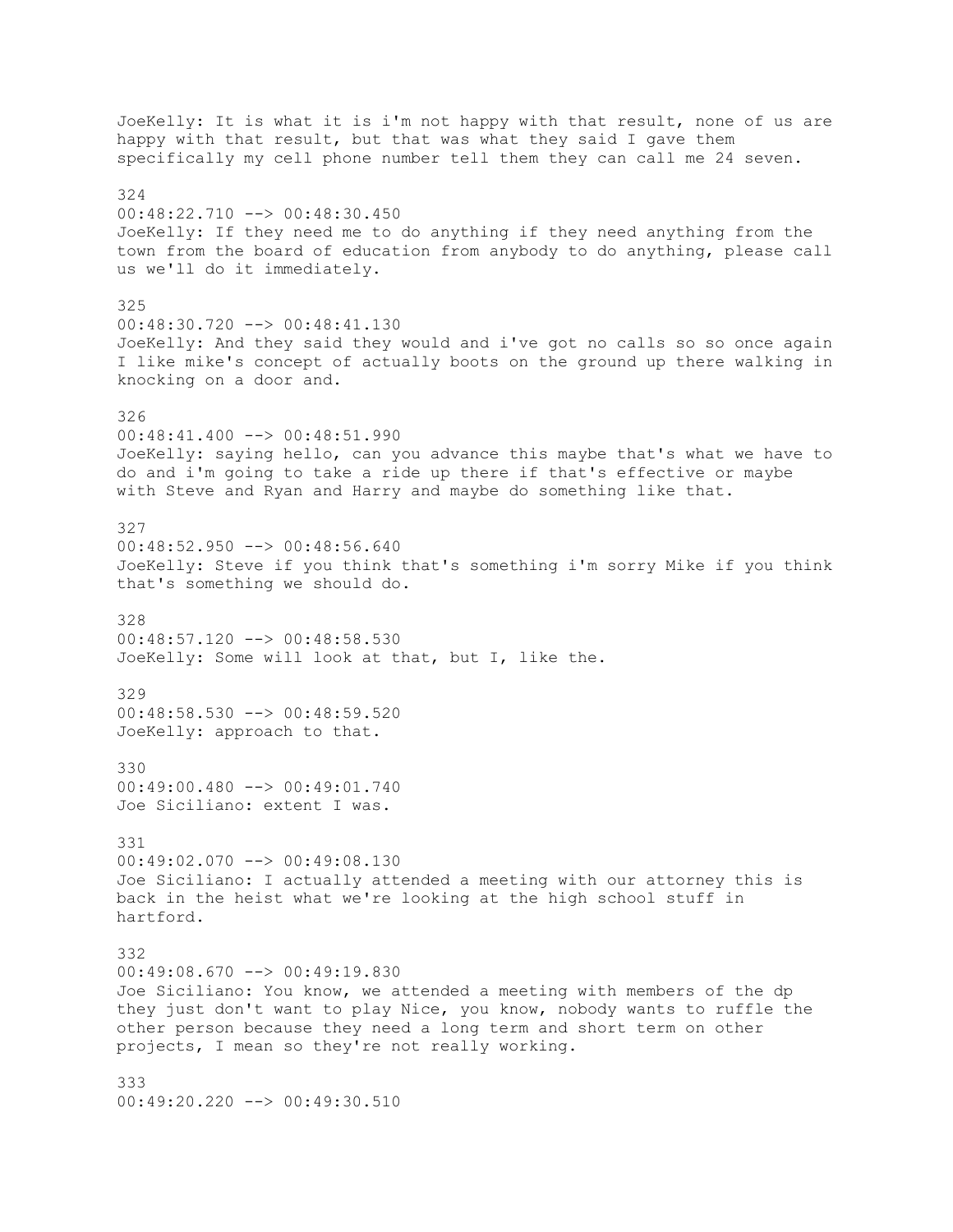Joe Siciliano: directly in our benefit they're just trying to work with the system and but you know I think there's a tolerance here that's you know, been overrun five years or more, I mean we. 334 00:49:30.870 --> 00:49:43.530 Joe Siciliano: This is this is this, it would be totally unacceptable in the town of grants for us to be screwing around with something like this five years or more and um so yeah Joe Joe Kelly, you want to go to hartford i'll go with your. 335 00:49:43.920 --> 00:49:44.460 Joe Siciliano: APP side. 336 00:49:45.810 --> 00:49:47.400 JoeKelly: i'm willing to take the ride again. 337 00:49:47.760 --> 00:49:52.680 JoeKelly: Because we got to do something, because waiting like this just then telling us the mixed message we're getting. 338 00:49:52.950 --> 00:50:05.940 JoeKelly: From the people who are hiring and paying to take care of this, for us to tell us not to use the resources we have in order to we think we should be able to move this long but them telling us not to do that well that's mixed messages and I don't think it's it's. 339  $00:50:06.030$  -->  $00:50:07.050$ Joe Siciliano: I don't think it's January. 340 00:50:08.040 --> 00:50:20.190 JoeKelly: So I agree i'm Mike chino I think heading up there knocking on the door, looking at the stack files Joe if you get up there with me we'll get our elected officials, along with us and let's uh let's go up there and talk to those folks I agree. 341 00:50:20.790 --> 00:50:22.800 Scott R. Johnson: I agree, I love it. 342  $00:50:24.810$   $\rightarrow$   $00:50:29.070$ Scott R. Johnson: So we need some good news suboxone through so good news. 343 00:50:30.540 --> 00:50:33.030 Scott R. Johnson: There was an indication of something that's working.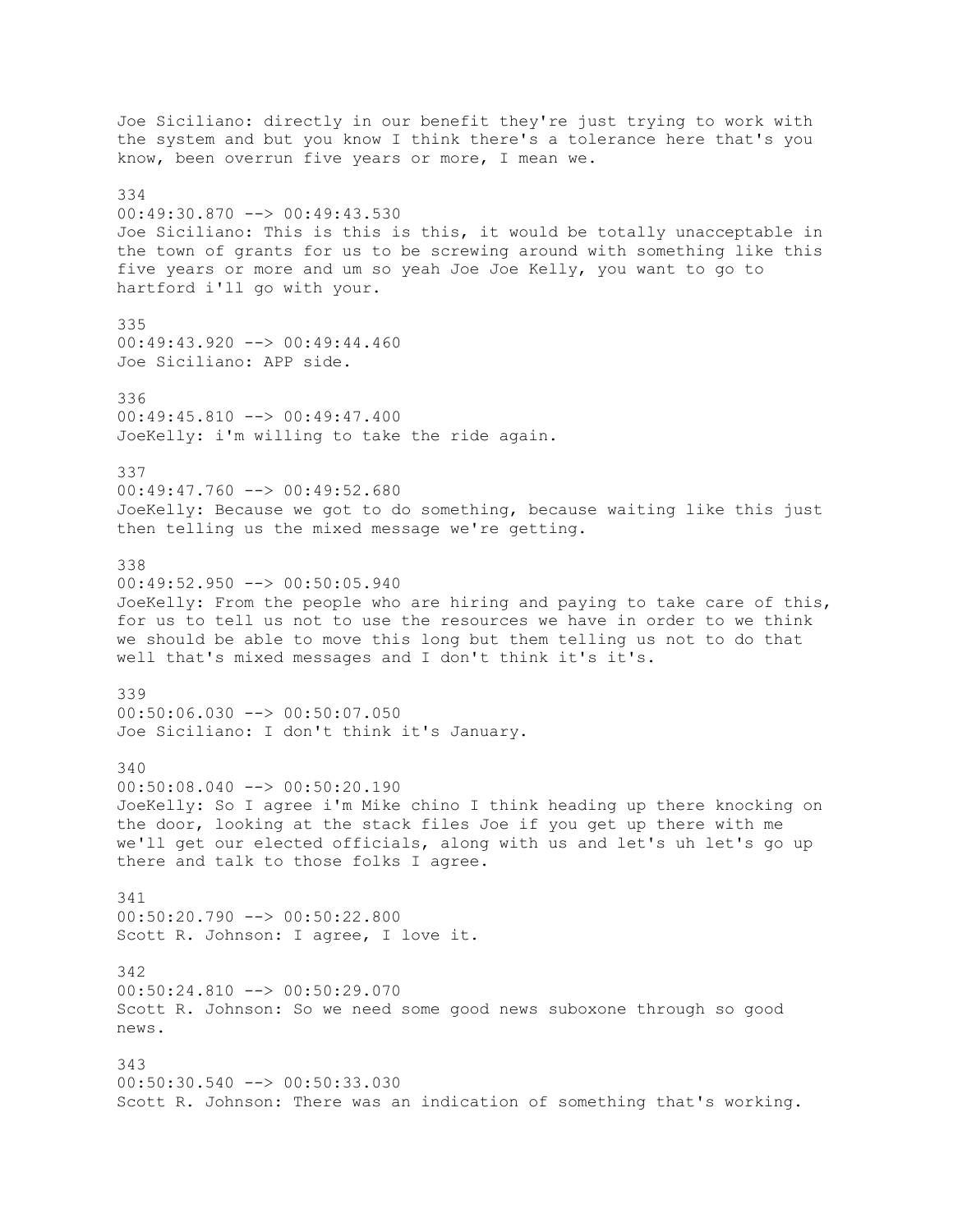344 00:50:33.330 --> 00:50:34.290 Sue Bodson: What a lead in. 345 00:50:35.640 --> 00:50:53.220 Sue Bodson: OK, so the Foundation website is up and running, and I think it looks really great very happy with it, and in terms of PR and how to elevate our our. 346 00:50:54.150 --> 00:51:12.060 Sue Bodson: Efforts in terms of the eastern Greenwich civic Center there is in the in the April issue of Greenwich magazine, there is a two page spread about the civic Center it's got beautiful pictures in it. 347 00:51:14.040 --> 00:51:18.900 Sue Bodson: it's right there and Scott and Gary were both interviewed. 348 00:51:20.100 --> 00:51:34.800 Sue Bodson: You know, again like really great PR so really happy with that and I know that I mean Scott, I think you were going to talk about the selectmen Camilla lowe's gift policy and so how we're sort of waiting for that. 349 00:51:36.030 --> 00:51:39.150 Sue Bodson: To come to fruition and then and then move forward. 350  $00:51:39.750$   $\rightarrow$   $00:52:00.090$ Scott R. Johnson: yeah I mean they're they're working on a good policy there, I know, focusing on naming and that's only a part of it, which I don't want to distract from the rest of it, which is, we want to be gung Ho on raising money forget about a kickball see we know what we can do not do. 351 00:52:01.470 --> 00:52:03.840 Scott R. Johnson: we're not talking about necessarily naming. 352 00:52:05.250 --> 00:52:09.480 Scott R. Johnson: The building is already named, but I don't want to have a disincentive for raising money. 353 00:52:11.370 --> 00:52:24.510 Scott R. Johnson: My only thing on the gift policy was, I wanted to make sure we exclude minor thing is, which is done, we deal with every day was park benches or or trees or or solar collectors so.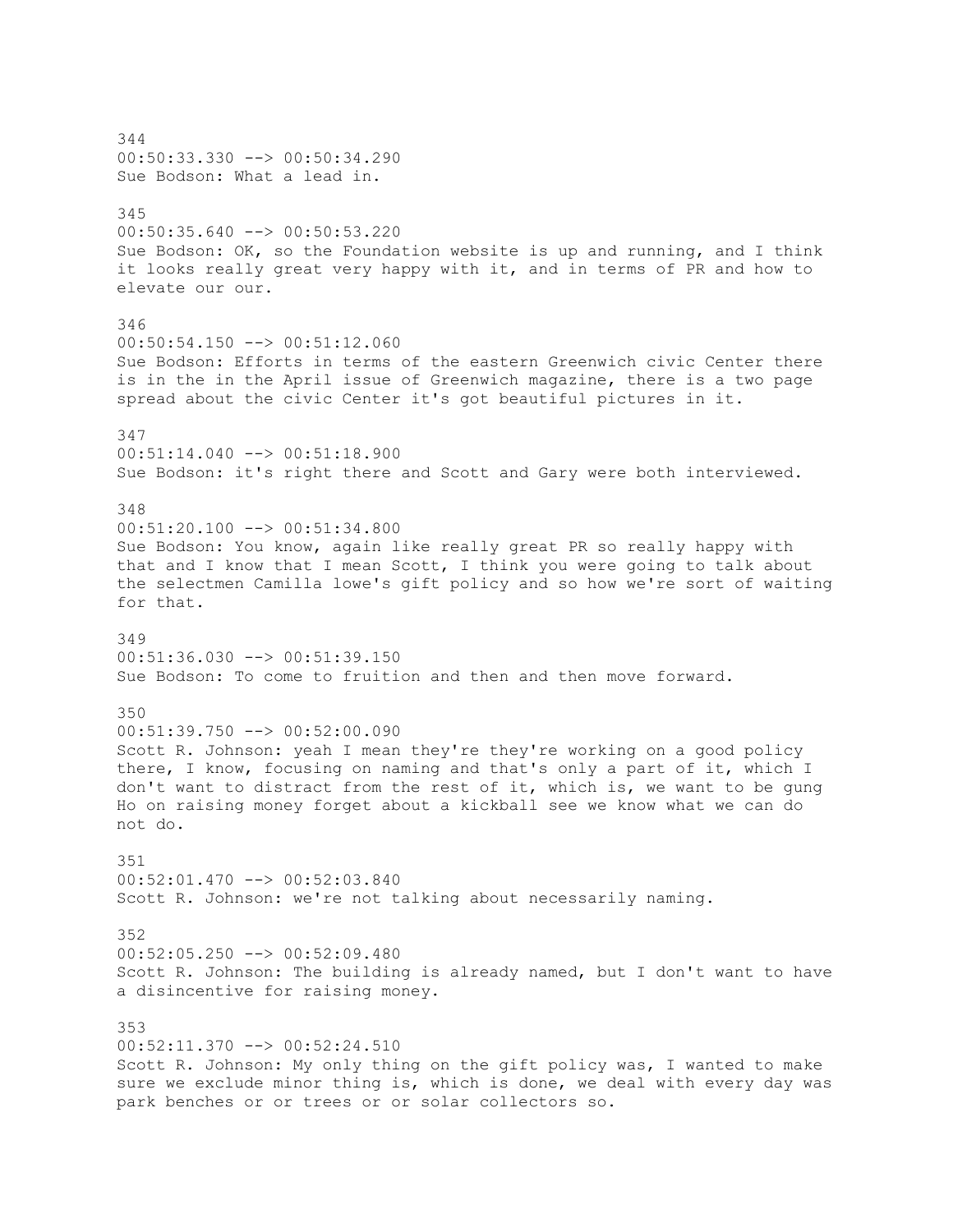354 00:52:25.920 --> 00:52:38.640 Scott R. Johnson: yeah there's there's there's not to be any disincentive at all to raise money for Eastern very civic Center right now, we do not have an aging policy, so if if somebody wants to do the. 355 00:52:39.810 --> 00:52:54.120 Scott R. Johnson: You know the suboxone pickle ball facility Soviet um we you know we have a large amount, it has to be approved and that's fine. 356 00:52:54.810 --> 00:53:04.440 Scott R. Johnson: And it has to go to Dr tammy probably dt but even the small amounts was notice incentive right now we're doing gifts under \$5,000 in many ways. 357  $00:53:05.160$  -->  $00:53:14.130$ Scott R. Johnson: So you know disincentive for that, and thanks for the for the article because I don't think I don't think it would have happened if it wasn't for you. 358 00:53:15.240 --> 00:53:18.660 Scott R. Johnson: Because they get asked a million times for Articles so that's that's good. 359 00:53:19.860 --> 00:53:31.740 Scott R. Johnson: And by the way, for those who don't know i'm the civic Center is really going through all the approvals on the BT rancho we've we have our subject tues released. 360 00:53:33.180 --> 00:53:37.920 Scott R. Johnson: That I guess we're just supposed to the overall budget approval of the entire town. 361 00:53:39.690 --> 00:53:44.940 Scott R. Johnson: So once that occurs, I guess, we have to wait for that for contracts to be black right. 362  $00:53:45.600$  -->  $00:54:00.330$ Joe Siciliano: Okay, let me just give you a little update because that was on my little list for directors report, but so that we did receive all the approvals for the release of the funds, so the funds are now been released the 18.6 million plus the 4 million is available. 363  $00:54:02.190$   $\rightarrow$  00:54:09.480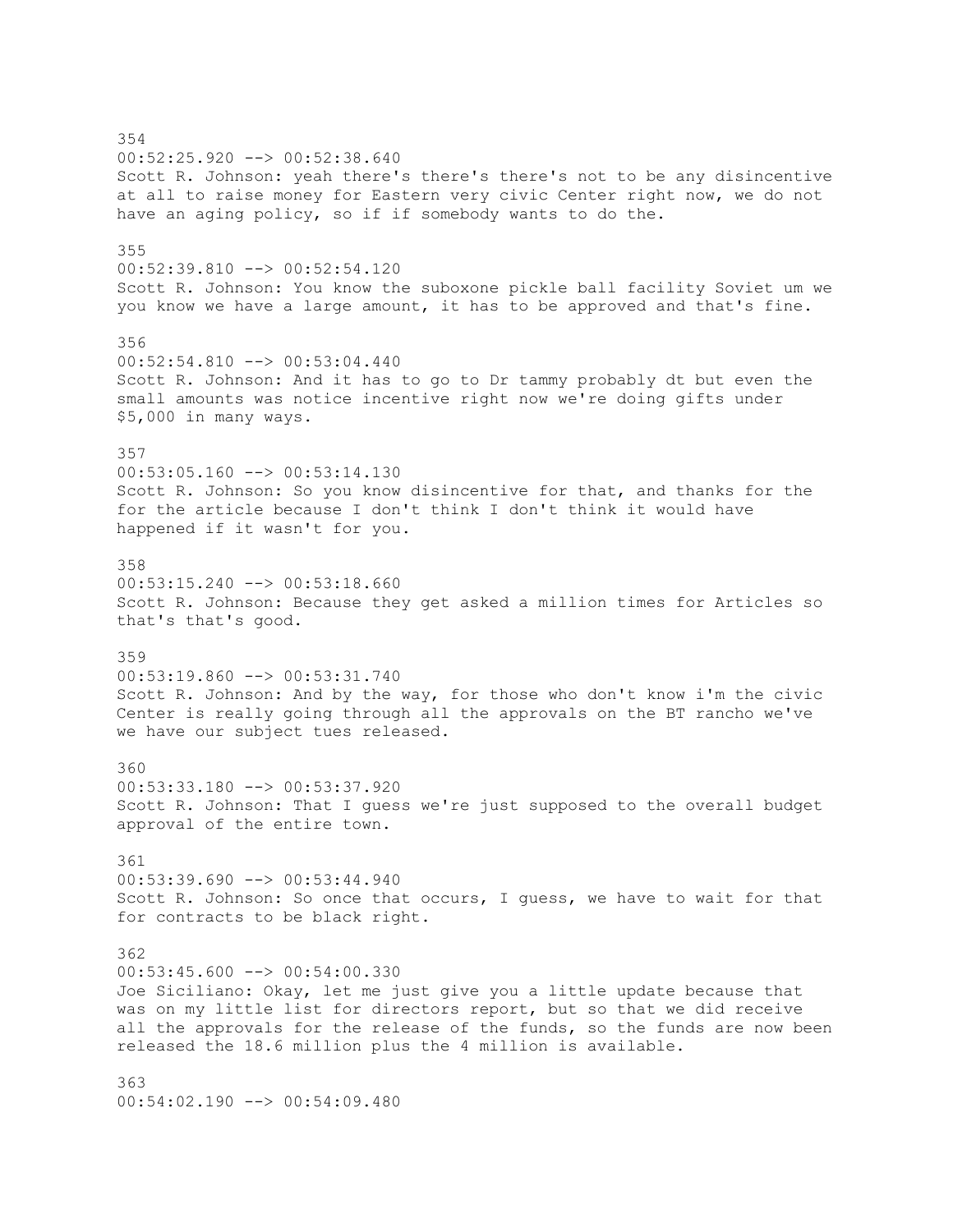Joe Siciliano: contacted dw contacted purchasing last Friday, some of the money was released a letter. 364 00:54:10.680 --> 00:54:18.780 Joe Siciliano: Of award within the contractors hands on Tuesday of this week and that starts the contract phase of the project. 365 00:54:21.330 --> 00:54:41.460 Joe Siciliano: So, not only for the main contractor, but for the owner's representative, which is going to be a calm so that's a constant so start getting involved with our own contract and also approving some of the the information that the contractor is producing as far as building plans etc permits. 366 00:54:42.480 --> 00:54:52.170 Joe Siciliano: So that's kind of it started to crawl a little bit I met with cpw today there, so we have to have a broader conversation about. 367 00:54:53.430 --> 00:55:03.990 Joe Siciliano: staging over at the eastern good and civic Center we just had a brief conversation but we're going to be meeting together to talk about work zone parking. 368 00:55:05.070 --> 00:55:15.840 Joe Siciliano: Use of the field, you said tennis courts and all those things that we need to accomplish and to give that information to the contractor so when they set up the work zone, they have they have a way to operate. 369 00:55:16.800 --> 00:55:27.660 Joe Siciliano: so that they can do the DEMO and the construction have a you know storage area, they need a couple construction trailers, so all of this is starting to filter a little bit. 370 00:55:28.710 --> 00:55:33.000 Joe Siciliano: Contract administration will probably take the full month of April. 371 00:55:34.230 --> 00:55:46.410 Joe Siciliano: And the sense that you know there's a lot of documents that have to be passed back and forth insurance bonding you know all of that has to take place it usually takes 30 days to put the contract together. 372 00:55:47.340 --> 00:56:02.700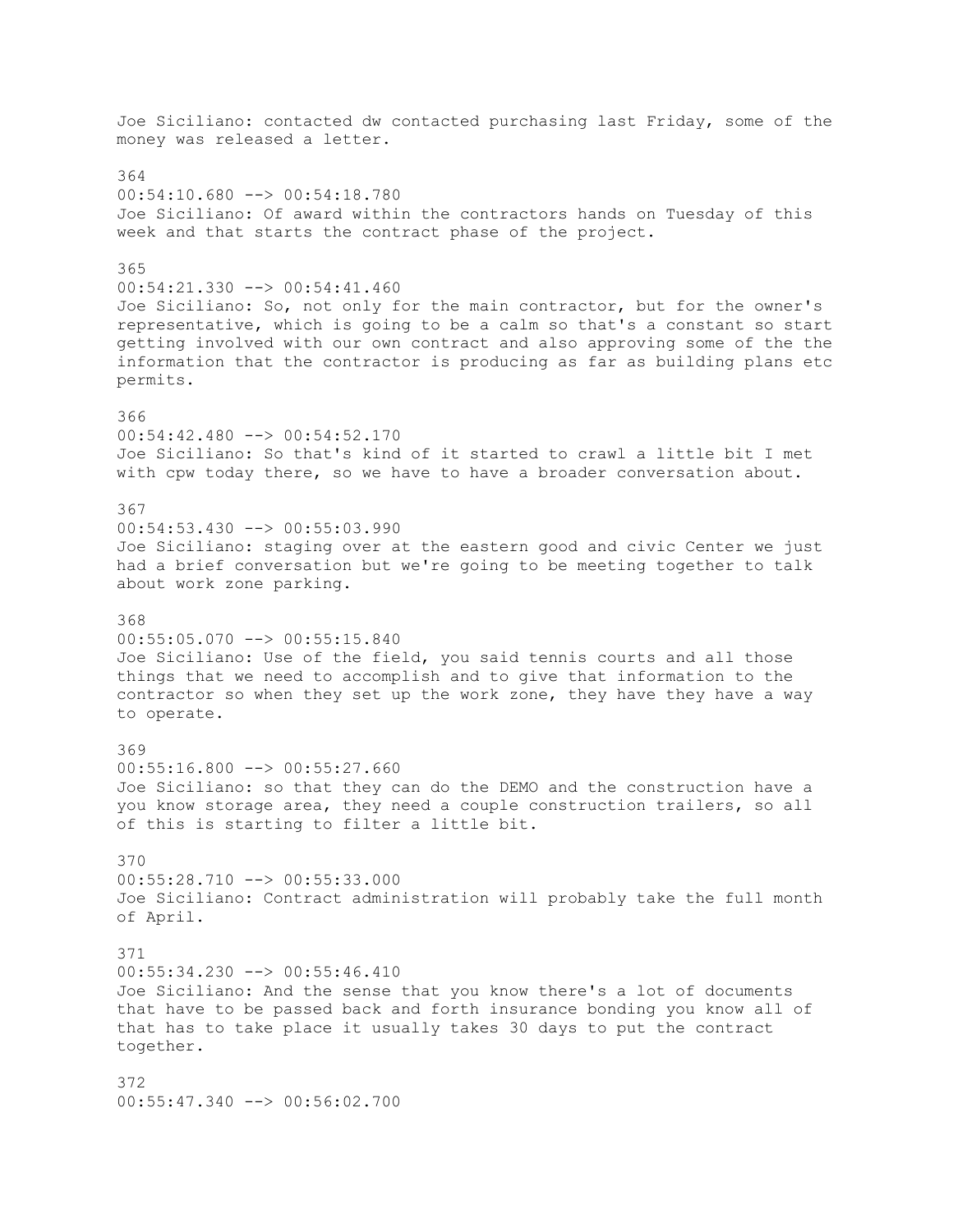Joe Siciliano: we're kind of anticipating that you know, probably run the second or third week of May, we may be turning over the facility to the contractor and the first phase, would be to kind of set up a work safety zone and. 373 00:56:03.090 --> 00:56:03.750 Joe Siciliano: On top of that. 374 00:56:03.870 --> 00:56:13.980 Joe Siciliano: start to do some of the the remediation that they have to do in the building for lead and whatever else is on that schedule and then they can start to do the DEMO. 375 00:56:14.430 --> 00:56:27.570 Joe Siciliano: And you know, so the DEMO that that that whole point of the remediation the DEMO that all the materials being removed site prep all that probably take four to six months, so you guys get that done. 376 00:56:28.770 --> 00:56:33.630 Scott R. Johnson: But there's no reason right we can't know the reason why we can't sign a contract. 377 00:56:34.080 --> 00:56:44.640 Joe Siciliano: know we have for authority to sign, yes, so for the contract falls into the Commissioners lap over at adp w she can sign it, and the contract will be complete. 378  $00:56:45.120$   $\rightarrow$  00:56:54.000 Joe Siciliano: And you know, so it goes through this routing of various departments, but it's just a document that all of the attachments have to be included, to the contract so. 379  $00:56:54.300$  -->  $00:57:09.090$ Joe Siciliano: I mean there's a big huge document that comes in, with a you know, let the you know all this kind of electronic drawings and all that backup and so it's all part of that contract and it usually takes 3030 minutes 30 days is not an unusual amount of time. 380 00:57:10.170 --> 00:57:18.060 Joe Siciliano: So that's where we are with that, but that's all good news we're there, we have a contractor we've been able to get them letter. 381  $00:57:18.660$  -->  $00:57:31.500$ Joe Siciliano: board within the hundred 20 days of price law and it starts to starts things turn it, you know we are going to meet as a staff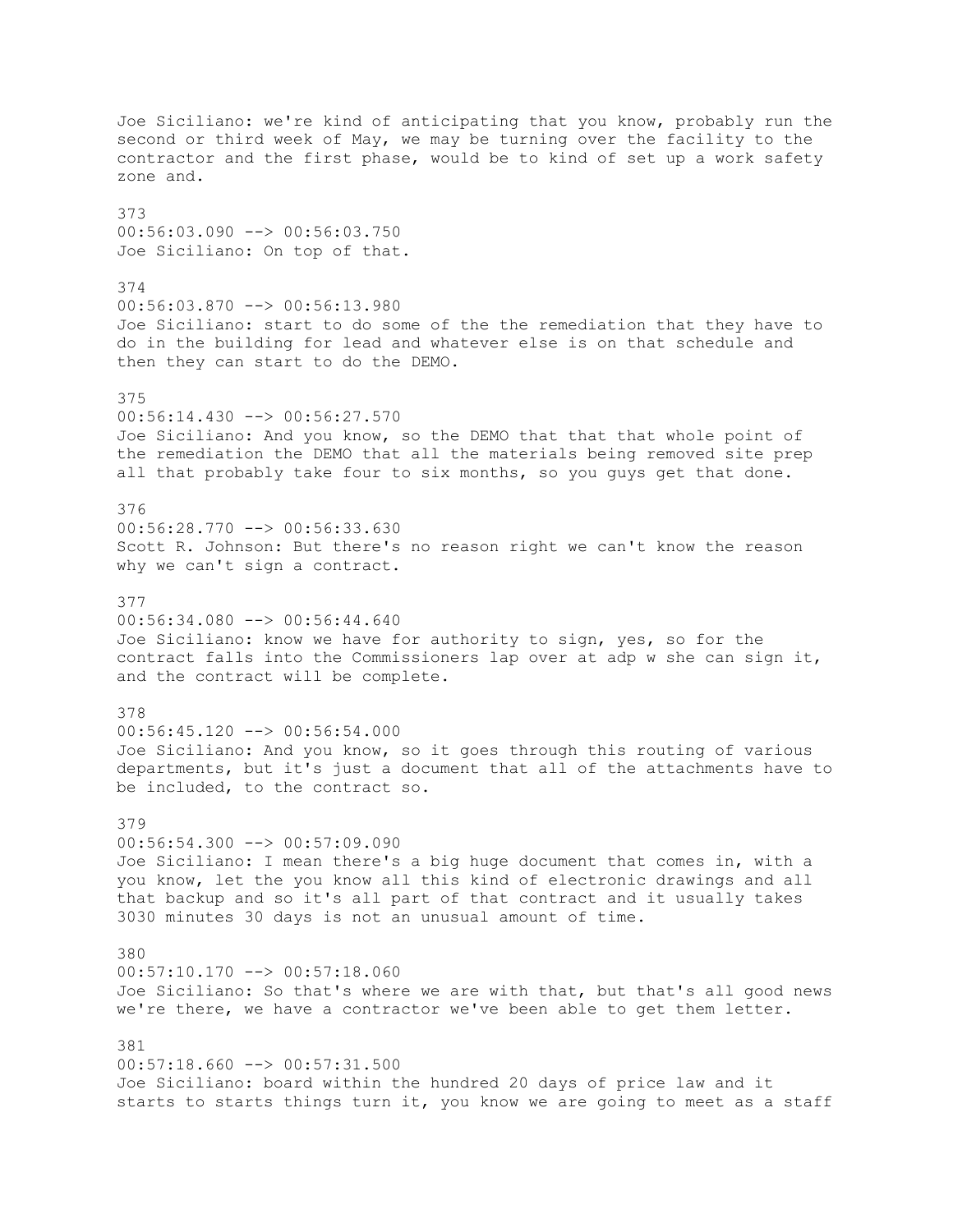over there, next week to determine what else we need to take out of the building. 382 00:57:32.670 --> 00:57:35.400 Joe Siciliano: So, and then what we'll be doing is is that. 383 00:57:36.540 --> 00:57:39.570 Joe Siciliano: By the 15th of the 18th of the month. 384 00:57:40.800 --> 00:57:48.600 Joe Siciliano: It will go over and remove all the equipment that they have in there for us to have access to the town system ot rcc will be moving out. 385 00:57:49.470 --> 00:57:51.630 Joe Siciliano: Probably the first two weeks of the month. 386 00:57:52.470 --> 00:58:02.520 Joe Siciliano: we're still going to be using the gym a little bit because we have to finish up men's basketball because we don't have access to some of the schools, because some of the issues and by the 15th we should be. 387 00:58:03.120 --> 00:58:11.550 Joe Siciliano: pretty much done, except for whatever we need to move out of there and we're going to be turning that next week, so we're on the gulf which it's in the go position now. 388 00:58:13.740 --> 00:58:14.070 Scott R. Johnson: Okay. 389 00:58:15.300 --> 00:58:16.860 Scott R. Johnson: Anybody have any questions on that. 390 00:58:20.700 --> 00:58:22.710 Scott R. Johnson: Nancy chicken do you wanna. 391  $00:58:23.760$   $\rightarrow$   $00:58:26.040$ Scott R. Johnson: Do you want to give a soul report on your stuff. 392  $00:58:27.660$  -->  $00:58:31.950$ Nancy Chapin: Okay i'll be brief because obviously this is a lot going on.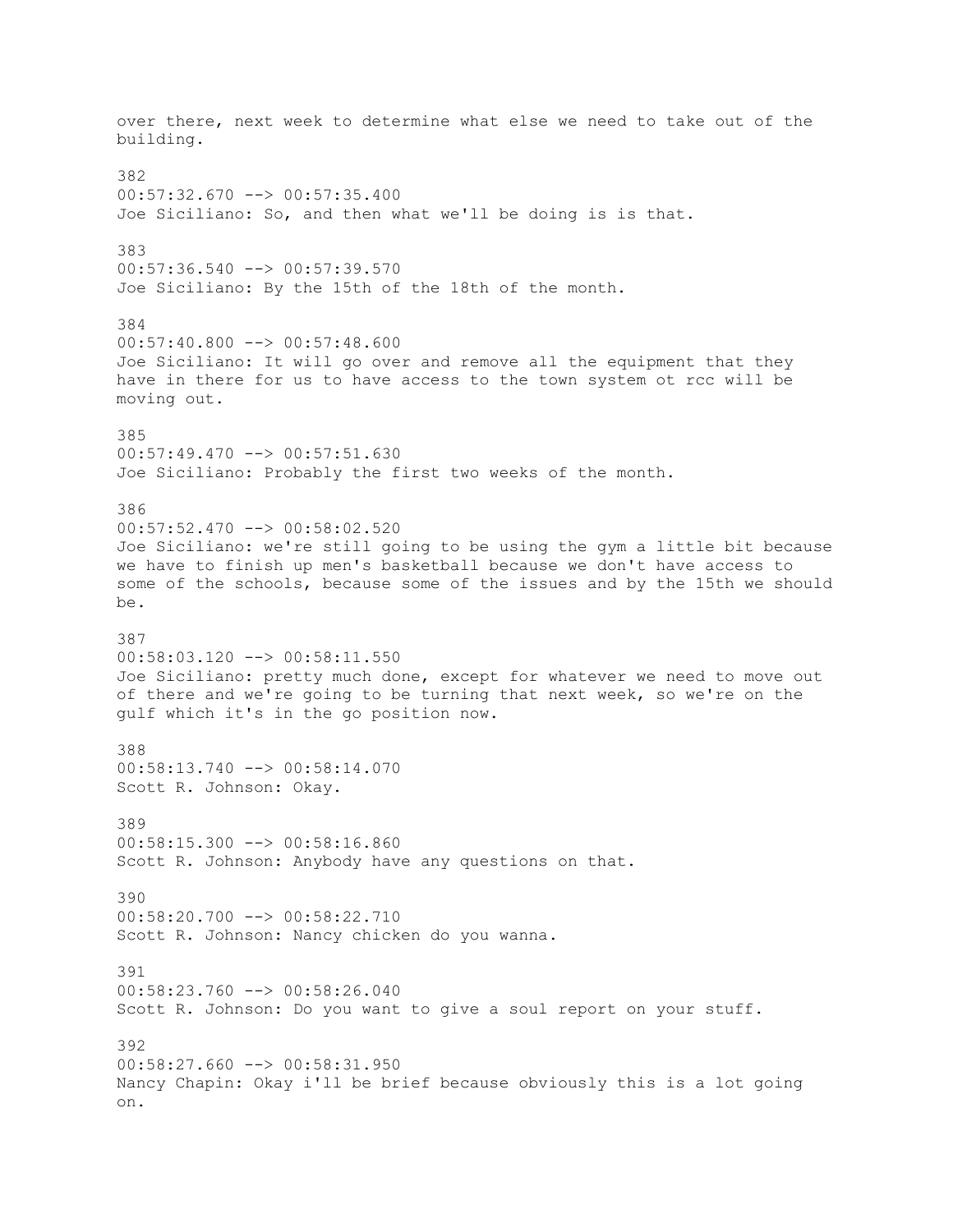393 00:58:33.090 --> 00:58:47.850 Nancy Chapin: Just basically I had us Scotch just put me down for parks and trees, and I think since Sue Schneider was talking a lot about recreational about there's a lot of outreach and education going on in our parks, right now, so. 394 00:58:48.720 --> 00:58:59.430 Nancy Chapin: Here he's got a bunch of school groups going into vinnie and North my anus and riverside there's things going on with riverside garden club. 395 00:59:01.110 --> 00:59:18.720 Nancy Chapin: As always, there is a lot of work with removing invasive remediation and planting back, which I think you know Greg Kramer and his team are really good at recognizing look if you've been to take away these bad plants you better have a plan to plan and back, which leads me to. 396 00:59:18.780 --> 00:59:19.620 The plan. 397 00:59:21.510 --> 00:59:38.760 Nancy Chapin: plays was very helpful and Greg in guiding me on how to advocate for the master plan for pomerantz tuchman 40,000 I thought it would just sail through I did not believe that it could possibly cut you know we all know how important planning is. 398 00:59:39.900 --> 00:59:47.550 Nancy Chapin: Hopefully there's some be TEAM members listening a little shout out to Miriam our liaison and she was really helpful as well, but. 399 00:59:49.050 --> 01:00:08.550 Nancy Chapin: I see a plan as a money saver you know it allows parks staff to direct their staff and their resources and with a long range vision, so that we don't do something and then realize oh wait, we really should have done this, I also had a great reach out to. 400  $01:00:09.960$   $\rightarrow$   $01:00:17.550$ Nancy Chapin: The tree conservancy they wrote a great letter to the BT the grants Community gardens wrote a great letter. 401  $01:00:18.150$  -->  $01:00:27.090$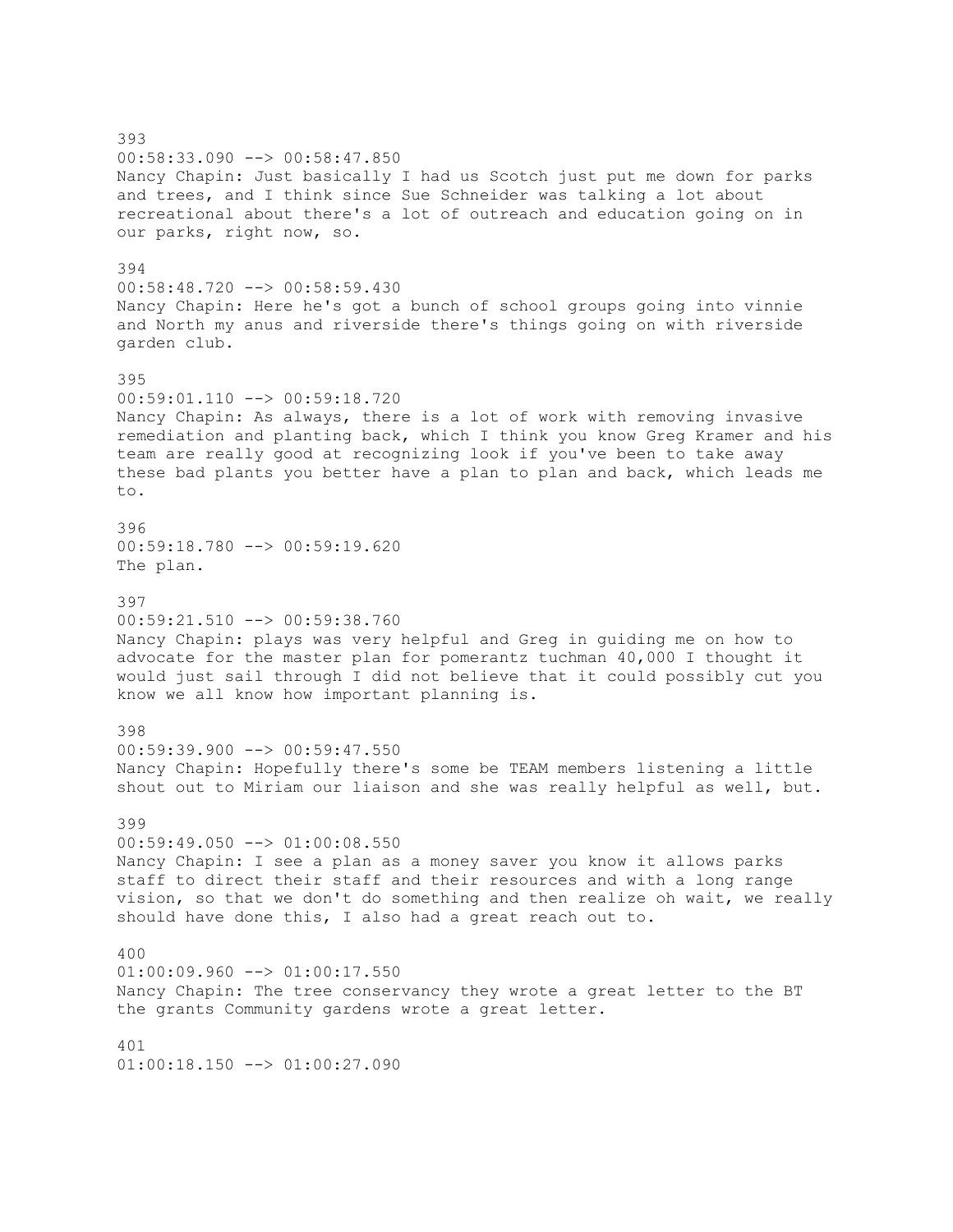Nancy Chapin: The botanical centers that oh my gosh you know short timeframe, most of our board is on vacation but you I was able to get them 100% overwhelming support for this plan. 402  $01:00:27.960$  -->  $01:00:40.020$ Nancy Chapin: And it was a great opportunity silver lining I spoke to the CEO CEO of a bliss and she said, we absolutely support a plan you know these are the four tenants within these parks. 403  $01:00:40.590$  -->  $01:00:47.040$ Nancy Chapin: There the nonprofit's it would help them with their fundraising going forward private, public partnerships, we can do so much for the plan. 404 01:00:48.360 --> 01:01:01.290 Nancy Chapin: Conservation Commission also wrote a great letter to the bts pointing out that a master plan is aligned with the p OCD and also their. 405  $01:01:02.400$  -->  $01:01:12.660$ Nancy Chapin: You know, sustainable Connecticut objectives, so a lot of pasta that's the positive everybody's behind this so let's hope that this 40,000 stays in place. 406 01:01:14.400 --> 01:01:22.860 Nancy Chapin: I was told you know, there was a lot of people said, you know, should we go and speak at that march 20 media said, you know I don't think we really need your fans standing and. 407  $01:01:23.280$  -->  $01:01:34.380$ Nancy Chapin: So there, I was, I was used to the RTL format, where you kind of heard what they were going to object to, and then you could respond so it's sort of thrown. 408 01:01:34.980 --> 01:01:42.300 Nancy Chapin: I have to tell you, looking at this, you know our board so friendly you look at that BT and they you just are presenting to them and. 409 01:01:42.720 --> 01:01:49.890 Nancy Chapin: I was a little bit thrown by that, so my Hats off to anybody who's ever presented before the BP, because I was definitely nervous so. 410 01:01:50.760 --> 01:02:00.390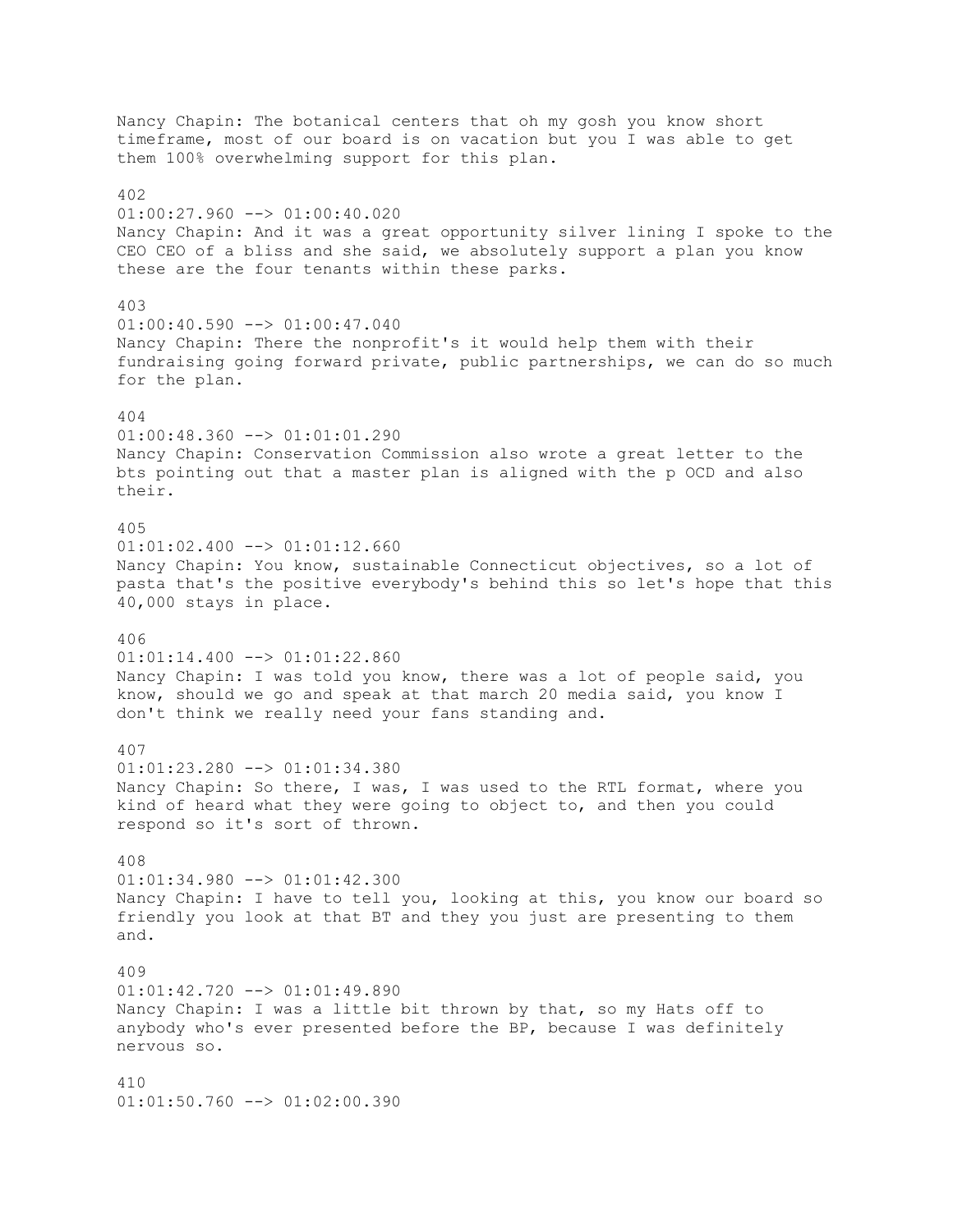Nancy Chapin: You know, we hope that we get the 40 K I think some of the concerns of maybe the funding going out but, as everyone knows, there's no point in having a plan if you're not going to be able to act on it. 411  $01:02:01.860$  -->  $01:02:12.300$ Nancy Chapin: So I would say that's All I want you know there's so much, I want to get into about our parks and all the great things that are doing and our own matt pop apparently did a walk I i'm sorry I couldn't attend. 412  $01:02:13.500$  -->  $01:02:23.010$ Nancy Chapin: So, as far as recreation or parsons office furniture creation so there's a lot of great things happening, you know, again, I was loved to recognize staff. 413  $01:02:24.420$  -->  $01:02:34.050$ Nancy Chapin: And I just thought was listen everybody I would be brief tonight, hoping to get before you all, with some friends group and our April meeting. 414 01:02:34.500 --> 01:02:46.410 Nancy Chapin: had a great meeting with Joe really appreciate his guidance and having to move that forward and talking about how successful you know Byron is launching there so hopefully we'll see see and hear more on that. 415 01:02:48.090 --> 01:02:50.010 Nancy Chapin: So I don't know if there's any questions. 416  $01:02:51.030$  -->  $01:02:53.580$ Nancy Chapin: On anything else about the part. 417 01:02:55.230 --> 01:03:07.920 Nancy Chapin: And I can talk, I really am trying to now represent just not benny and the tribe Park, but you know, trying to get out and see some of the other parts Tracy and I have a lot more hiking to do. 418 01:03:09.450 --> 01:03:10.260 Nancy Chapin: Any questions. 419 01:03:11.280 --> 01:03:14.580 Joe Siciliano: And Nancy I just want to say that I did was watching the public hearing.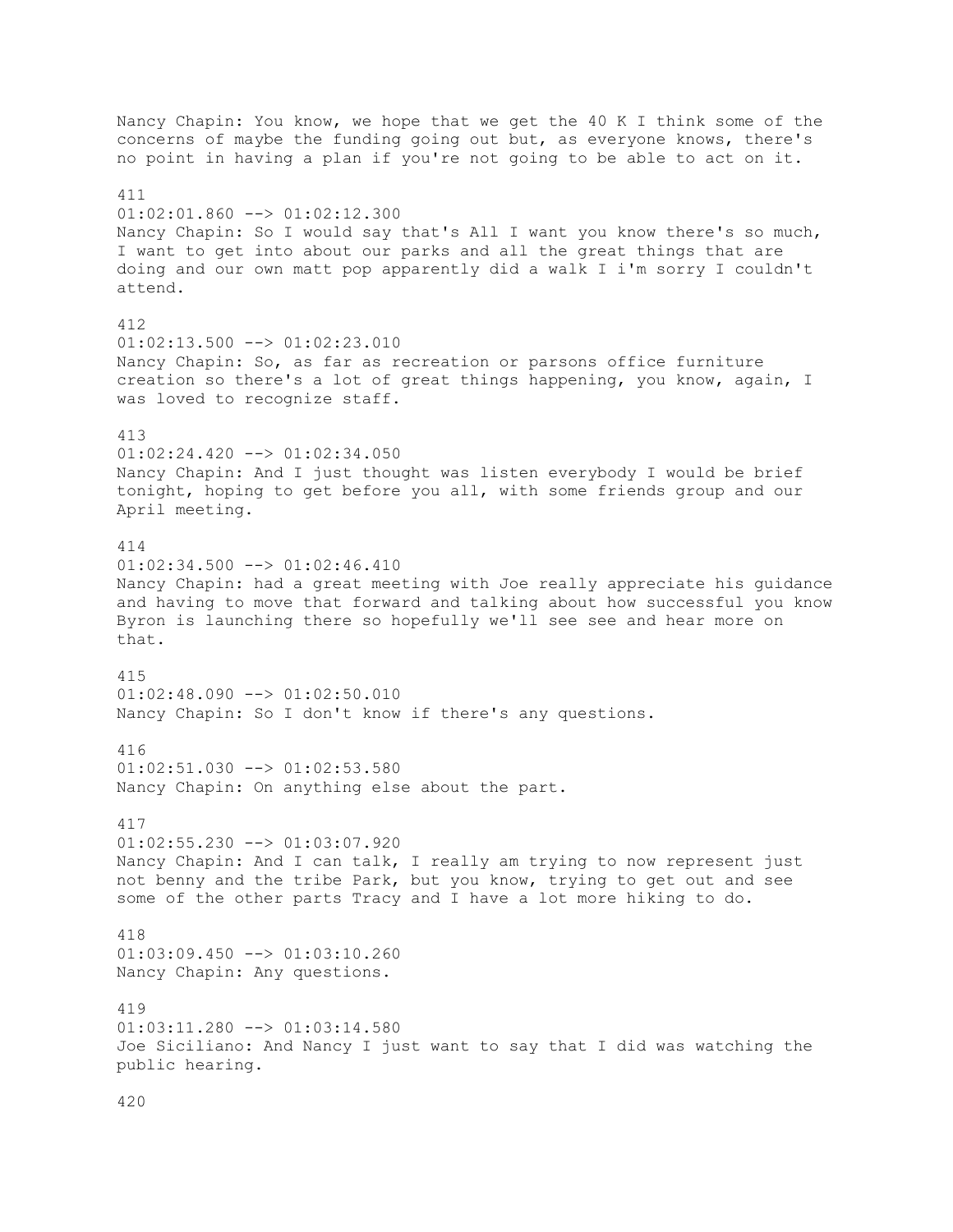$01:03:15.930$  -->  $01:03:25.560$ Joe Siciliano: You look great you weren't intimidated at all, and I think the BT does appreciate when people are concise direct they know what they're talking about. 421 01:03:25.980 --> 01:03:35.730 Joe Siciliano: versus this 3040 speakers on a topic because they get glazed over, and then they don't want to do it just because they were bored during the whole thing, so I think your presentation was good. 422 01:03:36.510 --> 01:03:50.160 Joe Siciliano: And I think that hopefully we'll be able to keep the pressure on the decision day for BT decision of the budget will be April 19 it's been moved from tomorrow to April 19 there's some issues. 423  $01:03:51.000$  -->  $01:04:00.660$ Joe Siciliano: Some of the people that could attend, and so we won't really know what's going to happen until April 19 but between now and then we'll keep the heat on for for this proposal. 424 01:04:01.470 --> 01:04:15.000 Joe Siciliano: The other thing is, is that when you get when you come back around to me, I want to please to talk about the the reinstatement of the pickle ball court money, at least at the BT level Budget Committee level when you get a chance to. 425 01:04:15.060 --> 01:04:21.720 Scott R. Johnson: watch it watch that now unless there's any other questions on nancy's subjects, why should do that now. 426  $01:04:23.490$  -->  $01:04:26.640$ Joe Siciliano: Okay, you want to take that that'd be helpful. 427  $01:04:27.090$  -->  $01:04:37.080$ Blaize Levitan: yeah sure yep so you know, as everyone knows, we've been hearing a lot about pickle ball and Sue mentioned it's the fastest growing sport and our programming. 428  $01:04:38.370$   $\leftarrow$   $>$   $01:04:43.470$ Blaize Levitan: we've got a lot of people planning and we don't have enough courts so. 429  $01:04:44.520$  -->  $01:04:54.810$ Blaize Levitan: We had put in our budget 116,000 to convert one of the two basketball courts at the Bible street park into a pickle ball court.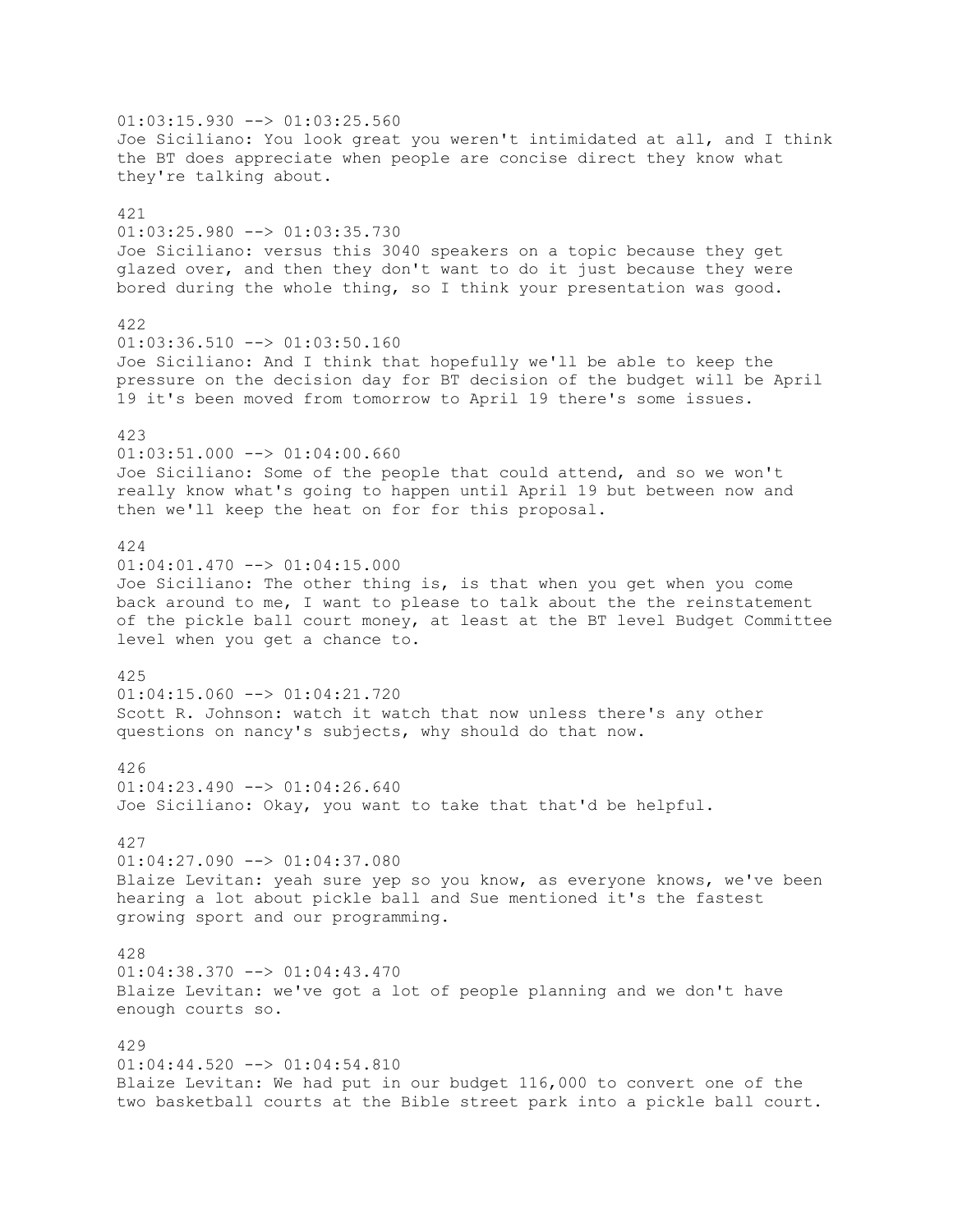430 01:04:55.740 --> 01:05:09.480 Blaize Levitan: That had been pushed out by the first selectman his office, while they were balancing you know priorities, but since that had happened typical ball players had also submitted a petition, you know, with over 100 people they've been really engaged. 431 01:05:10.950 --> 01:05:20.610 Blaize Levitan: And so, working with our liaisons Miriam and Mike bash them and make really had spoken to the. 432  $01:05:21.480$  -->  $01:05:39.570$ Blaize Levitan: Budget Committee and, at the Budget Committee level they add they moved up the project for the Bible street pickle ball courts have 116,000 into the fiscal year 2013 budget, so this is great knows, this would allow us to put in dedicated pickup all courts, which we do not have any. 433 01:05:40.620 --> 01:05:42.060 Blaize Levitan: In the town at the moment. 434  $01:05:43.170$  -->  $01:05:51.780$ Blaize Levitan: So these would be built just for pickle ball and would provide a lot of relief and we're working in combination with also you may have noticed. 435  $01:05:53.250$  -->  $01:06:00.360$ Blaize Levitan: The combinations striping that we've been doing at a number of locations, we have a plan to continue to do that. 436 01:06:01.110 --> 01:06:15.030 Blaize Levitan: But though that's Those are all shared you spaces, so this would be one space for hundred 16,000 the Court surface is decades old so just to be clear on the price to. 437 01:06:15.900 --> 01:06:23.370 Blaize Levitan: it's not simply just resurfacing a basketball court, the Court is cracked it's it's decades old you're not going to put pickup ball players. 438  $01:06:24.210$  -->  $01:06:35.190$ Blaize Levitan: you're not going to build a dedicated kick a ball, you know court, so it has to be dug out and relayed and we could probably get we're hoping to get anywhere between three and four pickle ball courts.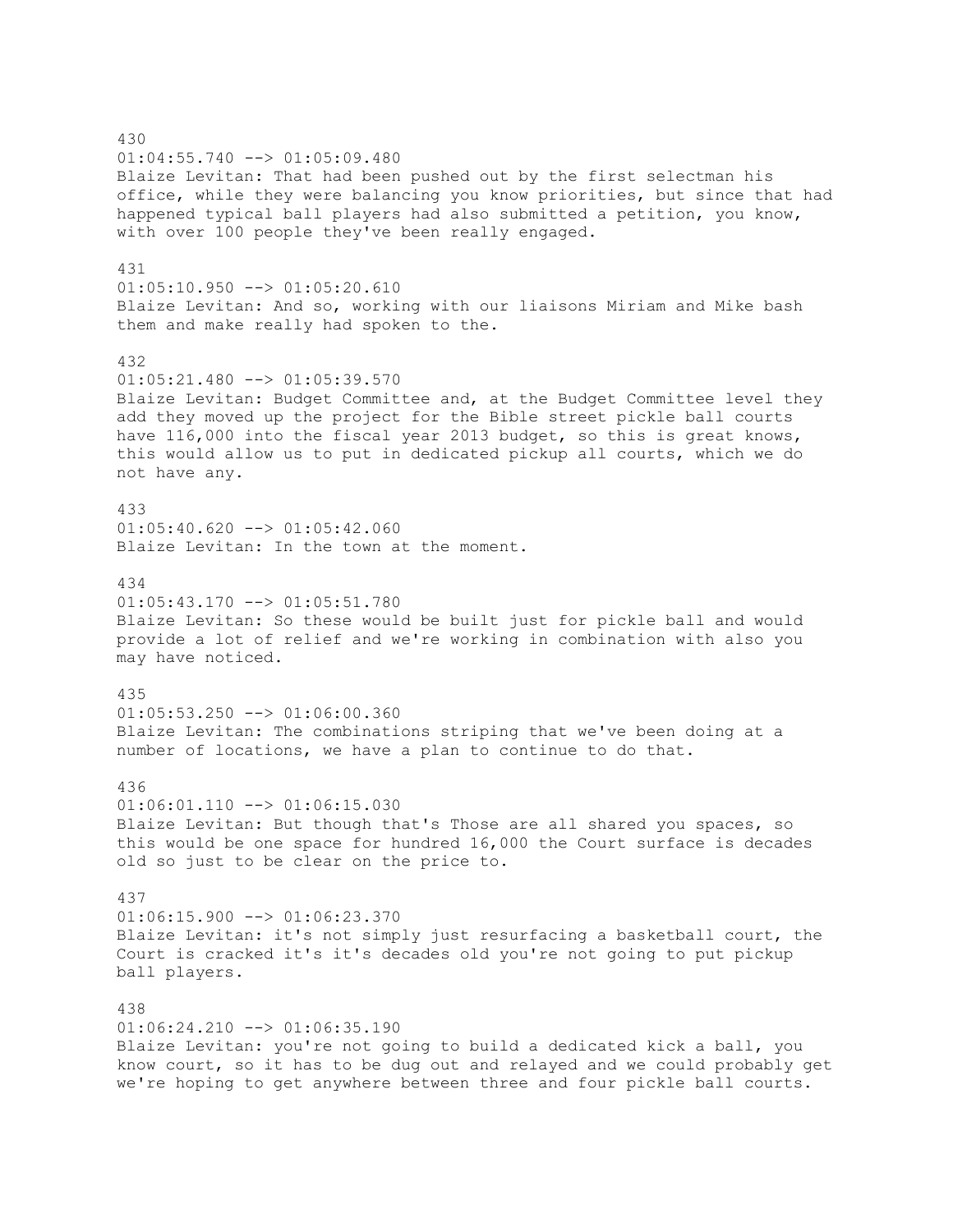439  $01:06:35.820$  -->  $01:06:44.490$ Blaize Levitan: Dedicated over there and then hopefully still that it won't even cover you know there's a growing demand so we're also working with Western middle school. 440 01:06:45.540 --> 01:06:58.350 Blaize Levitan: The PE teacher they've given us the go ahead to add striping to tennis courts up there and they're looking at maybe adding into their P programs is that demographic starts to shift to younger players and. 441  $01:06:58.800$  -->  $01:07:08.400$ Blaize Levitan: we've got a couple of other locations where we're also going to do conversion striping but great news so it's in the recommended budget hundred 16,000. 442 01:07:09.030 --> 01:07:18.270 Blaize Levitan: For Bible street pickup ball courts and really exciting, you know from the Budget Committee and hopefully we'll make it through the fall between the RCM and we can hit the ground running on. 443  $01:07:20.790$  -->  $01:07:21.210$ Blaize Levitan: Thanks. 444 01:07:22.560 --> 01:07:26.760 Scott R. Johnson: Speaking, especially on the appropriations did did. 445 01:07:28.530 --> 01:07:33.780 Scott R. Johnson: Did you guys ever get the money for the sampling at the opening Doc Doc. 446 01:07:35.160 --> 01:07:35.490 Scott R. Johnson: yeah. 447 01:07:35.550 --> 01:07:53.580 Joe Siciliano: that's probably the open request to the BT right now it's \$40,000 to get the next phase of sampling done so it was still liberated it got voted on by the Budget Committee to to it'll go to the philby et when they meet so we'll see how that kind of plays out. 448 01:07:54.990 --> 01:08:01.380 Joe Siciliano: it's still it's still in the student has not been denied

yet so it's still going to go to the full committee.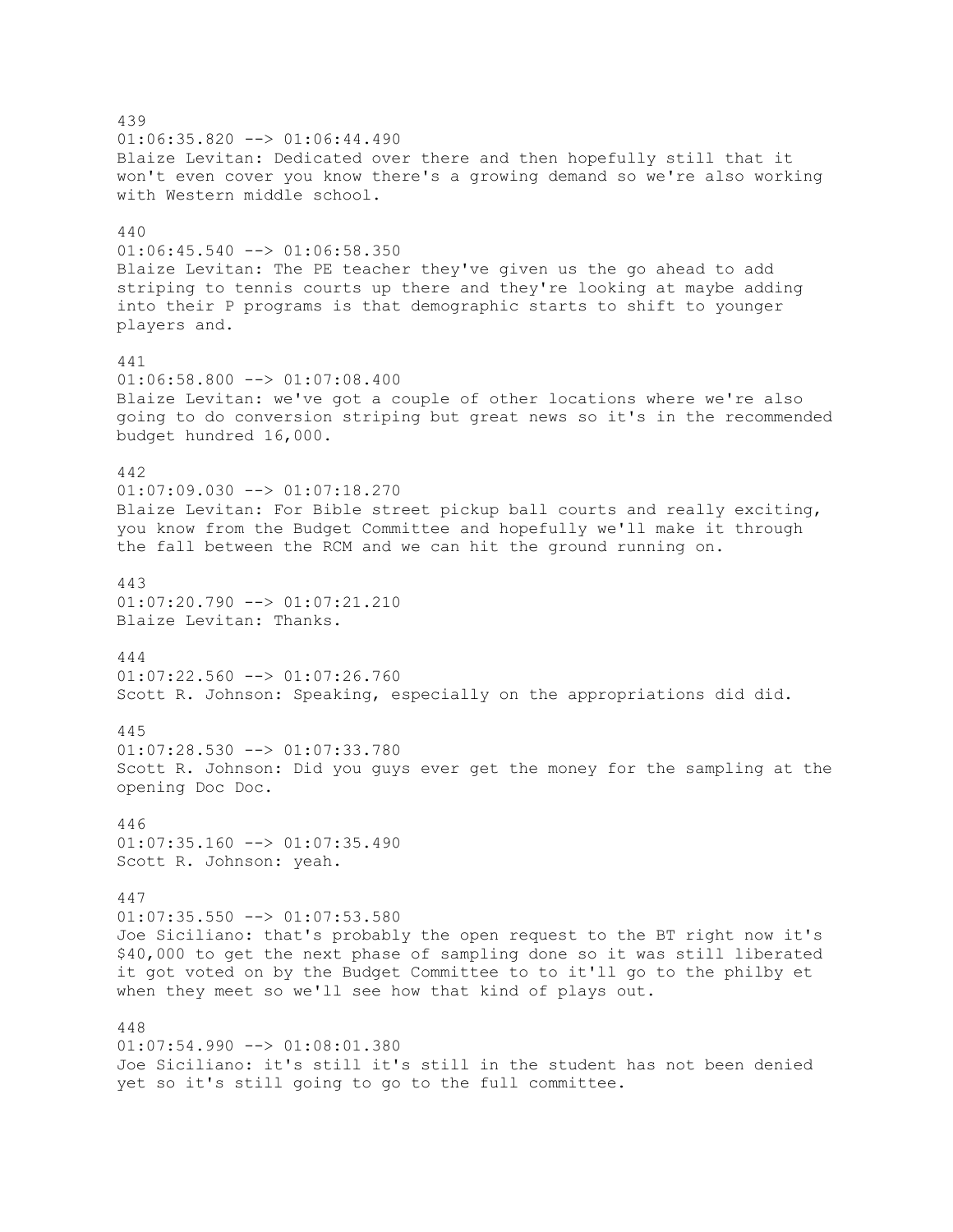449  $01:08:05.130$  -->  $01:08:17.760$ Scott R. Johnson: Alright, so moving on um if you need a board members have any questions or any new business, they want to bring up because otherwise we'll put a public comment, if any. 450 01:08:20.790 --> 01:08:21.330 Scott R. Johnson: No. 451 01:08:22.830 --> 01:08:25.110 Scott R. Johnson: Okay, any any comment from the public. 452  $01:08:26.760$   $\longrightarrow$   $01:08:32.940$ Scott R. Johnson: We put a couple of them on the spot, so they have the right to defend themselves, particularly the TEAM members Hello. 453 01:08:34.530 --> 01:08:47.940 Scott R. Johnson: um okay so going once going twice, no more public comments, so can we have a motion to adjourn we have a full group here now so it's easy to motion to adjourn. 454  $01:08:49.440$  -->  $01:08:49.680$ Scott R. Johnson: So. 455 01:08:50.370 --> 01:08:51.660 Michael Bocchino: i'll make a motion to adjourn. 456 01:08:52.050 --> 01:08:52.980 Scott R. Johnson: Okay second. 457 01:08:53.430 --> 01:08:53.850 Matt Popp: Second. 458 01:08:54.150 --> 01:08:55.170 Scott R. Johnson: way to go, matt. 459 01:08:55.500 --> 01:08:56.640 Michael Bocchino: Nice matt way to step. 460 01:08:56.640 --> 01:08:56.820 up. 461